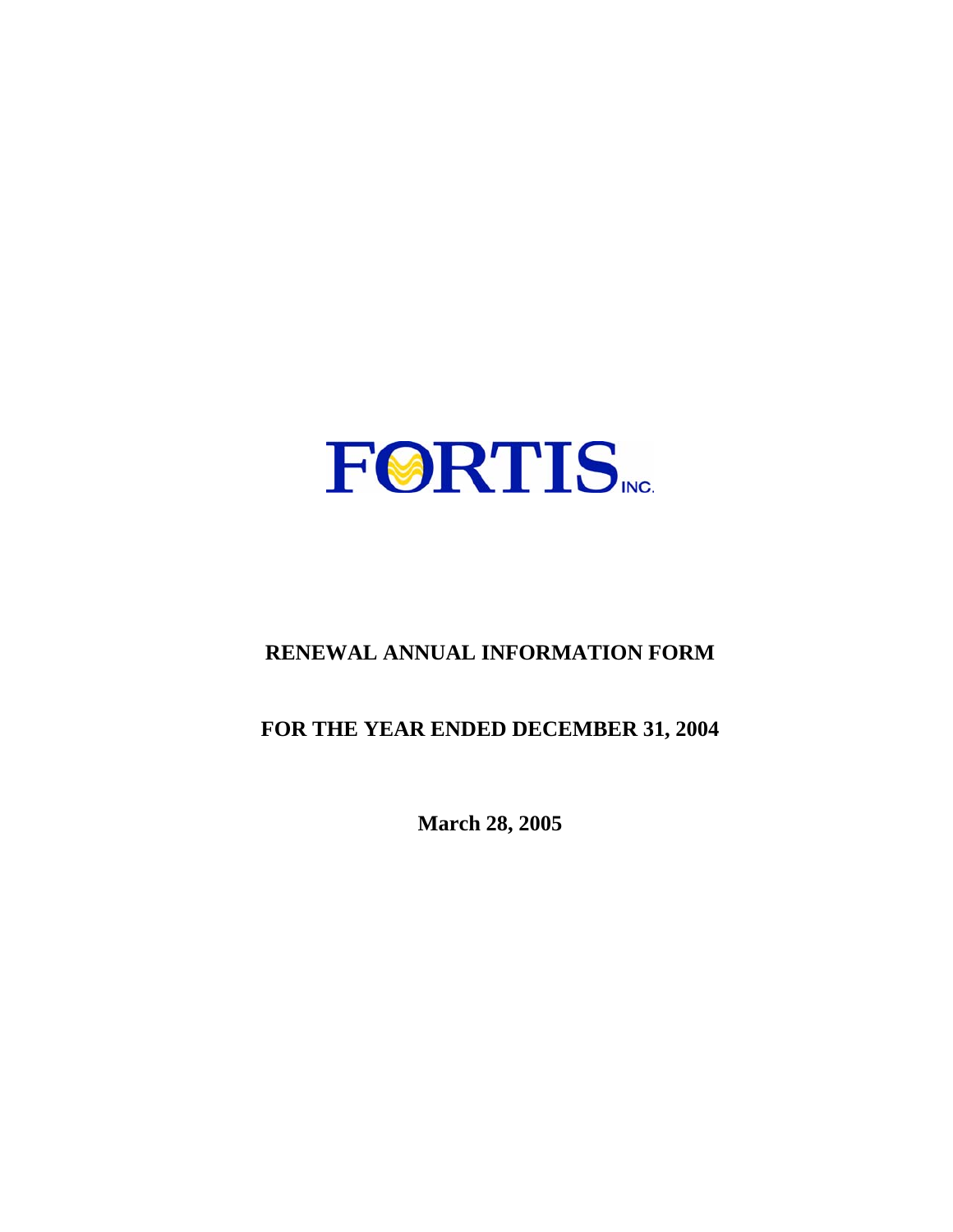# RENEWAL ANNUAL INFORMATION FORM FOR THE YEAR ENDED DECEMBER 31, 2004

# **TABLE OF CONTENTS**

| 1.0  | <b>CORPORATE STRUCTURE</b>                 |
|------|--------------------------------------------|
|      | 1.1<br>1.2                                 |
|      |                                            |
| 2.0  | <b>GENERAL DEVELOPMENT OF THE BUSINESS</b> |
|      | 2.1<br>2.2                                 |
|      | 2.3                                        |
|      |                                            |
| 3.0  | NARRATIVE DESCRIPTION OF THE BUSINESS      |
|      | Regulated Utilities - Canadian<br>3.1      |
|      | 3.2                                        |
|      | 3.3                                        |
|      | 3.4                                        |
|      | 3.5                                        |
|      | Regulated Utilities - Caribbean<br>3.6     |
|      | 3.7                                        |
|      | Non-Regulated - Fortis Generation          |
|      | 3.8<br>3.9                                 |
|      | 3.10                                       |
|      | 3.11                                       |
|      | 3.12                                       |
|      |                                            |
|      |                                            |
| 4.0  |                                            |
| 5.0  |                                            |
| 6.0  |                                            |
| 7.0  |                                            |
| 8.0  |                                            |
| 9.0  |                                            |
| 10.0 |                                            |
| 11.0 | <b>AUDIT COMMITTEE</b>                     |
|      | 11.1                                       |
|      | 11.2                                       |
|      | 11.3<br>11.4                               |
| 12.0 |                                            |
| 13.0 |                                            |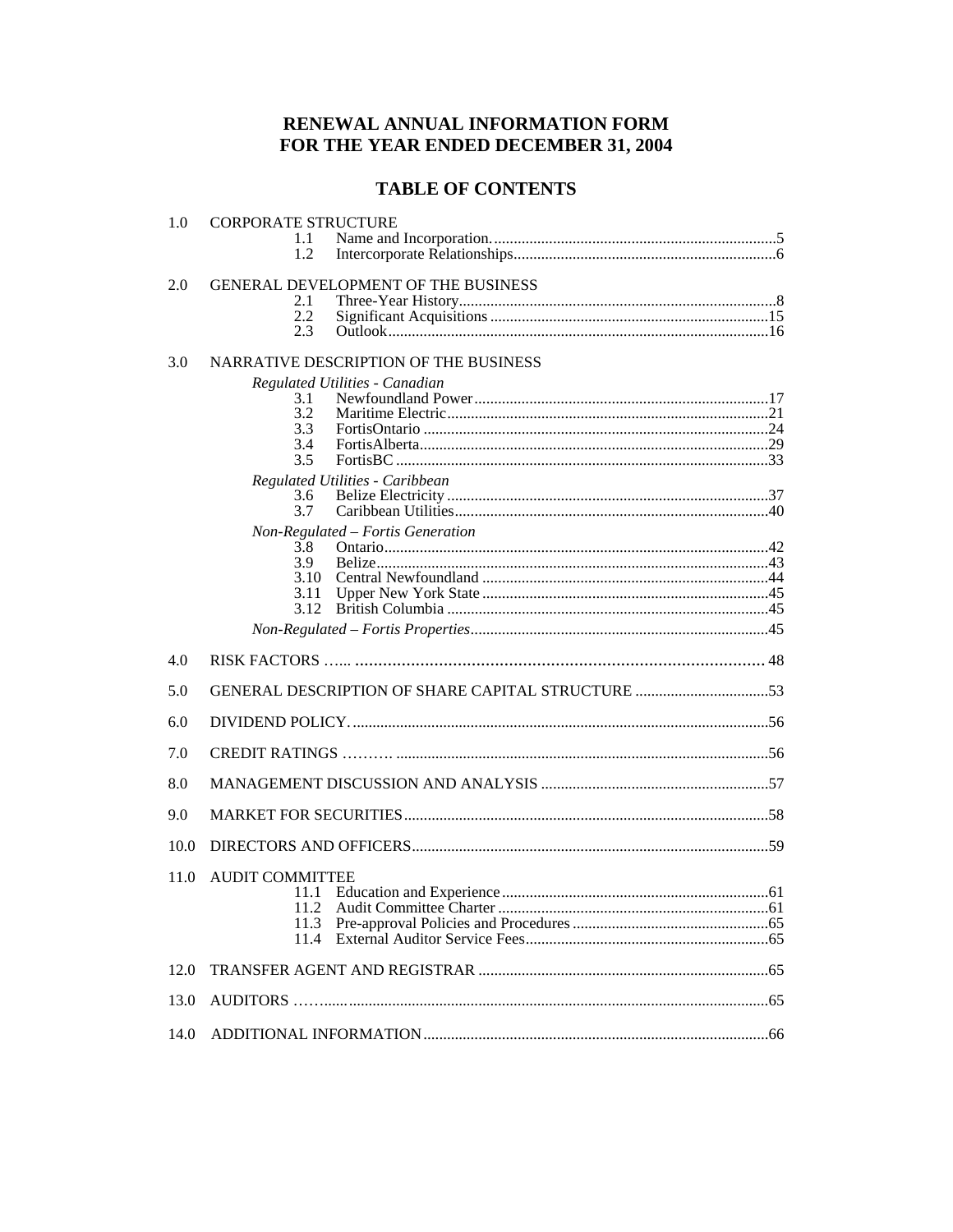#### **DEFINITIONS OF CERTAIN TERMS**

Certain terms used in this 2004 Renewal Annual Information Form are defined below:

**"Abitibi-Consolidated"** means Abitibi-Consolidated Company of Canada;

**"AEUB"** means Alberta Energy and Utilities Board;

"ANCL" means Aquila Networks Canada Ltd.;

**"BC Hydro"** means BC Hydro and Power Authority;

**"BCUC"** means British Columbia Utilities Commission;

**"BECOL"** means Belize Electric Company Limited;

**"Belize Electricity"** means Belize Electricity Limited;

**"Board"** means Board of Directors of Fortis Inc.;

**"BZ\$"** means Belizean dollar, which is pegged to the United States dollar (BZ\$1.00 = US\$0.50);

**"Canadian Niagara Power"** means Canadian Niagara Power Inc.;

**"Caribbean Utilities"** means Caribbean Utilities Company, Limited;

**"CAW"** means Canadian Auto Workers-Retail/Wholesale;

 **"CDH"** means Cornwall District Heating, Limited;

**"Central Newfoundland Energy"** means Central Newfoundland Energy Inc.;

**"CFE"** means Comision Federal de Electricidad;

**"Chalillo Project"** means Chalillo Hydroelectric Project development;

**"Committee"** means Audit Committee of Fortis Inc., as appointed by the Board;

**"Cornwall Electric"** means Cornwall Street Railway, Light and Power Company, Limited;

**"Corporation"** means Fortis Inc.;

**"CPA"** means Canal Plant Agreement;

**"CPRSA"** means the Cost of Power Rate Stabilization Account;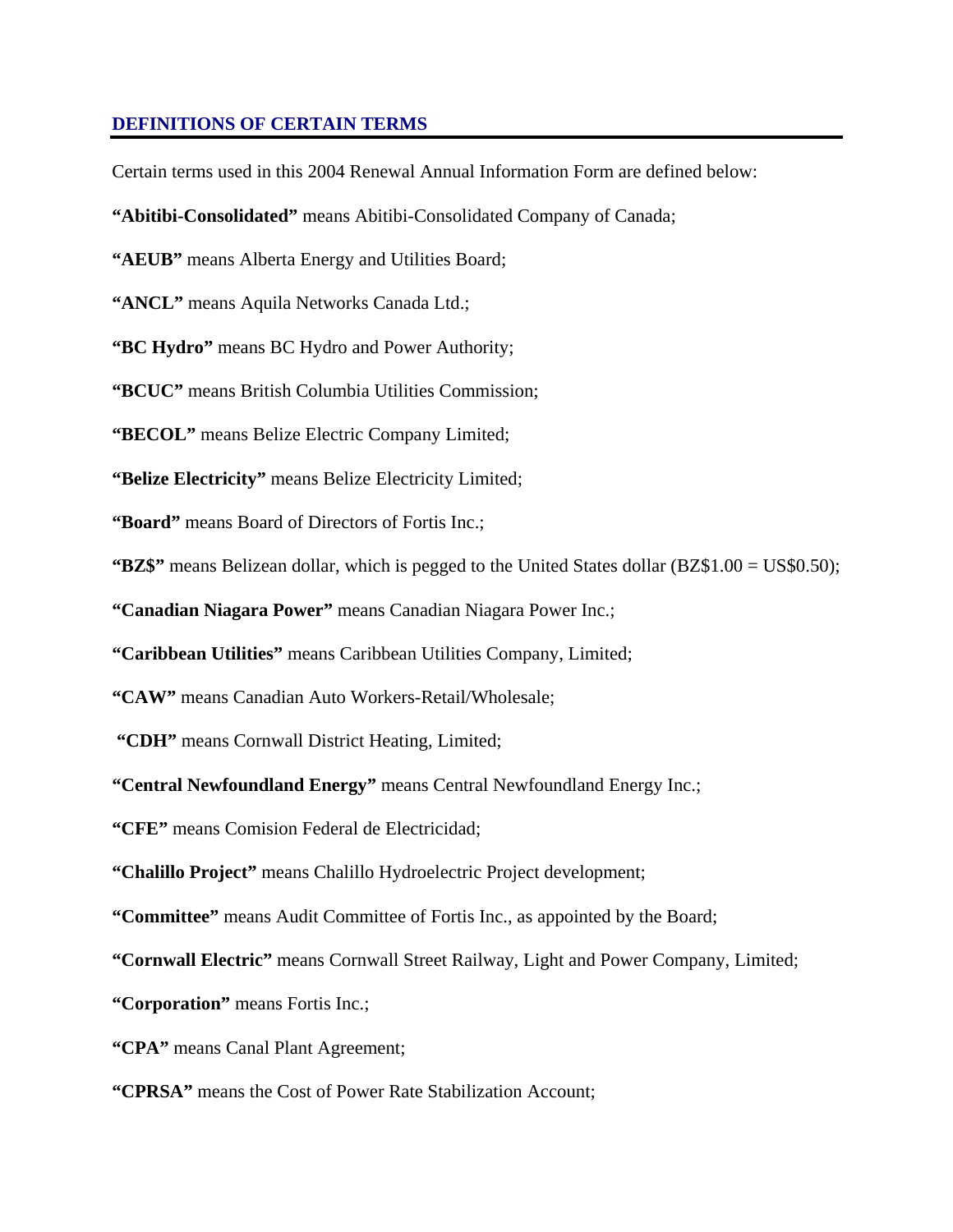**"CRA"** means Canada Revenue Agency;

**"Eastern Ontario Power"** means Eastern Ontario Power Inc., formerly Granite Power Distribution Corporation;

**"Emera"** means Emera Inc.;

**"EMS"** means Environmental Management System;

**"Exploits Partnership Project"** means Exploits River Hydro Partnership Project;

**"External Auditor"** means the firm of chartered accountants, registered with the Canadian Public Accountability Board or its successor, and appointed by the shareholders of the Corporation to act as external auditor of the Corporation;

**"FERC"** means United States Federal Energy Regulatory Commission (United States of America);

**"Fortis"** means Fortis Inc.;

**"Fortis Properties"** means Fortis Properties Corporation;

**"FortisAlberta"** means FortisAlberta Inc.;

**"FortisBC"** means FortisBC Inc.;

"**FortisOntario**" means the operations of Canadian Niagara Power and Cornwall Electric. Included in Canadian Niagara Power's accounts is the operation of the electricity distribution business of Port Colborne Hydro Inc.;

**"FortisOntario Generation"** means FortisOntario Generation Corporation, formerly Granite Power Generation Corporation;

**"FortisOntario Inc."** means the successor to Canadian Niagara Power Company, Limited and the parent company of Canadian Niagara Power, Cornwall Electric and FortisOntario Generation;

**"FortisUS Energy"** means FortisUS Energy Corporation;

**"Granite Power Distribution"** means the distribution activities of Granite Power Distribution Corporation, subsequently renamed Eastern Ontario Power Corporation;

**"Granite Power Generation"** means Granite Power Generation Corporation and its subsidiary Gananoque Water Power Company;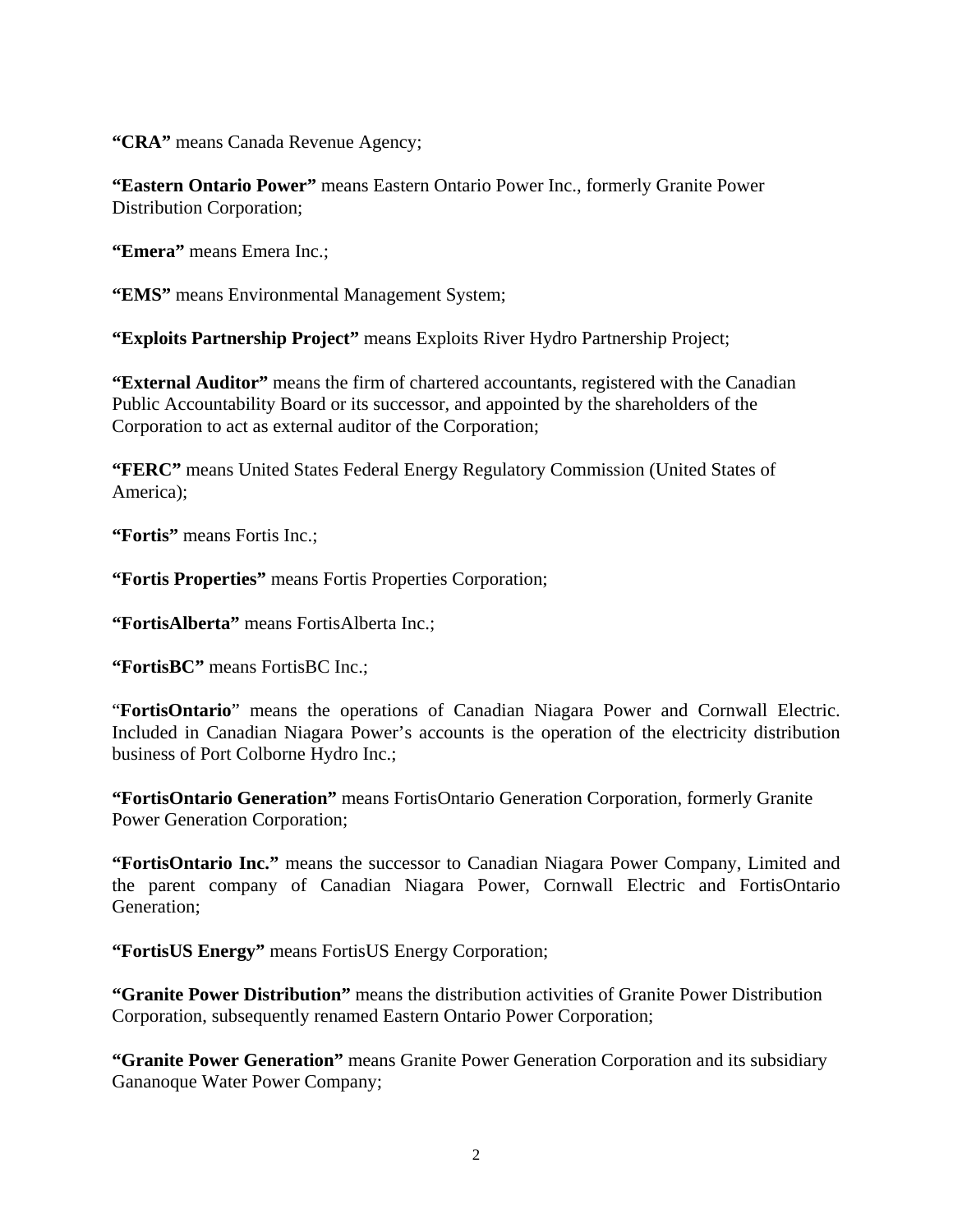**"GWh"** means gigawatt hour(s);

**"IBEW"** means International Brotherhood of Electrical Workers;

**"IMO"** means Independent Electricity Market Operator of Ontario;

**"Internal Auditor"** means the persons employed or engaged by the Corporation to perform the internal audit function of the Corporation;

**"IRAC"** means Island Regulatory and Appeals Commission;

**"ISO"** means International Organization for Standardization;

**"kWh"** means kilowatt hour;

**"MD&A"** means the Corporation's Management Discussion and Analysis, located on pages 29 through 64 of the Corporation's 2004 Annual Report to Shareholders, prepared in accordance with National Instrument 51-102 – Continuous Disclosure Obligations in respect of the Corporation's annual and interim financial statements;

**"Management"** means Senior Officers of the Corporation;

**"Maritime Electric"** means Maritime Electric Company, Limited;

 **"Member"** means a member of the Board appointed to the Audit Committee of the Corporation;

"**MW**" means megawatt(s);

**"NB Power"** means New Brunswick Power Corporation;

**"Newfoundland Hydro"** means Newfoundland and Labrador Hydro Corporation;

**"Newfoundland Power"** means Newfoundland Power Inc., formerly Newfoundland Light and Power Co. Limited;

**"OEB"** means Ontario Energy Board;

**"OPGI"** means Ontario Power Generation Inc.;

**"PBR"** means performance-based rate setting methodology for regulation of public utilities;

**"PCB"** means polychlorinated biphenyl;

**"Point Lepreau Station"** means NB Power Point Lepreau Nuclear Generating Station;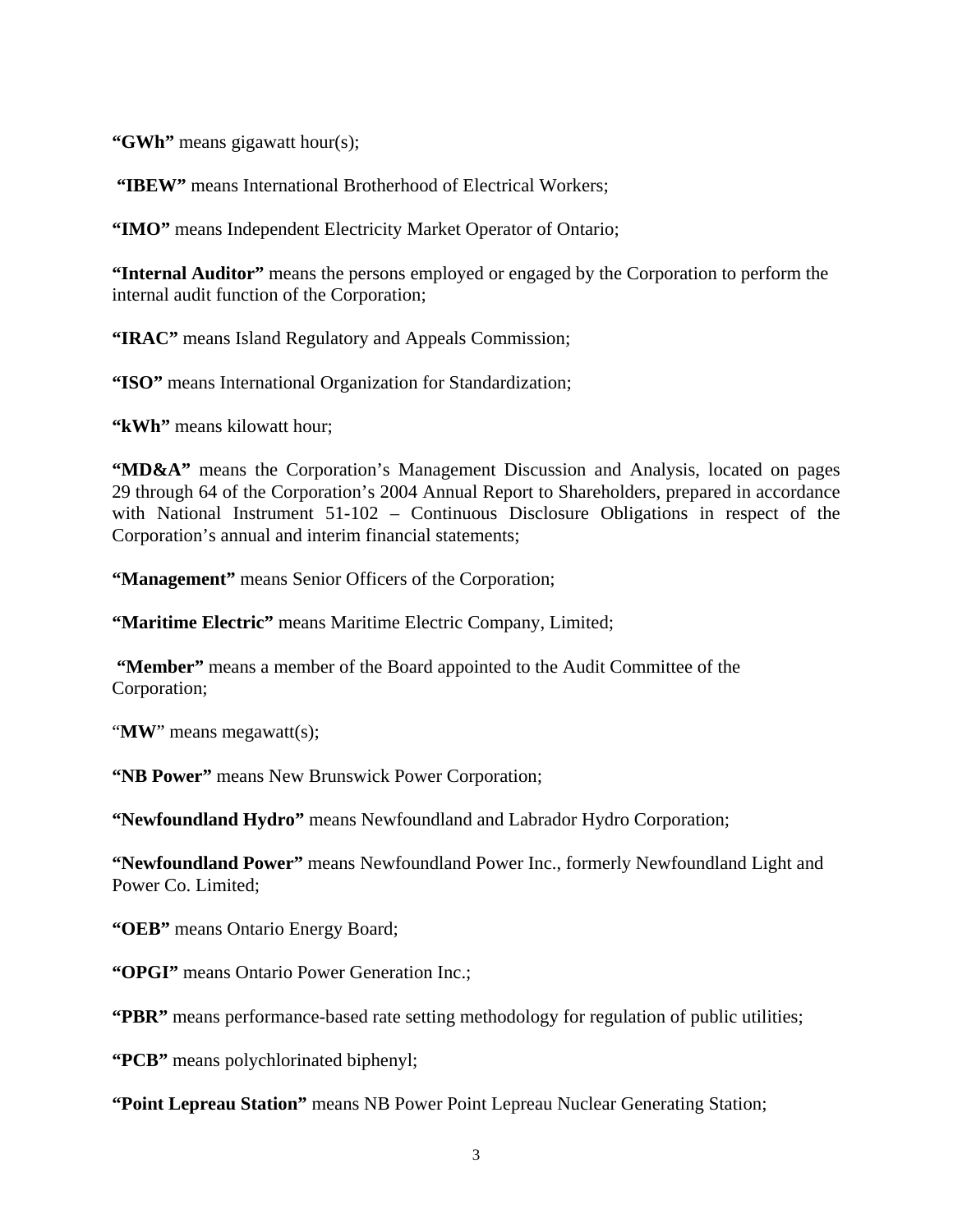**"Port Colborne Hydro"** means Port Colborne Hydro Inc.;

**"PUB"** means the Newfoundland and Labrador Board of Commissioners of Public Utilities;

**"PUC"** means the Public Utilities Commission (Belize);

**"Rideau Falls"** means Rideau Falls Limited Partnership;

**"Rideau St. Lawrence"** means Rideau St. Lawrence Holdings Inc.;

**"ROE"** means return on common equity;

**"Teck Cominco"** means Teck Cominco Metals Ltd.;

**"UFCW"** means United Food and Commercial Workers;

"**Warrant**" means Series E First Preference Share Purchase Warrant; and

**"Westario Power"** means Westario Power Holdings Inc.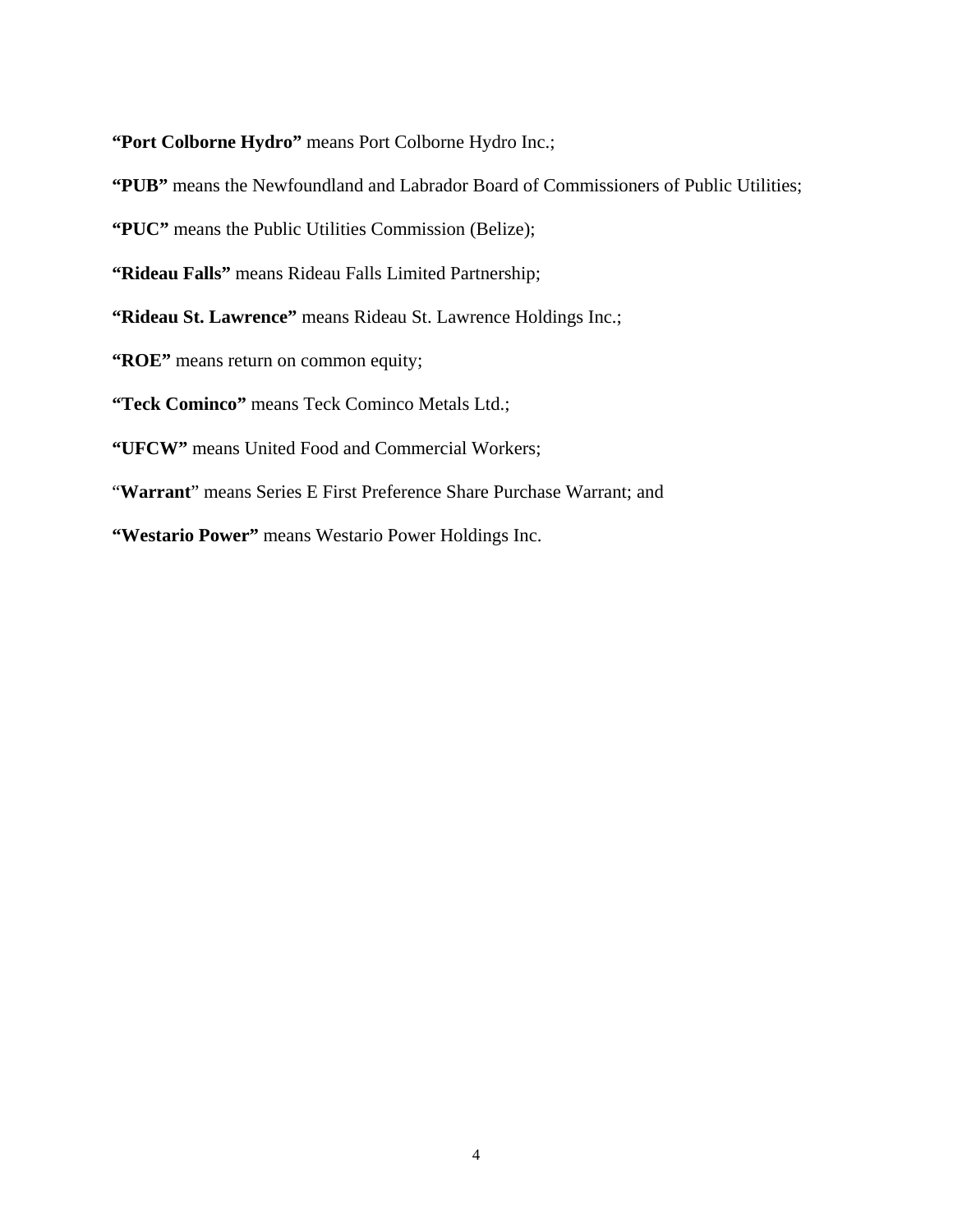### **1.0 CORPORATE STRUCTURE**

*This material has been prepared in accordance with National Instrument 51-102 – Continuous Disclosure Obligations and National Instrument 52-110 – Audit Committees. Fortis includes forward-looking statements in this material. By their very nature, forward-looking statements are based on underlying assumptions and are subject to inherent risks and uncertainties surrounding future expectations generally. Such events include, but are not limited to, general economic, market and business conditions, regulatory developments, weather and competition. Fortis cautions readers that should certain events or uncertainties materialize, or should underlying assumptions prove incorrect, actual results may vary significantly from those expected. For additional information with respect to certain of these risks or factors, reference should be made to the Corporation's continuous disclosure materials filed from time to time with Canadian securities regulatory authorities. The Corporation disclaims any intention or obligation to update or revise any forward-looking statements, whether as a result of new information, future events or otherwise.* 

*Except as otherwise stated, the information in the 2004 Renewal Annual Information Form is given as of December 31, 2004.* 

*All figures are expressed in Canadian dollars unless otherwise stated.* 

### **1.1 Name and Incorporation**

Fortis is a holding company that was incorporated as 81800 Canada Ltd. under the *Canada Business Corporations Act* on June 28, 1977 and continued under the *Corporations Act* (Newfoundland) on August 28, 1987.

The articles of incorporation of the Corporation were amended to: (a) change its name to Fortis Inc. on October 12, 1987; (b) set out the rights, privileges and conditions attached to the common shares on October 15, 1987; (c) designate 2,000,000 Series A First Preference Shares on September 11, 1990; (d) replace the class rights, privileges, restrictions and conditions attaching to the First Preference Shares and the Second Preference Shares on July 22, 1991; (e) designate 2,000,000 Series B First Preference Shares on December 13, 1995; (f) designate 5,000,000 Series C First Preference Shares on May 27, 2003; and (g) designate 8,000,000 Series D and Series E First Preference Shares on January 29, 2004.

Fortis redeemed 100 per cent of its outstanding Series A and Series B First Preference Shares on September 30, 1997 and December 2, 2002, respectively. On June 3, 2003, Fortis issued 5,000,000 Series C First Preference Shares. On January 29, 2004, Fortis issued 8,000,000 First Preference Units, each unit consisting of one Series D First Preference Share and one Warrant. During 2004, 7,993,500 First Preference Units were converted into 7,993,500 Series E First Preference Shares and 6,500 Series D First Preference Shares remained outstanding.

The corporate head and registered office of Fortis is located at The Fortis Building, Suite 1201, 139 Water Street, St. John's, Newfoundland and Labrador, Canada, A1B 3T2.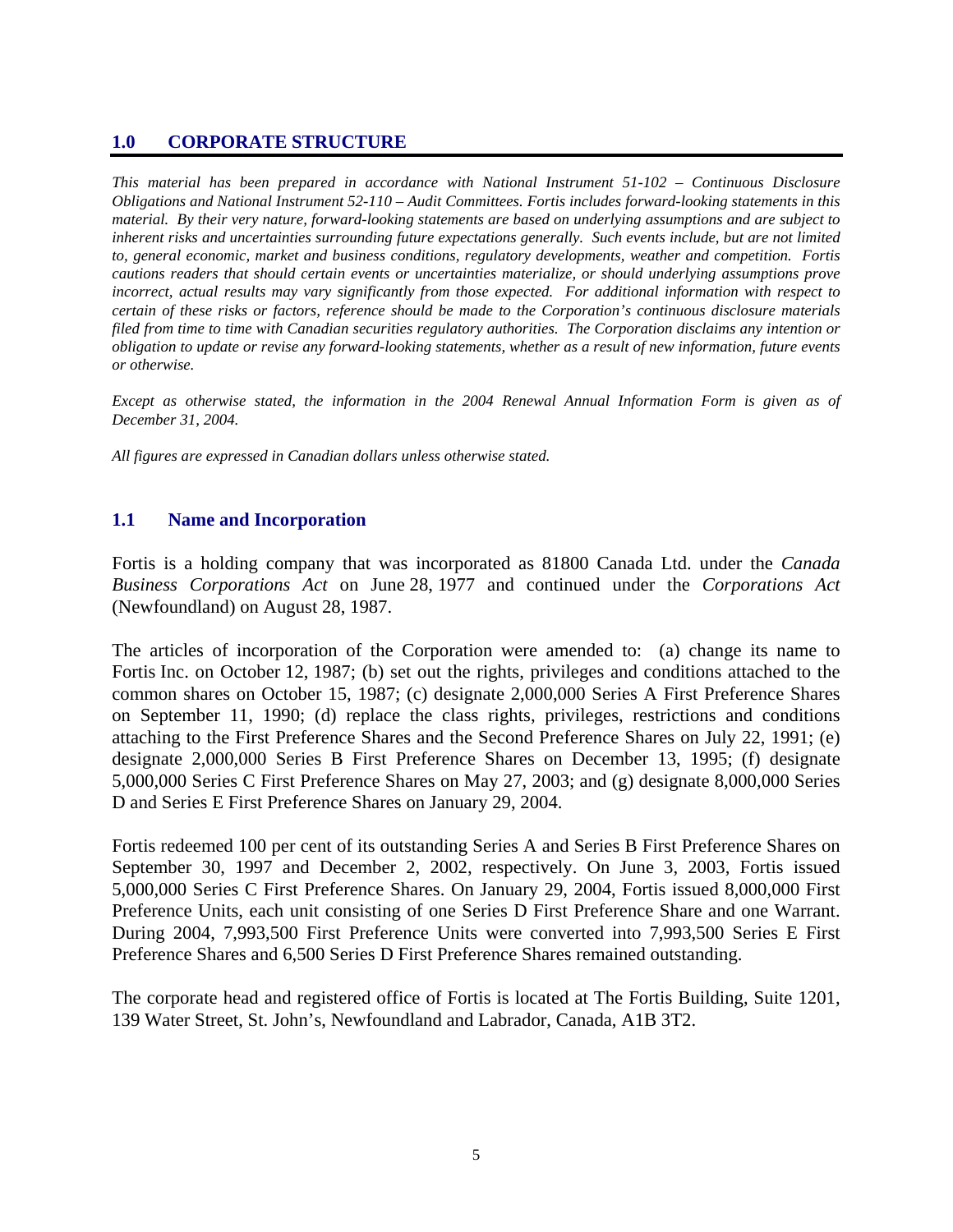### **1.2 Inter-corporate Relationships**

Fortis is a diversified, international electric utility holding company that owns subsidiaries principally engaged in the regulated distribution of electricity. Regulated utility assets comprise approximately 80 per cent of the Corporation's total operating assets, with the balance comprised primarily of non-regulated electricity generation operations and commercial real estate and hotel investments owned and operated through its non-utility subsidiary.

Fortis holds all of the common shares of Newfoundland Power and, through Fortis Properties, all of the common shares of Maritime Electric, which are the principal distributors of electricity in Newfoundland and Labrador and Prince Edward Island, respectively. As well, through its wholly owned subsidiary FortisOntario Inc., its subsidiaries, Canadian Niagara Power and Cornwall Electric, distributes electricity to customers primarily in Fort Erie, Port Colborne, Cornwall and Gananoque, Ontario.

In May 2004, Fortis acquired through a wholly owned subsidiary, all of the issued and outstanding shares of FortisAlberta (formerly Aquila Networks Canada (Alberta) Inc.) and FortisBC (formerly Aquila Networks Canada (British Columbia) Ltd.). FortisAlberta is a regulated electric utility that distributes electricity generated by other market participants in Alberta. FortisBC is a regulated electric utility that generates, transmits and distributes electricity in British Columbia.

The Corporation's regulated electric utility assets in the Caribbean consist of its ownership, through wholly owned subsidiaries, of a 68 per cent interest in Belize Electricity, the primary transmitter and distributor of electricity in Belize, and a 37.3 per cent interest in Caribbean Utilities, the sole provider of electricity to the Island of Grand Cayman, Cayman Islands.

The Corporation's non-regulated electricity generation operations principally consist of its 100 per cent interest in each of Central Newfoundland Energy and, through a wholly owned subsidiary, BECOL, as well as non-regulated electricity generation assets owned by FortisBC, FortisUS Energy and FortisOntario Inc. Central Newfoundland Energy is a non-regulated subsidiary whose principal activity is its 51 per cent interest in the Exploits Partnership Project. The Exploits Partnership Project is a partnership with Abitibi-Consolidated which developed additional capacity at Abitibi-Consolidated's hydroelectric plant at Grand Falls-Windsor and redeveloped Abitibi-Consolidated's hydroelectric plant at Bishop's Falls, both in Newfoundland. BECOL owns and operates the 25-MW Mollejon hydroelectric facility, located on the Macal River in Belize, Central America. Through FortisUS Energy, a wholly owned subsidiary of Fortis Properties, the Corporation owns and operates 4 hydroelectric generating stations in Upper New York State with a total combined capacity of 23 MW. The non-regulated electricity generation operations of FortisOntario Inc. and its wholly owned subsidiary, FortisOntario Generation, include the 75-MW Rankine Generating Station and 6 small hydroelectric generating stations in eastern Ontario with a combined capacity of 8 MW. The non-regulated electricity generation operations of FortisBC, conducted through its wholly owned subsidiary Walden Power Partnership, include the 16-MW run-of-the-river Walden hydroelectric power plant near Lillooet, British Columbia.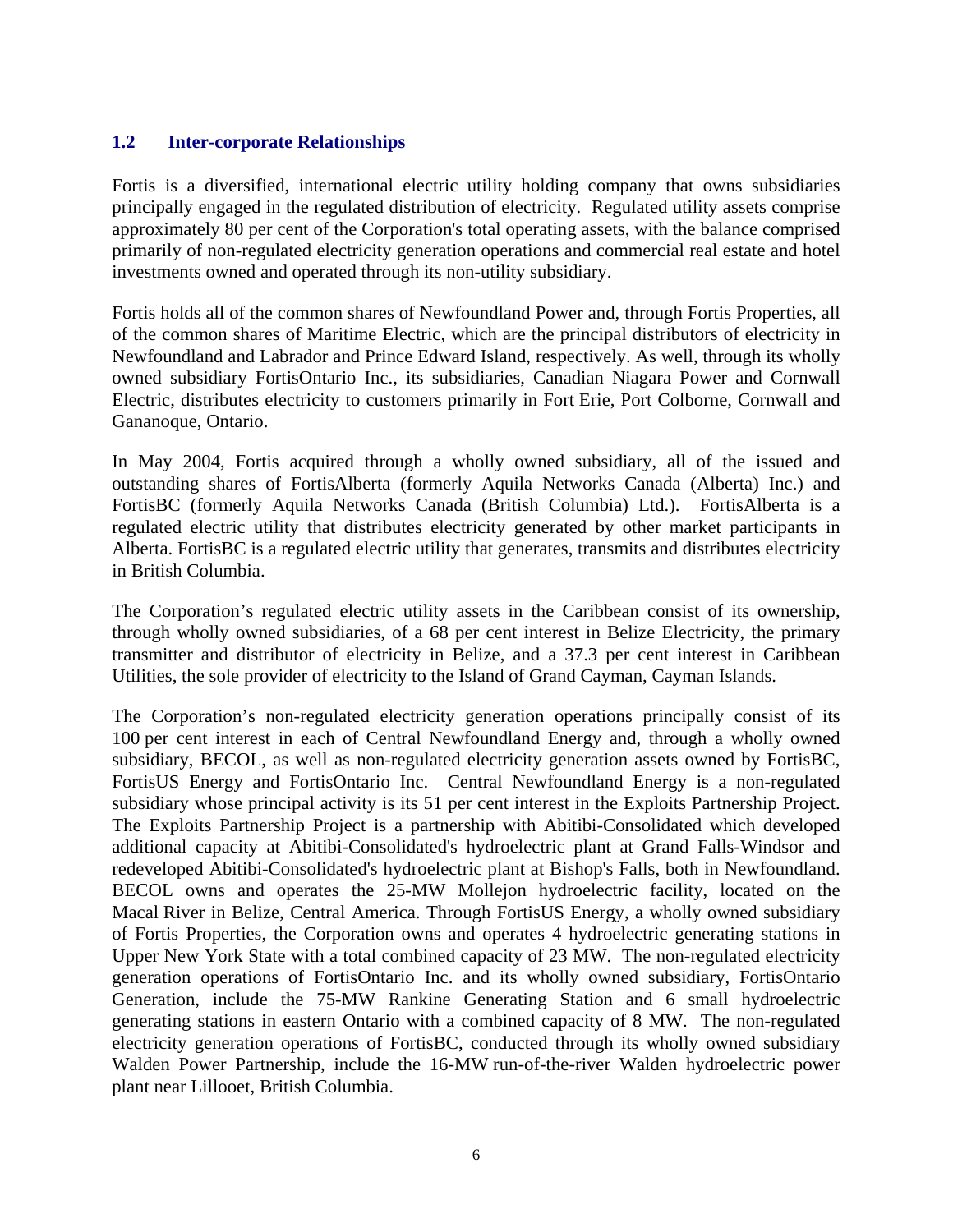Through its wholly owned subsidiary, Fortis Properties, Fortis has investments in commercial real estate in Atlantic Canada and hotel operations in Eastern Canada, Manitoba and Alberta.

### *Principal Subsidiaries*

The following table lists the principal subsidiaries of the Corporation, their jurisdictions of incorporation and the percentage of votes attaching to voting securities held directly or indirectly by the Corporation as at March 28, 2005. This list excludes certain subsidiaries, the total assets of which constituted less than 10 per cent of the Corporation's 2004 consolidated assets and total revenues of which constituted less than 10 per cent of the Corporation's 2004 consolidated revenues.

|                                                   | <b>Fortis</b>                    |                                                                                                                           |  |  |  |  |
|---------------------------------------------------|----------------------------------|---------------------------------------------------------------------------------------------------------------------------|--|--|--|--|
| <b>Principal Subsidiaries</b>                     |                                  |                                                                                                                           |  |  |  |  |
| <b>Subsidiary</b>                                 | Jurisdiction of<br>Incorporation | Percentage of votes attaching to<br>voting securities beneficially<br>owned, controlled or directed by<br>the Corporation |  |  |  |  |
| Newfoundland Power Inc.                           | Newfoundland<br>and Labrador     | $93.7^{(1)}$                                                                                                              |  |  |  |  |
| Maritime Electric Company, Limited <sup>(2)</sup> | Canada                           | 100                                                                                                                       |  |  |  |  |
| FortisOntario Inc.                                | Ontario                          | 100                                                                                                                       |  |  |  |  |
| FortisAlberta Inc. <sup>(3)</sup>                 | Alberta                          | 100                                                                                                                       |  |  |  |  |
| FortisBC Inc. (4)                                 | <b>British</b><br>Columbia       | 100                                                                                                                       |  |  |  |  |
| Fortis Properties Corporation                     | Newfoundland<br>and Labrador     | 100                                                                                                                       |  |  |  |  |

*(1) Fortis owns all of the common shares, 182,300 Series G First Preference Shares, 32,886 Series B First Preference Shares, 13,000 Series D First Preference Shares and 1,550 Series A First Preference Shares of Newfoundland Power, which, at March 28, 2005, represented 93.7 per cent of its voting securities. The remaining 6.3 per cent of Newfoundland Power's voting securities consist of Series A, B, D and G First Preference Shares, which are held by the public.* 

*(2) Maritime Electric is a wholly owned subsidiary of Fortis Properties Corporation.* 

*(3) FortisAlberta Holdings Inc., an Alberta corporation, owns 100 per cent of the shares of FortisAlberta. FortisWest Inc., a Canadian corporation, owns 100 per cent of the shares of FortisAlberta Holdings Inc. Fortis owns 100 per cent of the shares of FortisWest Inc. (4) Fortis Pacific Holdings Inc., a British Columbia corporation, owns 100 per cent of the shares of FortisBC. FortisWest Inc., a Canadian corporation, owns 100 per cent of the shares of Fortis Pacific Holdings Inc. Fortis owns 100 per cent of the shares of FortisWest Inc.*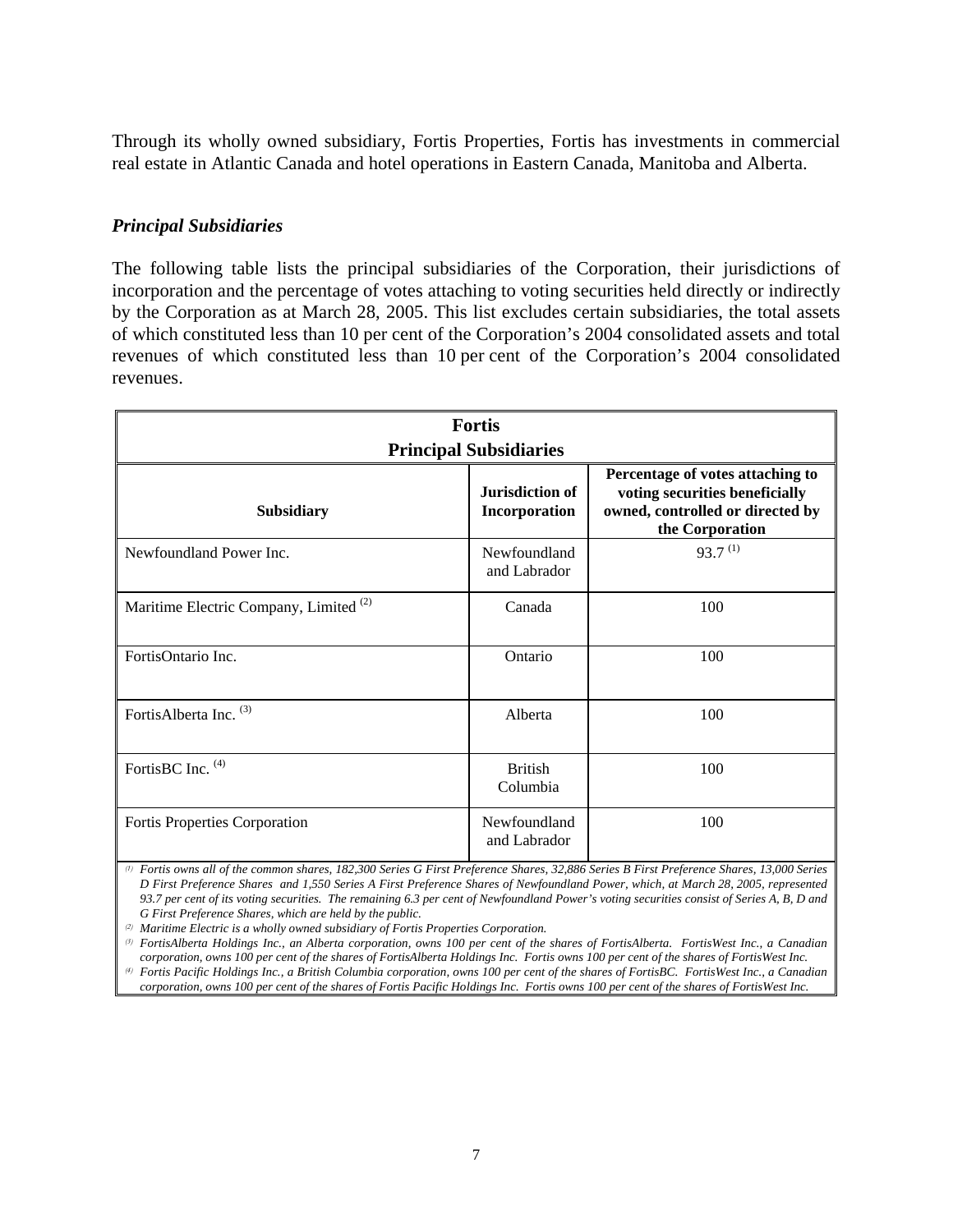# **2.0 GENERAL DEVELOPMENT OF THE BUSINESS**

### **2.1 Three-Year History**

Fortis is principally a diversified, international electric utility holding company. Fortis segments its utility operations by franchise area and, depending on regulatory requirements, by the nature of the assets. Fortis also holds investments in commercial real estate and hotel operations which are treated as a separate segment. The operating segments allow senior management to evaluate the operational performance and assess the overall contribution of each segment to the Corporation's long-term objectives. The segments of the Corporation are: (i) Regulated Utilities - Canadian, (ii) Regulated Utilities - Caribbean, (iii) Non-regulated - Fortis Generation, and (iv) Non-regulated - Fortis Properties.

Over the past 3 years, the business operations of Fortis have increased significantly. Total assets have more than doubled, growing from \$1.6 billion at December 31, 2001 to \$3.8 billion at December 31, 2004. The Corporation's equity has grown approximately 222 per cent, from \$450 million at December 31, 2001 to \$1.0 billion at December 31, 2004. Over the past 3 years, earnings have increased from \$53.6 million in 2001 to \$90.9 million in 2004. This growth primarily occurred in 2004 as a result of the \$1.5 billion acquisition of FortisAlberta and FortisBC. Fortis has also increased its utility investments in Ontario and Grand Cayman, as well as its real estate investments in Atlantic Canada, Ontario, Manitoba and Alberta.

The following is an overview of the Corporation's operating segments and the significant developments in each segment.

#### *Regulated Utilities – Canadian*

#### Newfoundland Power

Fortis holds all the common shares of Newfoundland Power. Newfoundland Power operates an integrated generation, transmission and distribution system in Newfoundland. Newfoundland Power serves approximately 224,000 customers, or 85 per cent of electricity consumers in the Province, and meets a peak demand of 1,197 MW. Approximately 90 per cent of its energy requirement is purchased from Newfoundland Hydro. Newfoundland Power has an installed generating capacity of 146 MW, of which 95 MW is hydroelectric generation.

#### Maritime Electric

Through its subsidiary, Fortis Properties, Fortis owns all the common shares of Maritime Electric, which is the principal distributor of electricity on Prince Edward Island. Maritime Electric directly supplies approximately 70,000 customers, or over 90 per cent of the electricity consumers in the Province, and meets a peak demand of 209 MW. In September 2004, Maritime Electric received all necessary approvals for construction of a \$35 million, 50-MW combustion turbine generator at its plant in Charlottetown. Construction of the project is underway with a targeted in-service date late 2005.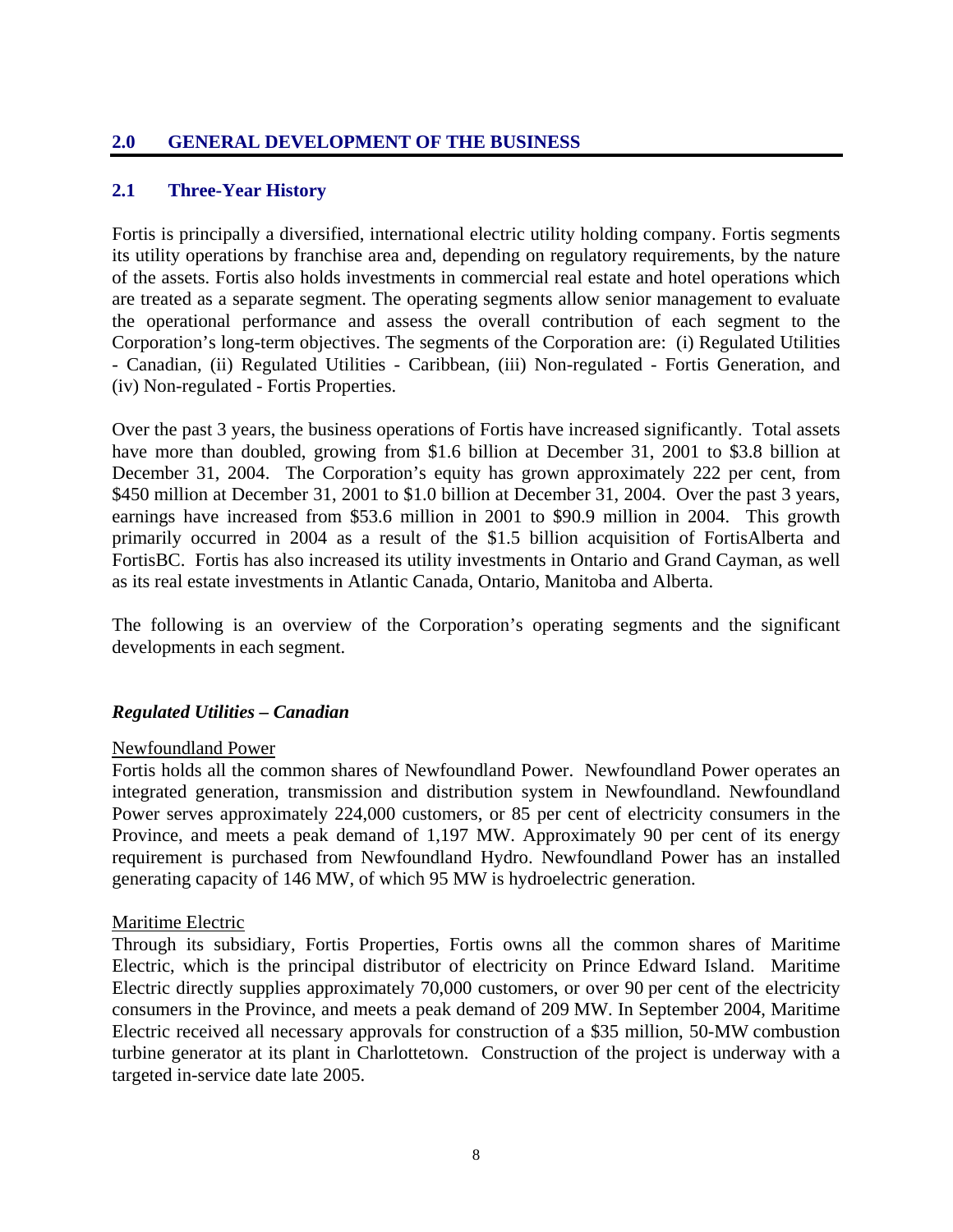#### FortisOntario

The Corporation's regulated utility investments in Ontario, collectively FortisOntario, are comprised of Canadian Niagara Power, including the operations of Port Colborne Hydro, and Cornwall Electric. In total, its distribution operations serve approximately 51,600 customers in the Fort Erie, Port Colborne, Cornwall and Gananoque areas of Ontario and meet a peak demand of 256 MW. Canadian Niagara Power owns international transmission facilities at Fort Erie as well as a 10 per cent interest in each of Westario Power and Rideau St. Lawrence, 2 regional electric distribution companies formed in 2000 that, together, serve over 27,000 customers.

The Corporation's utility investments in Ontario have evolved from a series of acquisitions since 1996. These investments have been organized such that its regulated utility operations are operated separately from its non-regulated generating activities.

The Corporation's utility investments in Ontario commenced in 1996 with the acquisition of a 50 per cent interest in Canadian Niagara Power Company, Limited. Canadian Niagara Power Company, Limited owned and operated the non-regulated, 75-MW Rankine Generating Station in Niagara Falls and distributed electricity to approximately 13,500 customers in the Town of Fort Erie at the time of purchase. In 2000, Canadian Niagara Power Company, Limited restructured and its transmission and distribution business continued operations through its wholly owned subsidiary, Canadian Niagara Power. In April 2002, Canadian Niagara Power entered into a 10-year agreement with the City of Port Colborne to lease the business of Port Colborne Hydro, which distributes electricity to approximately 9,300 customers in Port Colborne. In July 2002, Fortis acquired the remaining 50 per cent interest in Canadian Niagara Power Company, Limited.

On October 17, 2002, Fortis further increased its regulated investment in Ontario by acquiring a 100 per cent interest in Cornwall Electric and its wholly owned, non-regulated generating subsidiary, CDH. Cornwall Electric is an Ontario-based electric transmission and distribution utility that supplies electricity to approximately 23,200 customers in the City of Cornwall, South Glengarry, South Stormont and the Ontario portion of the Mohawk Territory of Akwesasne. CDH operates a 5-MW gas-fired cogeneration plant that provides district heating to 16 commercial customers in Cornwall.

A series of reorganizations occurred in 2002 and 2003 to separate regulated operations in Ontario from its non-regulated generating operations. On December 23, 2002, CDH, which was held by Cornwall Electric, was sold to Canadian Niagara Power Company, Limited. CDH was subsequently amalgamated on January 1, 2003 and continued its operations as Canadian Niagara Power Company, Limited. In addition, Fortis transferred its ownership interest in Cornwall Electric to Canadian Niagara Power Company, Limited. On April 1, 2003, Fortis further reorganized its utility investments in Ontario through the amalgamation of Canadian Niagara Power Company, Limited with FortisOntario Inc., a wholly owned subsidiary of Fortis, which continues operations as FortisOntario Inc.

On April 1, 2003, FortisOntario Inc. and Canadian Niagara Power acquired the operating subsidiaries of Granite Power Corporation. Granite Power Corporation primarily consisted of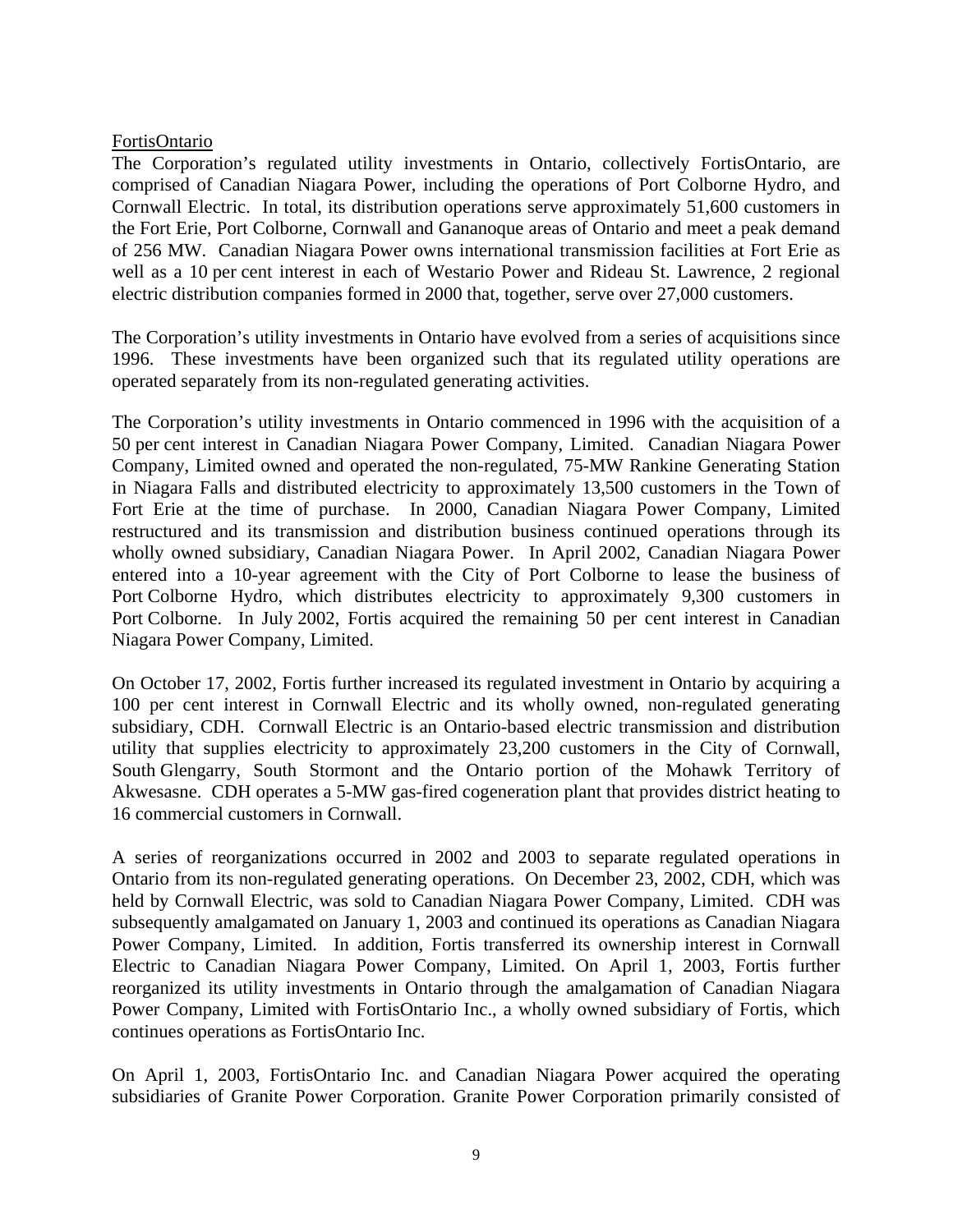Granite Power Distribution and Granite Power Generation. Granite Power Distribution distributes electricity to approximately 3,800 customers primarily situated in Gananoque. Granite Power Generation generates electricity from 5 hydroelectric generating stations with a combined capacity of 6 MW. On October 1, 2003, Granite Power Generation purchased the management contract and 14 of 17 partnership units of Rideau Falls. On December 29, 2003, the remaining 3 partnership units were purchased. Rideau Falls operates a 2-MW hydroelectric generating station in Ottawa. On December 31, 2003, the partnership was dissolved and the assets were combined with Granite Power Generation.

On January 1, 2004, Canadian Niagara Power and Granite Power Distribution were amalgamated and continue operations as Canadian Niagara Power. On December 31, 2003, Granite Power Generation was renamed FortisOntario Generation.

Currently, the Corporation's investments in Ontario are comprised of FortisOntario Inc. and its wholly owned subsidiaries Canadian Niagara Power, Cornwall Electric and FortisOntario Generation.

| <b>Fortis</b>                                                        |                         |                                          |                                           |                                                                                                                                        |  |
|----------------------------------------------------------------------|-------------------------|------------------------------------------|-------------------------------------------|----------------------------------------------------------------------------------------------------------------------------------------|--|
|                                                                      |                         | <b>Investments in Ontario</b>            |                                           |                                                                                                                                        |  |
| Original Structure                                                   | Location                | <b>Purchase Date</b>                     | $($$ million $)$<br><b>Purchase Price</b> | <b>Current Structure</b>                                                                                                               |  |
| Canadian Niagara Power<br>Company, Limited                           | Fort Erie               | 50 per cent acquired<br>October 10, 1996 | 73.7                                      | FortisOntario Inc.                                                                                                                     |  |
|                                                                      |                         | 50 per cent acquired<br>July 1, 2002     |                                           | Canadian Niagara Power                                                                                                                 |  |
| Port Colborne Hydro <sup>(1)</sup>                                   | Port Colborne           | April 2, 2002                            | (1)                                       | Canadian Niagara Power                                                                                                                 |  |
| Cornwall Electric                                                    | Cornwall                | October 17, 2002                         | 67.7                                      | Cornwall Electric                                                                                                                      |  |
| <b>CDH</b>                                                           |                         |                                          |                                           | FortisOntario Inc.                                                                                                                     |  |
| <b>Granite Power Distribution</b><br><b>Granite Power Generation</b> | Gananoque               | April 1, 2003                            | 11.1                                      | Canadian Niagara Power<br>FortisOntario Generation                                                                                     |  |
| Rideau Falls                                                         | Rideau Canal.<br>Ottawa | October 1, 2003 and<br>December 29, 2003 |                                           | <b>FortisOntario Generation</b>                                                                                                        |  |
|                                                                      |                         |                                          |                                           | (1) On April 2, 2002. Canadian Niagara Power leased the electricity distribution business of Port Colborne Hydro from the City of Port |  |

A summary of these acquisitions, as well as the current structure of FortisOntario, are as follows:

*(1) On April 2, 2002, Canadian Niagara Power leased the electricity distribution business of Port Colborne Hydro from the City of Port Colborne under a 10-year lease agreement with an option to purchase such assets at the end of its lease term for fair market value. The total value of the transaction is estimated at \$15.6 million.*

### FortisAlberta

On May 31, 2004, Fortis, through a wholly owned subsidiary, acquired all of the issued and outstanding shares of FortisAlberta (formerly Aquila Networks Canada (Alberta) Ltd.). FortisAlberta owns and operates the electricity distribution system in a substantial portion of southern and central Alberta. FortisAlberta distributes electricity to over 400,000 customers using approximately 103,000 kilometers of power lines.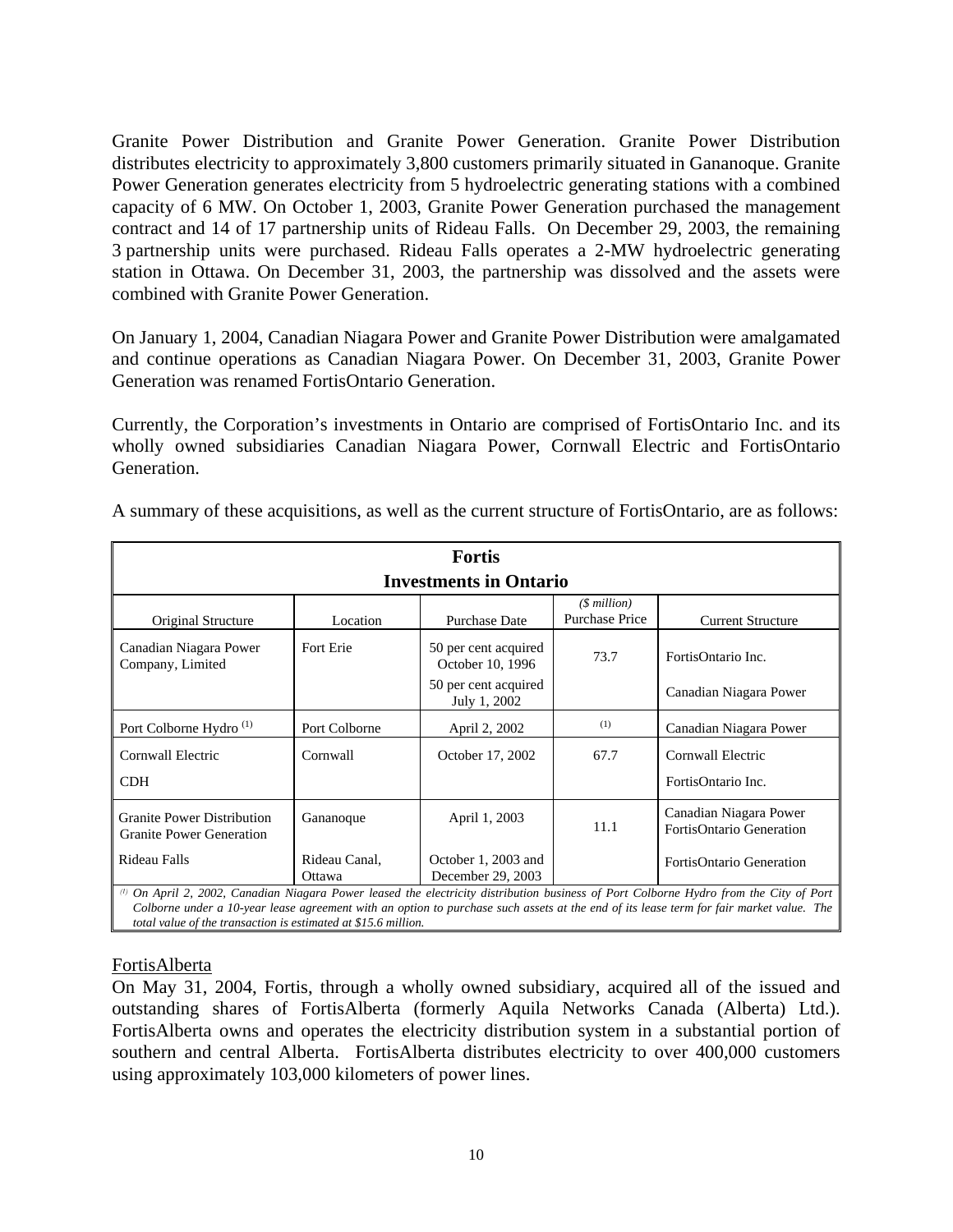### FortisBC

On May 31, 2004, Fortis, through a wholly owned subsidiary, acquired all of the issued and outstanding shares of FortisBC (formerly Aquila Networks Canada (British Columbia Ltd.). FortisBC is an integrated utility operating in the southern interior of British Columbia serving, directly and indirectly, over 140,000 customers. FortisBC has about 7,100 kilometers of transmission and distribution power lines and 4 hydroelectric generating plants with a combined capacity of 205 MW. FortisBC generates approximately 50 per cent of its power needs with the remaining requirements obtained through power purchase agreements.

FortisBC also provides non-regulated operating, maintenance and management services relating to the 450-MW Waneta hydroelectric generation facility owned by Teck-Cominco, the 145-MW Brilliant Hydroelectric Plant owned by Columbia Power Corporation and the Columbia Basin Trust ("CPC/CBT"), the 150-MW Arrow Lakes Hydroelectric Plant owned by CPC/CBT and the distribution system owned by the City of Kelowna. The results of these hydroelectric generating facilities have been included in this segment.

### *Regulated Utilities – Caribbean*

### Belize Electricity

Fortis, through wholly owned subsidiaries incorporated under the laws of the Cayman Islands, holds a 68 per cent interest in Belize Electricity. Belize Electricity is the primary transmitter and distributor of electricity in the country of Belize, Central America. Belize Electricity directly supplies over 66,000 customers in Belize and meets a peak demand of 61 MW.

#### Caribbean Utilities

Fortis, through a wholly owned subsidiary, holds approximately 37.3 per cent of Caribbean Utilities, the only public electric utility on Grand Cayman, Cayman Islands. Caribbean Utilities has the exclusive right to generate, distribute, transmit and supply electricity to the Island of Grand Cayman, Cayman Islands pursuant to a 25-year exclusive licence issued in 1986. The Company currently has an installed capacity of 123 MW and a peak load of approximately 85 MW. Caribbean Utilities serves over 21,000 customers. The Class A Ordinary Shares of Caribbean Utilities are listed for trading on the Toronto Stock Exchange under the symbol CUP.U.

The Corporation's investment in Caribbean Utilities resulted from a series of transactions from March 2000 to January 2003. Following these transactions, Fortis beneficially owns 9,301,395 Class A Ordinary Shares, or approximately 37.3 per cent of the outstanding Class A Ordinary Shares.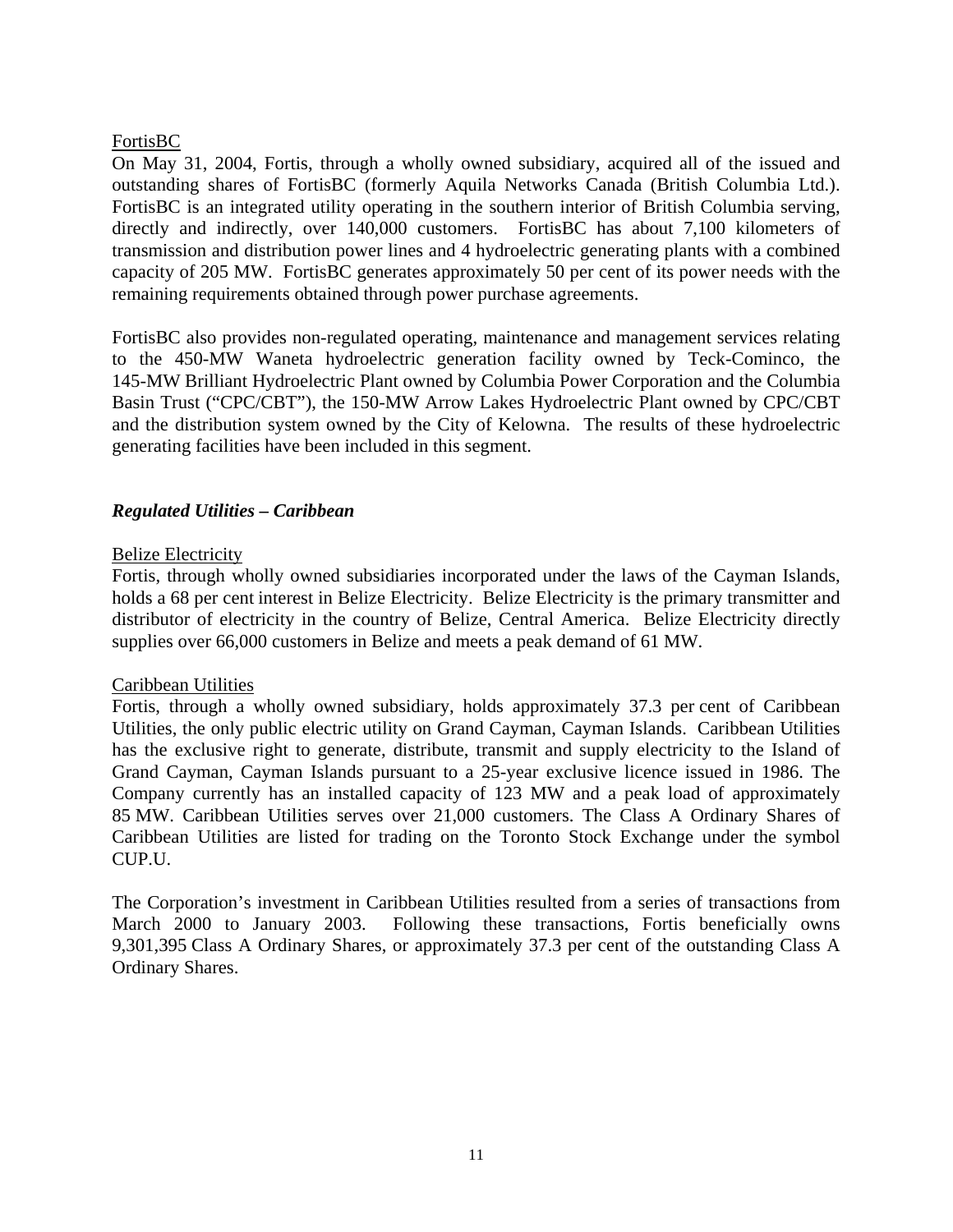In June 2004, Caribbean Utilities and the Government of the Cayman Islands reached a non-binding agreement to extend Caribbean Utilities' operating licence to 2024 from 2011. The proposed terms of the licence extension included a change in the rate-setting regulation that would provide for a price cap based on an inflation index. In September 2004, following Hurricane Ivan, this agreement expired. Caribbean Utilities will meet with the Government of the Cayman Islands at the appropriate time to assess the status of the licence renewal negotiations.

In September 2004, the transmission and distribution systems of Caribbean Utilities were substantially damaged as a result of Hurricane Ivan. To date, the total uninsured hurricanerelated costs for Caribbean Utilities were approximately US\$17.8 million. The Corporation's portion of the uninsured hurricane-related costs was approximately \$8.2 million. The terms of Caribbean Utilities' licence permit the recovery of hurricane-related costs through rate adjustment. At the appropriate time, Caribbean Utilities will make proposals to the Government of the Cayman Islands on how best to implement rate adjustments and recover Hurricane Ivanrelated costs. Caribbean Utilities has completed the restoration of service to all customers able to receive such service.

In March 2005, the Government of the Cayman Islands passed the Electricity Regulatory Authority Law ("Law") in the Legislative Assembly. The Law purports to establish a new regulatory and licencing regime for the electricity industry in the Cayman Islands. Caribbean Utilities anticipates that the Law will be formerly enacted and published in April 2005. The Company is currently assessing any impact that the Law will have on the existing contractual rights and obligations between Caribbean Utilities and the Government under its existing Licence.

### *Non-regulated – Fortis Generation*

| <b>Fortis</b>                                             |                                        |                |     |  |  |  |
|-----------------------------------------------------------|----------------------------------------|----------------|-----|--|--|--|
|                                                           | <b>Non-regulated Generation Assets</b> |                |     |  |  |  |
| Location<br><b>Plants</b><br>Capacity (MW)<br><b>Fuel</b> |                                        |                |     |  |  |  |
| Ontario                                                   | 8                                      | hydro, thermal | 88  |  |  |  |
| Belize                                                    |                                        | hydro          | 25  |  |  |  |
| <b>Central Newfoundland</b>                               | $\overline{c}$                         | hydro          | 36  |  |  |  |
| <b>Upper New York State</b>                               | 4                                      | hydro          | 23  |  |  |  |
| British Columbia                                          |                                        | hydro          | 16  |  |  |  |
| <b>Total</b>                                              | 16                                     |                | 188 |  |  |  |

The following is a summary of the Corporation's non-regulated generation assets by location:

#### Ontario

Non-regulated generation assets in Ontario include the operations of FortisOntario Inc. and FortisOntario Generation. FortisOntario Inc. owns and operates the 75-MW Rankine Generating Station in Niagara Falls, Ontario and the 5-MW CDH gas-fired cogeneration plant that provides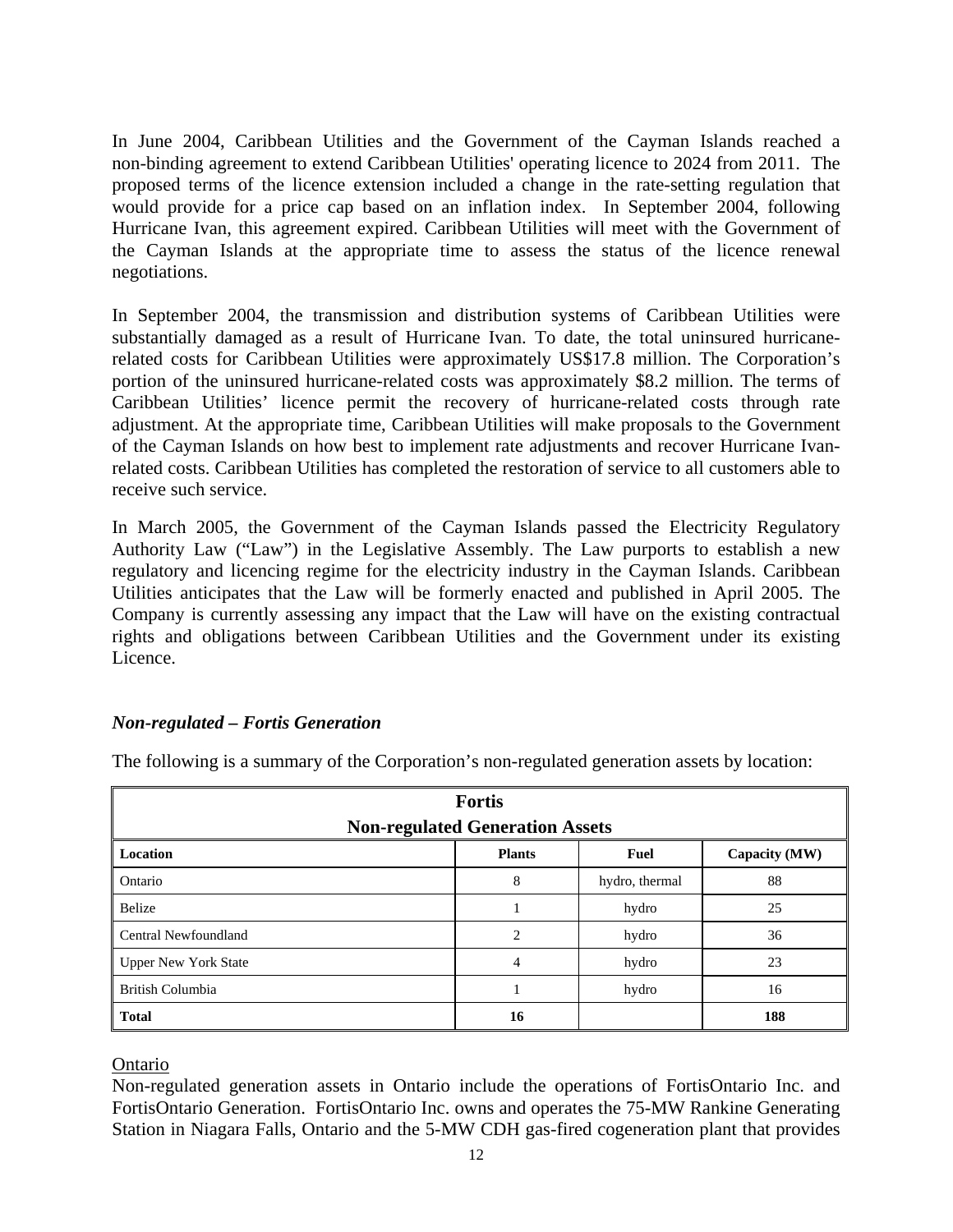district heating to 16 commercial customers in Cornwall. FortisOntario Generation consists of 6 small hydroelectric generating stations, which were originally acquired as Granite Power Distribution and Rideau Falls, with a combined capacity of approximately 8 MW.

### Belize

Non-regulated generation operations in Belize are conducted through the Corporation's wholly owned indirect subsidiary, BECOL, under a Franchise Agreement with the Government of Belize. Fortis acquired a 95 per cent interest in BECOL in 2001 for total consideration of approximately \$103 million. On May 20, 2004, Fortis acquired the remaining 5 per cent interest in BECOL from the Social Security Board of the Government of Belize for \$4.8 million, making it a wholly owned indirect subsidiary of the Corporation.

BECOL owns and operates the Mollejon hydroelectric facility, located on the Macal River in Belize, Central America. The facility is a 25-MW generating plant capable of delivering average annual energy of 80 GWh, and is the only commercial hydroelectric facility in Belize. BECOL sells its entire output to Belize Electricity under a 50-year power purchase agreement.

BECOL commenced construction of the Chalillo Project in May 2003. This US\$30 million development is an upstream storage and hydroelectric generating facility that is expected to increase BECOL's energy production from an average of 80 GWh to 170 GWh. Construction is scheduled for completion in the last half of 2005.

#### Central Newfoundland

Non-regulated generation operations in central Newfoundland are conducted through the Corporation's 51 per cent interest in the Exploits Partnership Project. The Exploits Partnership Project is a partnership with Abitibi-Consolidated that constructed, installed and operates additional capacity at Abitibi-Consolidated's hydroelectric plant at Grand Falls-Windsor and redeveloped the forestry company's hydroelectric plant at Bishop Falls, both in Newfoundland.

The Exploits Partnership Project was completed in November 2003. Abitibi-Consolidated continues to utilize the historical annual generation of approximately 450 GWh while the additional energy produced from the new facilities, of approximately 140 GWh, is sold to Newfoundland Hydro under a 25-year take-or-pay power purchase agreement, which is exempt from regulation.

#### Upper New York State

Non-regulated generation operations in Upper New York State are conducted through the Corporation's wholly owned indirect subsidiary FortisUS Energy, which became a direct subsidiary of Fortis Properties on January 1, 2005 by way of a transfer from its subsidiary, Maritime Electric. Generating operations in Upper New York State include the operations of 4 hydroelectric generating stations with a combined generating capacity of 23 MW operating under licences from FERC.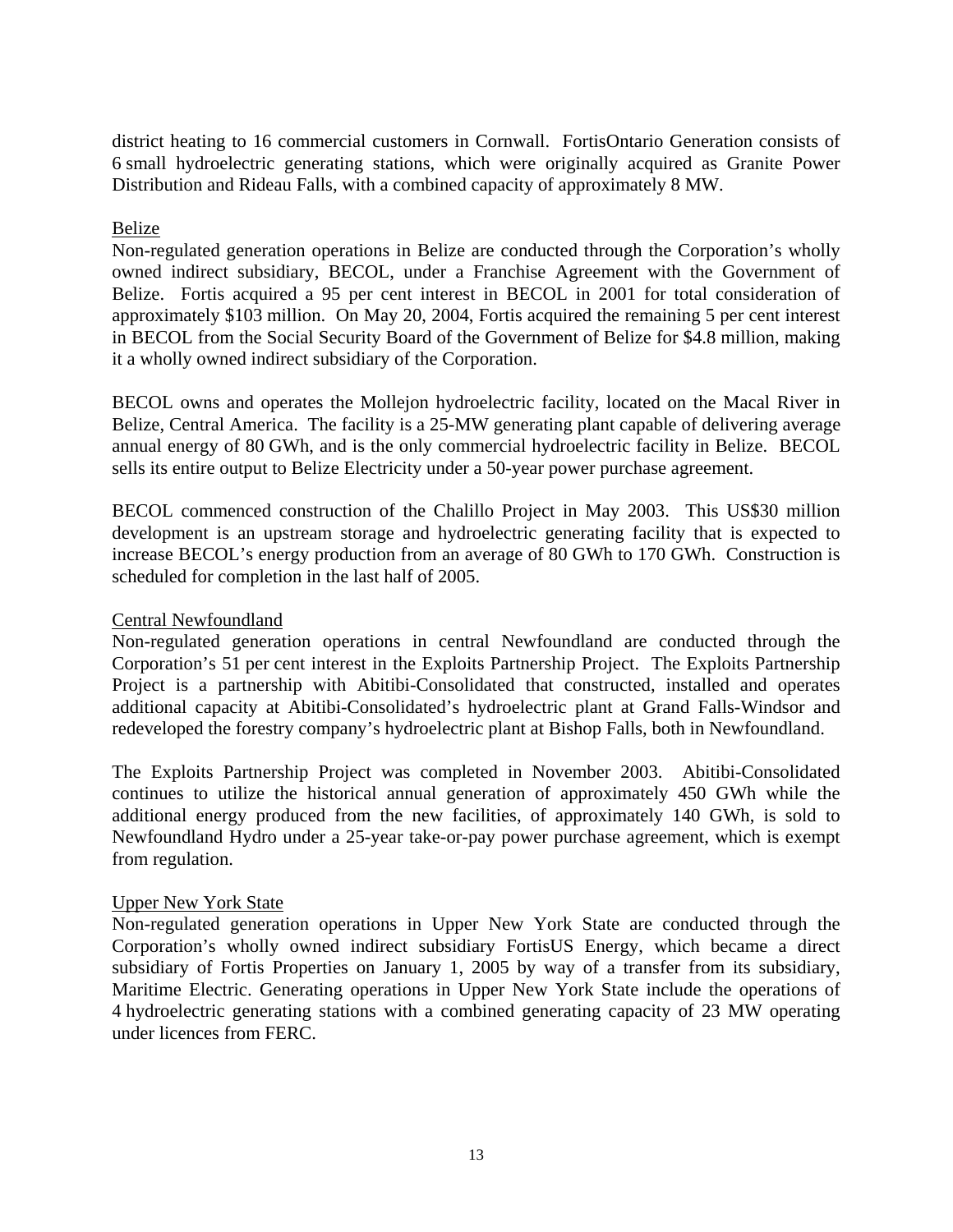#### British Columbia

Non-regulated generation operations in British Columbia were acquired as part of FortisBC in May 2004. Generating assets in British Columbia consist of the 16-MW run-of-river Walden hydroelectric power plant near Lillooet, British Columbia. This plant sells its entire output to BC Hydro under a long-term contract.

#### *Non-regulated – Fortis Properties*

Fortis has owned all the issued and outstanding shares of Fortis Properties since its inception in 1989. Fortis Properties owns and manages commercial real estate in Newfoundland, Nova Scotia and New Brunswick and hotel operations in Newfoundland, Nova Scotia, New Brunswick, Ontario, Manitoba and Alberta.

Fortis Properties' real estate operations commenced in 1989 and have grown significantly over 15 years. Fortis Properties' acquisition of 4 hotels in Ontario in October 2003 marked Fortis Properties' first acquisition outside Atlantic Canada. In February 2005, Fortis Properties acquired 3 western Canadian hotel properties located in Edmonton, Calgary and Winnipeg. This acquisition was a significant step in expanding the hotel portfolio and broadening the geographic market base.

| <b>Fortis Properties</b><br><b>Commercial, Retail and Hotel Properties acquired since December 2001</b>                                      |                        |                         |                      |                           |  |  |
|----------------------------------------------------------------------------------------------------------------------------------------------|------------------------|-------------------------|----------------------|---------------------------|--|--|
| <b>Property</b>                                                                                                                              | <b>Location</b>        | <b>Type of Property</b> | <b>Purchase Date</b> | Price<br>$($$ million $)$ |  |  |
| Cabot Place I                                                                                                                                | St. John's, NL         | Office                  | February 2002        | 14.3                      |  |  |
| Kings Place                                                                                                                                  | Fredericton, NB        | Office and Retail       | April 2002           | 27.7                      |  |  |
| Delta St. John's                                                                                                                             | St. John's, NL         | Hotel                   | December 2002        | 25.9                      |  |  |
| Holiday Inn Kitchener                                                                                                                        | Kitchener-Waterloo, ON | Hotel                   | October 2003         | (1)                       |  |  |
| Holiday Inn Peterborough                                                                                                                     | Peterborough, ON       | Hotel                   | October 2003         | (1)                       |  |  |
| Holiday Inn Sarnia                                                                                                                           | Point Edward, ON       | Hotel                   | October 2003         | (1)                       |  |  |
| Holiday Inn Cambridge                                                                                                                        | Cambridge, ON          | Hotel                   | October 2003         | (1)                       |  |  |
| Greenwood Inn                                                                                                                                | Calgary, AB            | Hotel                   | February 2005        | (2)                       |  |  |
| Greenwood Inn                                                                                                                                | Edmonton, AB           | Hotel                   | February 2005        | (2)                       |  |  |
| Greenwood Inn                                                                                                                                | Winnipeg, MB           | Hotel                   | February 2005        | (2)                       |  |  |
| (1) This portfolio of hotels was purchased for an aggregate purchase price of \$43.2 million. These properties have a total of approximately |                        |                         |                      |                           |  |  |

The following table summarizes commercial, retail and hotel properties purchased since December 2001.

*630 rooms.*

*(2) This portfolio of hotels was purchased for an aggregate purchase price of \$62.6 million. These properties have a total of approximately 650 rooms and 27,000 square feet of banquet space.*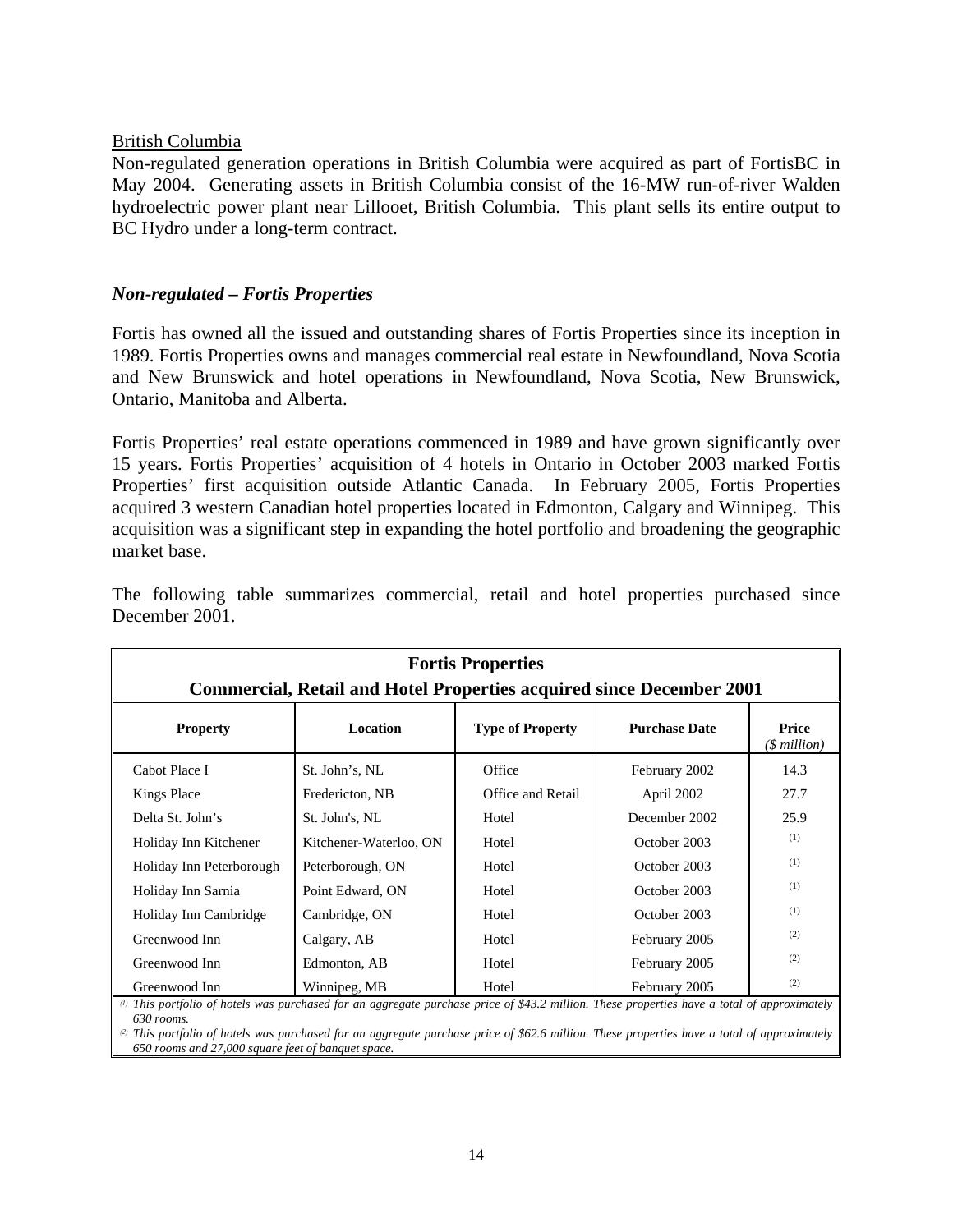In 2004, Fortis Properties commenced a \$15 million expansion of the Delta St. John's, which is expected to be completed by mid-2005. The expansion will increase the number of rooms to over 400, making it the largest hotel in Atlantic Canada. Also in 2004, Fortis Properties announced a \$7 million expansion to the Holiday Inn Sarnia. The expansion involves the construction of a 5-floor tower which will house 65 new rooms and an additional 3,000 square feet of banquet space.

### **2.2 Significant Acquisitions**

### FortisBC

On May 31, 2004, Fortis acquired, through a wholly owned subsidiary, all of the issued and outstanding shares of FortisBC (formerly Aquila Networks Canada (British Columbia) Ltd.) from Aquila Canada ULC for aggregate consideration of approximately \$428 million, including transaction costs. As a condition of the closing of the acquisition, Fortis advanced funds to FortisBC to repay certain indebtedness totalling approximately \$155 million. FortisBC also had other indebtedness totalling approximately \$155 million of which approximately \$145 million has been guaranteed by FortisWest Inc, an indirect parent of both FortisBC and FortisAlberta.

FortisBC is an integrated, regulated electric utility that owns a network of generation, transmission and distribution assets located in the southern interior of British Columbia. FortisBC serves over 140,000 customers, with residential customers representing FortisBC's largest customer segment. Of these customers, approximately 94,000 are served directly while the remainder is served through wholesale power purchase agreements with 6 municipal utilities within or adjacent to the FortisBC service area. FortisBC's generation assets consist of 4 hydroelectric generating plants on the Kootenay River with an aggregate installed capacity of 205 MW and an annual energy output of approximately 1,500 GWh.

The acquisition of FortisBC significantly increased the Corporation's regulated rate base assets and provided a broader and more diverse base of earnings for Fortis. For the 7 months ended December 31, 2004, FortisBC contributed \$110.6 million to revenues, and \$17.8 million to operating earnings, of Fortis, which amount includes FortisBC's non-regulated revenues and earnings.

#### FortisAlberta

On May 31, 2004, Fortis acquired, through a wholly owned subsidiary, all of the issued and outstanding shares of FortisAlberta (formerly Aquila Networks Canada (Alberta) Ltd.) from Aquila Canada ULC for aggregate consideration of approximately \$348 million, including transaction costs. As a condition to the closing of the acquisition, FortisAlberta repaid certain indebtedness, through the use of credit facilities that had been assigned to FortisAlberta by Fortis, totalling approximately \$402 million.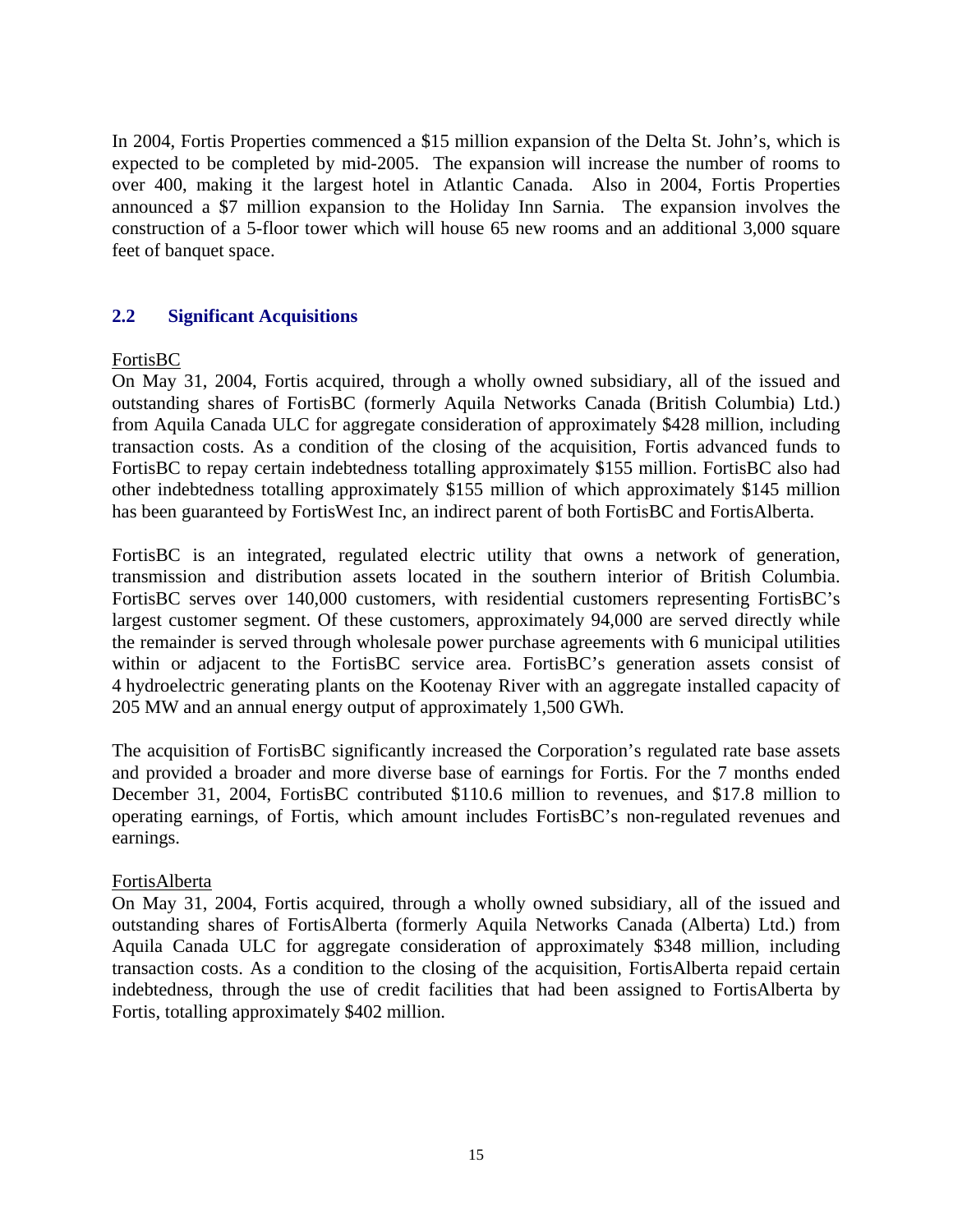FortisAlberta is a regulated electricity distribution utility in Alberta. Its business is the ownership and operation of regulated low-voltage electricity distribution facilities that distribute electricity generated by other market participants from high-voltage transmission substations to end-use customers. FortisAlberta is not involved in the generation, transmission or the direct sale of electricity. FortisAlberta's revenues are principally derived from distribution charges to end-use customers.

FortisAlberta operates a largely rural, approximately 103,000-kilometre, low-voltage distribution network in central and southern Alberta, which represents approximately 60 per cent of the total distribution network as measured by kilometres of line in Alberta. FortisAlberta's distribution network serves over 400,000 customers, comprised of residential, commercial, farm and industrial electricity consumers, representing about 29 per cent of Alberta's end-use customers.

The acquisition of FortisAlberta significantly increased the Corporation's regulated asset base and provided a broader and more diverse base of earnings for Fortis. For the 7 months ended December 31, 2004, FortisAlberta contributed \$129.7 million to revenues, and \$18.6 million to operating earnings, of Fortis.

### Fortis Properties - Greenwood Inn Acquisition

On February 1, 2005, Fortis Properties acquired 3 hotels in western Canadian from True North Properties Ltd. for \$62.6 million. The hotels, which were constructed between 1997 and 2000, operate under the independent brand of Greenwood Inn and are located in Edmonton, Calgary, and Winnipeg. The properties have a total of approximately 650 rooms and 27,000 square feet of banquet space.

### **2.3 Outlook**

The Corporation's principal business of regulated electric utilities is capital intensive and Fortis expects that most of its capital expenditures for the next 5 years will relate primarily to FortisAlberta and FortisBC. Consolidated capital expenditures for 2005 are expected to be over \$400 million.

Fortis also expects to focus its capital on funding further acquisitions of electric utility assets. The Corporation will continue to pursue acquisition opportunities both in Canada and outside of Canada. Fortis will also pursue growth in its non-regulated businesses including hydroelectric generation, hotels and real estate.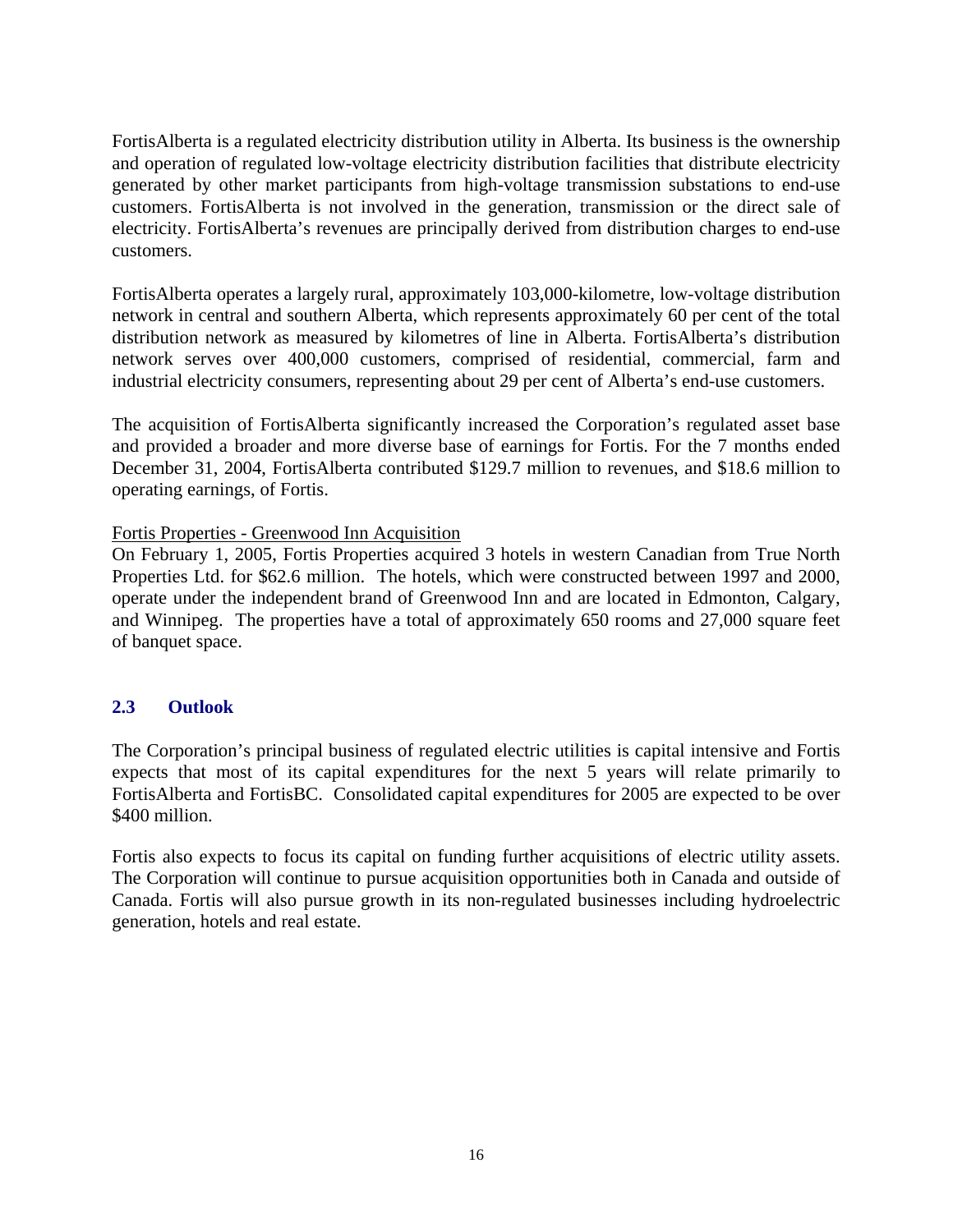### **3.0 NARRATIVE DESCRIPTION OF THE BUSINESS**

#### *Regulated Utilities – Canadian*

#### **3.1 Newfoundland Power**

Newfoundland Power is the principal distributor of electricity in Newfoundland, serving approximately 224,000 customers or about 85 per cent of the Province's electricity customers. The balance of the population is served by the Province's other electric utility, Newfoundland Hydro, which also serves several larger industrial customers in the Province. Newfoundland Power owns and operates 29 small generating stations and approximately 10,000 kilometers of transmission and distribution lines. Approximately 90 per cent of the electricity that Newfoundland Power sells to its customers is purchased from Newfoundland Hydro. Newfoundland Power generates the remainder of its energy requirements.

#### *Market and Sales*

Annual weather-adjusted electricity sales increased to 4,979 GWh in 2004 from 4,882 GWh in 2003. Revenue increased to \$404.4 million in 2004 from \$384.2 million in 2003.

| <b>Newfoundland Power</b>                                                    |                                                                                                                                                                                                         |      |      |      |  |  |  |  |
|------------------------------------------------------------------------------|---------------------------------------------------------------------------------------------------------------------------------------------------------------------------------------------------------|------|------|------|--|--|--|--|
|                                                                              | <b>Revenue and Electricity Sales by Customer Class</b>                                                                                                                                                  |      |      |      |  |  |  |  |
| Revenue <sup>(1)</sup><br>$GWh$ Sales <sup>(1)</sup><br>per cent<br>per cent |                                                                                                                                                                                                         |      |      |      |  |  |  |  |
| 2004<br>2003<br>2004<br>2003                                                 |                                                                                                                                                                                                         |      |      |      |  |  |  |  |
| Residential                                                                  | 58.8                                                                                                                                                                                                    | 58.8 | 59.7 | 59.6 |  |  |  |  |
| Commercial                                                                   | 36.2                                                                                                                                                                                                    | 36.2 | 39.6 | 39.7 |  |  |  |  |
| <b>Street Lighting</b>                                                       | 2.8                                                                                                                                                                                                     | 2.9  | 0.7  | 0.7  |  |  |  |  |
| Other $\overline{^{(2)}}$                                                    | $2.2\,$                                                                                                                                                                                                 | 2.1  |      |      |  |  |  |  |
| 100.0<br>Total<br>100.0<br>100.0<br>100.0                                    |                                                                                                                                                                                                         |      |      |      |  |  |  |  |
| (1)<br>(2)                                                                   | Revenue and electricity sales reflect weather-adjusted values pursuant to Newfoundland Power's weather normalization reserve.<br>Includes revenue from sources other than from the sale of electricity. |      |      |      |  |  |  |  |

The following chart compares the composition of Newfoundland Power's 2004 and 2003 revenue and electricity sales by customer class:

#### *Power Supply*

Approximately 90 per cent of Newfoundland Power's power supply is purchased from Newfoundland Hydro. The principal terms of the supply arrangements with Newfoundland Hydro are regulated by the PUB on a basis similar to that upon which Newfoundland Power's service to its customers is regulated. In December 2004, the PUB ordered the establishment of a demand-energy rate effective January 1, 2005 for the power Newfoundland Hydro sells to Newfoundland Power. Under this rate, Newfoundland Power will be billed based on its highest demand from the previous winter season. The use of a demandenergy rate increases the risk of volatility in purchased power expense. A purchased power cost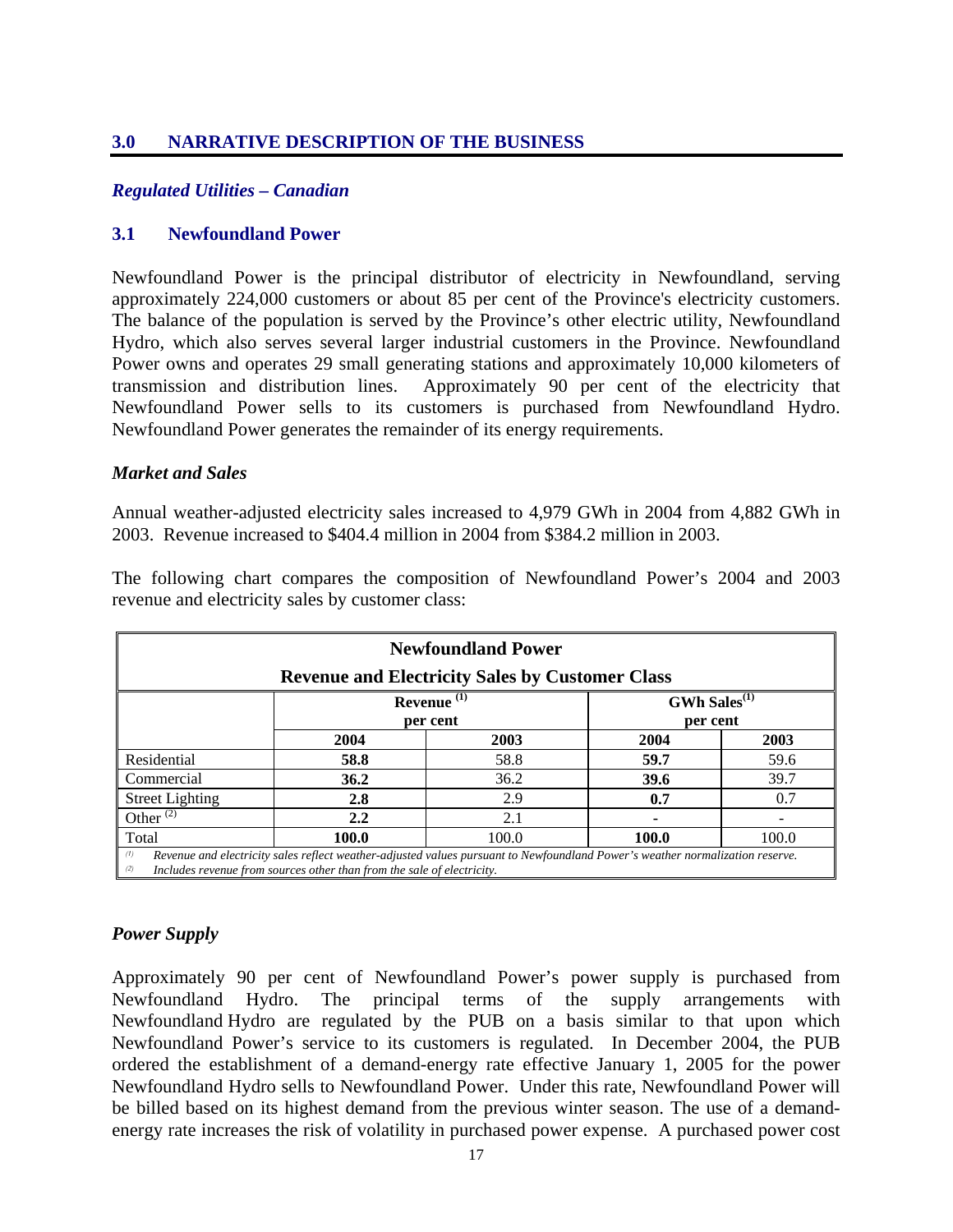variance reserve was approved by the PUB to limit the impact of variances from forecast purchased power costs on Newfoundland Power's financial performance.

Newfoundland Power owns and operates 29 small generating stations which generate approximately 10 per cent of the electricity sold by Newfoundland Power. The Company has an installed generating capacity of 146 MW of which 95 MW is hydroelectric generation.

### *Regulation*

#### *Overview*

Under the provisions of the *Public Utilities Act* (Newfoundland and Labrador), the PUB has regulatory jurisdiction over Newfoundland Power in respect of rates, capital expenditures, issuance of securities, terms of service and related matters. In exercising its jurisdiction over rates, the PUB is required to observe the power policy set out in the *Electrical Power Control Act, 1994* (Newfoundland and Labrador) which includes the policy that rates should: (i) be reasonable and not unjustly discriminatory; (ii) be sufficient to provide a just and reasonable return to the producer or retailer; and (iii) not require that industrial customers subsidize the cost of power provided to rural customers. Certain of Newfoundland Power's accounting policies are affected by this regulatory environment as discussed below.

#### *Weather Normalization Reserve*

Newfoundland Power records in its financial statements a weather normalization reserve account, as prescribed by the PUB, to adjust for the financial effect of variations in weather and streamflow when measured against long-term averages. The operation of this reserve account reduces Newfoundland Power's year-to-year income volatility that would otherwise result from abnormal weather conditions. The balance in the weather normalization reserve and the underlying calculations are reviewed annually by the PUB.

#### *Rate Stabilization Account*

Newfoundland Power also records in its financial statements a rate stabilization account, as prescribed by the PUB order, which passes through to Newfoundland Power's customers, with no impact on the Company's net earnings, charges related to fluctuations in the cost and quantity of fuel oil burned by Newfoundland Hydro to produce the power sold to Newfoundland Power. The account operates to permit these fluctuations to be reflected, in part, in the rates Newfoundland Power charges its customers without the requirement of a rate hearing. In 2003, the PUB introduced a forward-looking methodology through which the rate stabilization account annually adjusts the wholesale rate charged to Newfoundland Power by Newfoundland Hydro based on a forecast of fuel oil prices. Newfoundland Power's rates are adjusted on July 1st of each year to reflect changes in the rate stabilization account.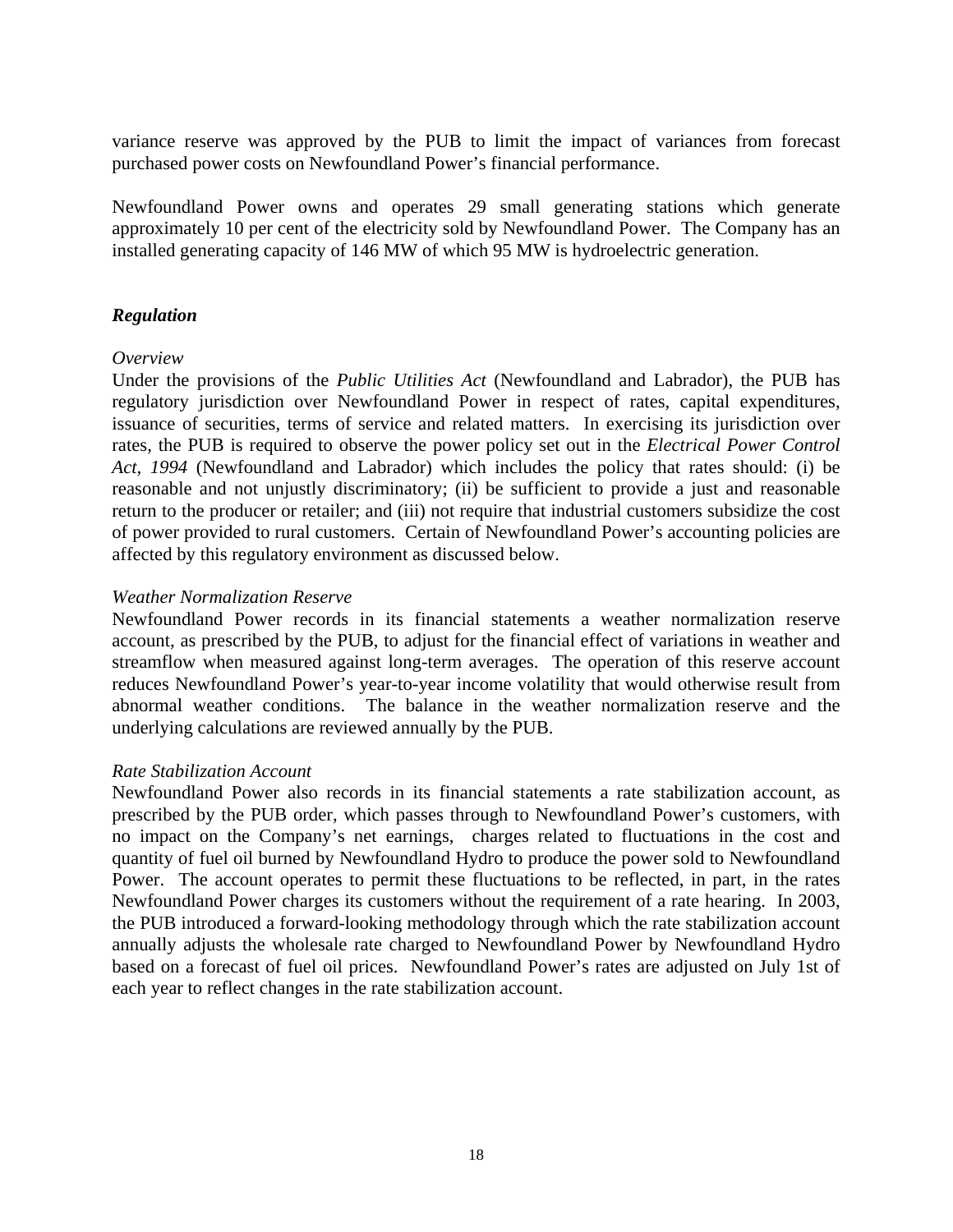#### *Income Taxes*

Newfoundland Power records future income taxes in accordance with the PUB orders. The method used results in future taxes being recorded only on certain differences between the books of account and the tax return. As a result, the effective tax rate is subject to fluctuation.

#### *Automatic Adjustment Formula*

In 1998, the PUB issued an order implementing the automatic annual adjustment formula in the ratemaking process. The formula is based on an equity risk premium approach pursuant to which Newfoundland Power's ROE is based on the sum of the risk-free cost of capital, i.e., long Canada bond yields, and a risk premium which varies based upon changes to the risk free cost of capital. In 2003, the PUB completed a review of the formula and ordered its use in setting rates for 2005, 2006 and 2007. As part of this review, the PUB also adjusted the calculation of rate base, upon which the allowed rate of return is calculated, to include the balances in deferred charges. In 2003, as part of the general rate order, the PUB determined a rate of return on rate base for 2004 of 8.91 per cent within a range of 8.73 per cent to 9.09 per cent to reflect the allowed ROE of 9.75 per cent.

As a result of the operation of the automatic annual adjustment formula for 2005, the PUB has ordered a decrease in the allowed rate of return on rate base to 8.68 per cent within a range of 8.50 per cent to 8.86 per cent to reflect an adjusted ROE of 9.24 per cent. In its order, the PUB also approved a 0.5 per cent decrease in electricity rates, effective January 1, 2005, to reflect the reduction in allowed rate of return on rate base.

#### *Legal Proceedings*

In 1995, CRA issued notices of reassessment to Newfoundland Power for the years 1988 through 1993. Newfoundland Power filed notices of objection in 1995 and paid approximately \$15.6 million to CRA, which represented 50 per cent of the amounts in dispute. These notices dealt with 2 major issues.

First, CRA disallowed certain amounts capitalized by Newfoundland Power for regulatory and accounting purposes but claimed as expenses for tax purposes. This issue was subsequently resolved in May 2000 and, as a result, Newfoundland Power received a refund of \$8.8 million from CRA, including \$6.8 million in interest.

Secondly, the reassessments included in income the value of electricity consumed in December 1993 but not billed until January 1994 (the "Unbilled Revenue Issue"). Newfoundland Power's practice is to recognize and record revenue on the billed basis in accordance with regulatory requirements. In May 2000, CRA reaffirmed its position with regard to the Unbilled Revenue Issue. Newfoundland Power filed notices of objection with CRA and continued to make representations to CRA in support of its position. In October 2002, the Company received a notification of confirmation from the Minister of Revenue confirming that the 1993 income tax assessment was made in accordance with the provisions of the *Income Tax Act* (Canada). In December 2002, Newfoundland Power filed an appeal to the Tax Court of Canada (the "Tax Court").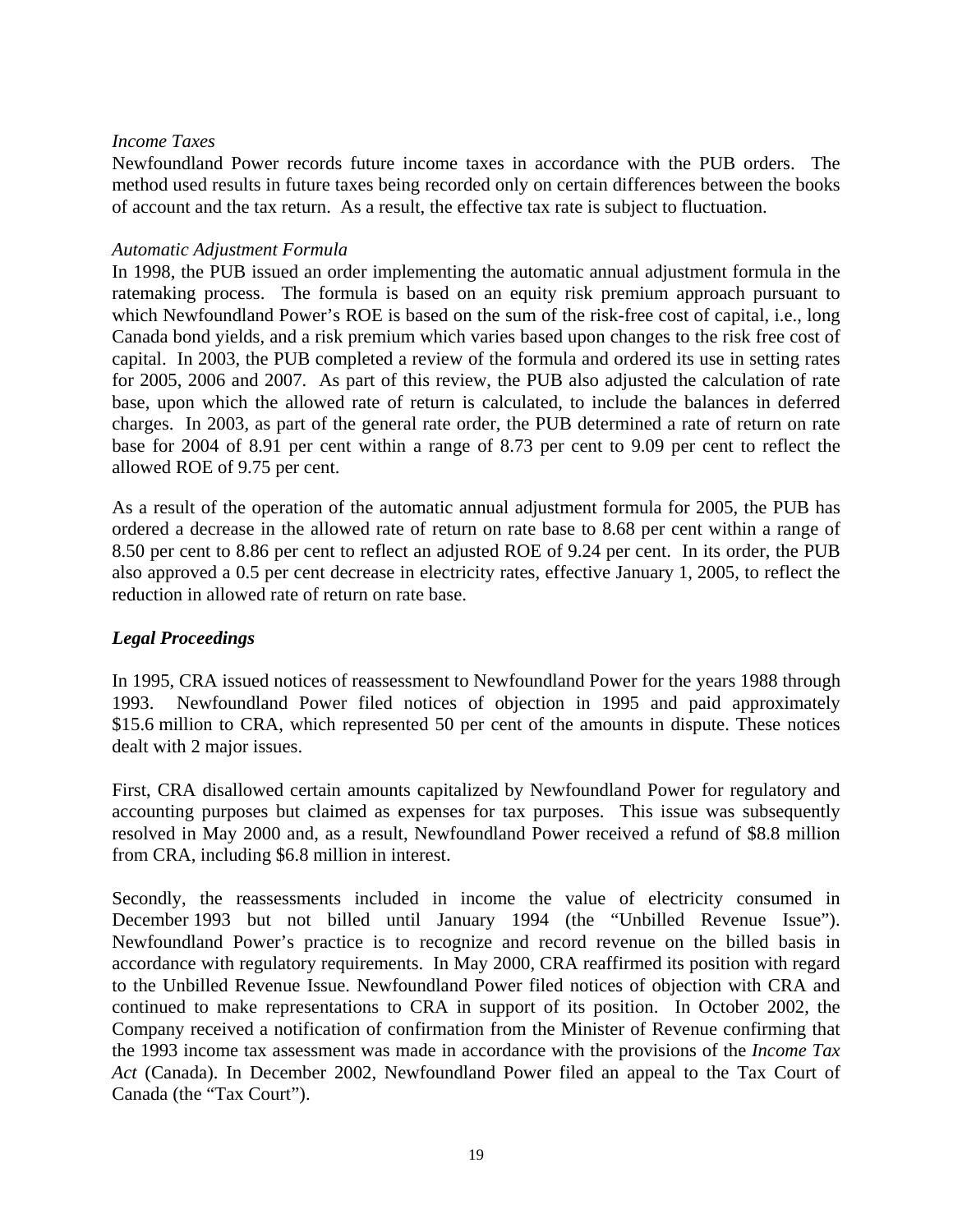On June 23, 2004, the Tax Court ordered examinations for discovery to be completed not later than December 6, 2004 with undertakings to be complete by February 28, 2005.

The Rules of the Tax Court require the parties to advise the Tax Court by March 28, 2005 whether: (i) the matter will settle out of court, (ii) case management or pre-hearing would be beneficial, or (iii) a hearing date should be set.

Newfoundland Power believes that it has reported its tax position appropriately. However, should the Company be unsuccessful, a liability of approximately \$16.2 million, representing income tax and interest thereon, would arise as of December 31, 2004. The Company's remaining \$6.9 million tax deposit would be applied against that liability. An application by Newfoundland Power to the PUB to have the liability considered in the ratemaking process could be made should this occur.

#### *Human Resources*

At December 31, 2004, Newfoundland Power had 597 employees, of which 329 were members of bargaining units represented by IBEW, Local 1620.

In 2004, the Company announced an early retirement program that would allow eligible employees to retire on April 1, 2005. While 131 employees are eligible to participate, it is expected that approximately 75 employees will retire under this program. Newfoundland Power received PUB approval to (i) amortize the incremental pension costs associated with the early retirement program over 10 years, and (ii) amortize the related net-of-tax retirement allowances on a straight-line basis over 24 months.

In 2004, Newfoundland Power and IBEW, Local 1620 signed collective agreements with an expiry date of September 30, 2008 for all employees represented by IBEW, Local 1620. Newfoundland Power did not experience any material labour issues in 2004.

#### *Environmental Matters*

Newfoundland Power is subject to various federal, provincial and local laws and regulations pertaining to the environment, including those relating to the generation, storage, handling, disposal and emission of various substances and wastes.

Newfoundland Power is committed to meeting the requirements of all environmental legislation and complying with all accepted standards of environmental protection. In addition, Newfoundland Power has created and implemented an environmental policy and related procedures, including emergency response procedures, in the event of adverse environmental occurrences. Newfoundland Power conducts ongoing education programs for its employees to inform them of environmental issues and to encourage environmental responsibility.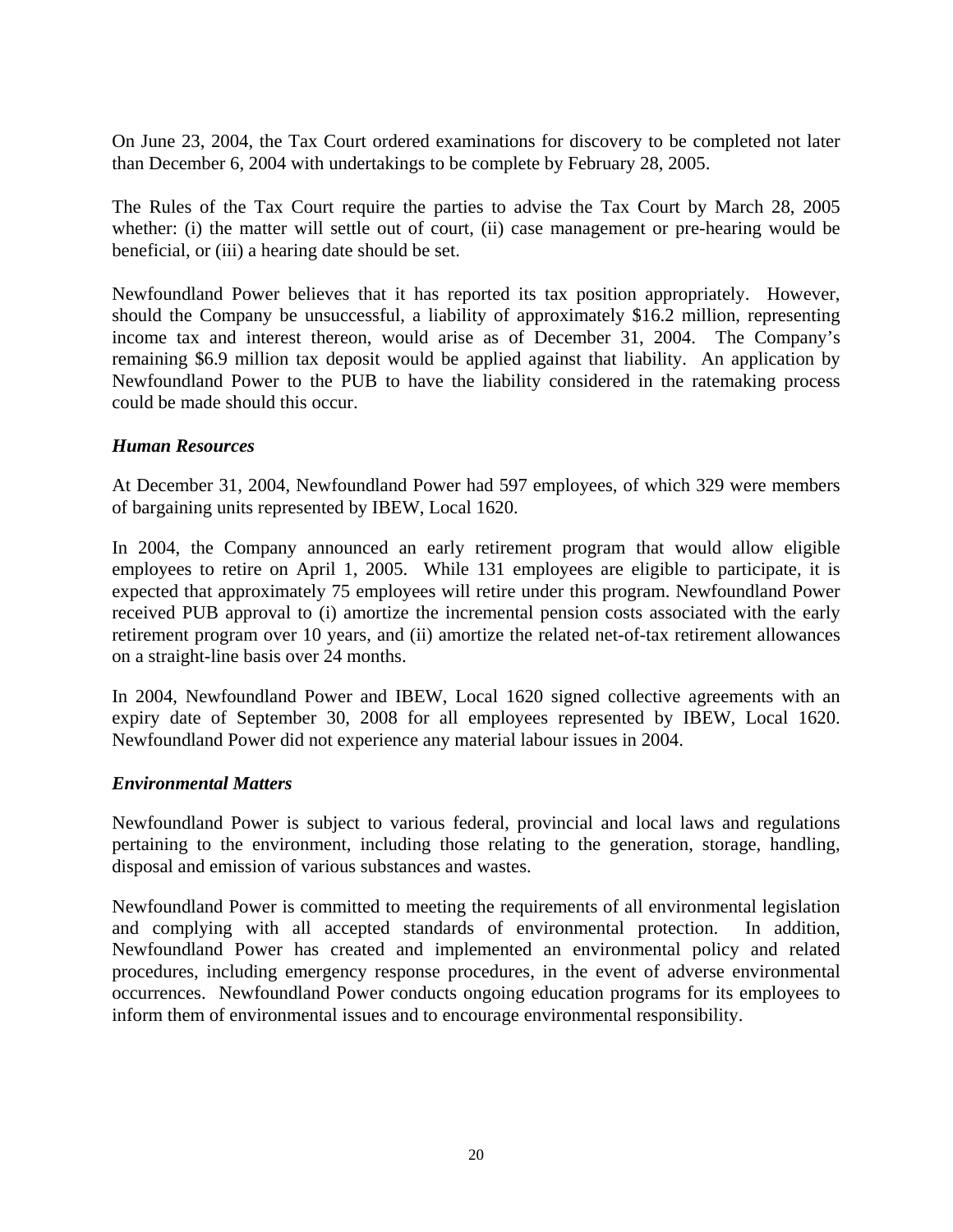In 2004, an independent certified environmental auditor conducted an audit of Newfoundland Power's EMS in accordance with the requirements of the ISO 14001 standard. ISO 14001 is an international standard for environmental management systems. Newfoundland Power uses the results of this annual audit to make continual improvement to its environmental management system.

A registration audit of the Company's environmental management system for its generation function was conducted by an ISO 14001 Registrar in 2004. Based on the results of this audit, the Registrar has renewed the Company's ISO 14001 registration for its generation function.

Newfoundland Power has an ongoing program to identify and replace distribution transformers at risk of spillage. In addition, oil containing PCBs continues to be removed from service and disposed of through a licenced PCB waste disposal company. Future PCB waste generated as a result of Newfoundland Power's PCB phase-out and destruction program will be addressed on an ongoing basis.

Newfoundland Power is committed to operating in an environmentally responsible manner and continues to monitor its environmental compliance and to implement procedures and safeguards necessary to ensure ongoing compliance with environmental requirements, to prevent environmental problems to the extent reasonably possible and to address expeditiously any such problems that may arise.

Environmental laws and regulations had no material effect on the capital expenditures, earnings or competitive position of Newfoundland Power in 2004 and, based on current law, facts and circumstances, are not expected to have any material effect in the future.

### **3.2 Maritime Electric**

Maritime Electric operates an integrated electric utility, which directly supplies approximately 70,000 customers constituting just over 90 per cent of the electricity consumers on Prince Edward Island. Maritime Electric owns and operates generating plants on Prince Edward Island with a total capacity of 100 MW, but purchases most of the energy it distributes to its customers from NB Power, a provincial Crown corporation, and Emera. Maritime Electric's system is connected to the mainland power grid via 2 submarine cables between Prince Edward Island and New Brunswick, which are leased from the Government of Prince Edward Island.

### *Market and Sales*

Maritime Electric serves residential, commercial and industrial electricity consumers. Annual electricity sales increased to 977 GWh in 2004 from 958 GWh in 2003. Revenue for 2004 was \$115.4 million compared to \$96.3 million last year. The increase was driven by higher sales, the 2.1 per cent increase in basic rates on April 1, 2003 and the change in accounting for revenue as mandated by the *Electric Power Act* (Prince Edward Island). More specifically, amounts billed to customers in 2003 for recovery of the Energy Cost Adjustment Mechanism ("ECAM") and the Cost of Capital adjustment, were recorded in a deferred energy asset account on the Maritime Electric's balance sheet. Commencing January 1, 2004, under the *Electric Power Act*  (Prince Edward Island), this component of the customer's bill is recorded as revenue.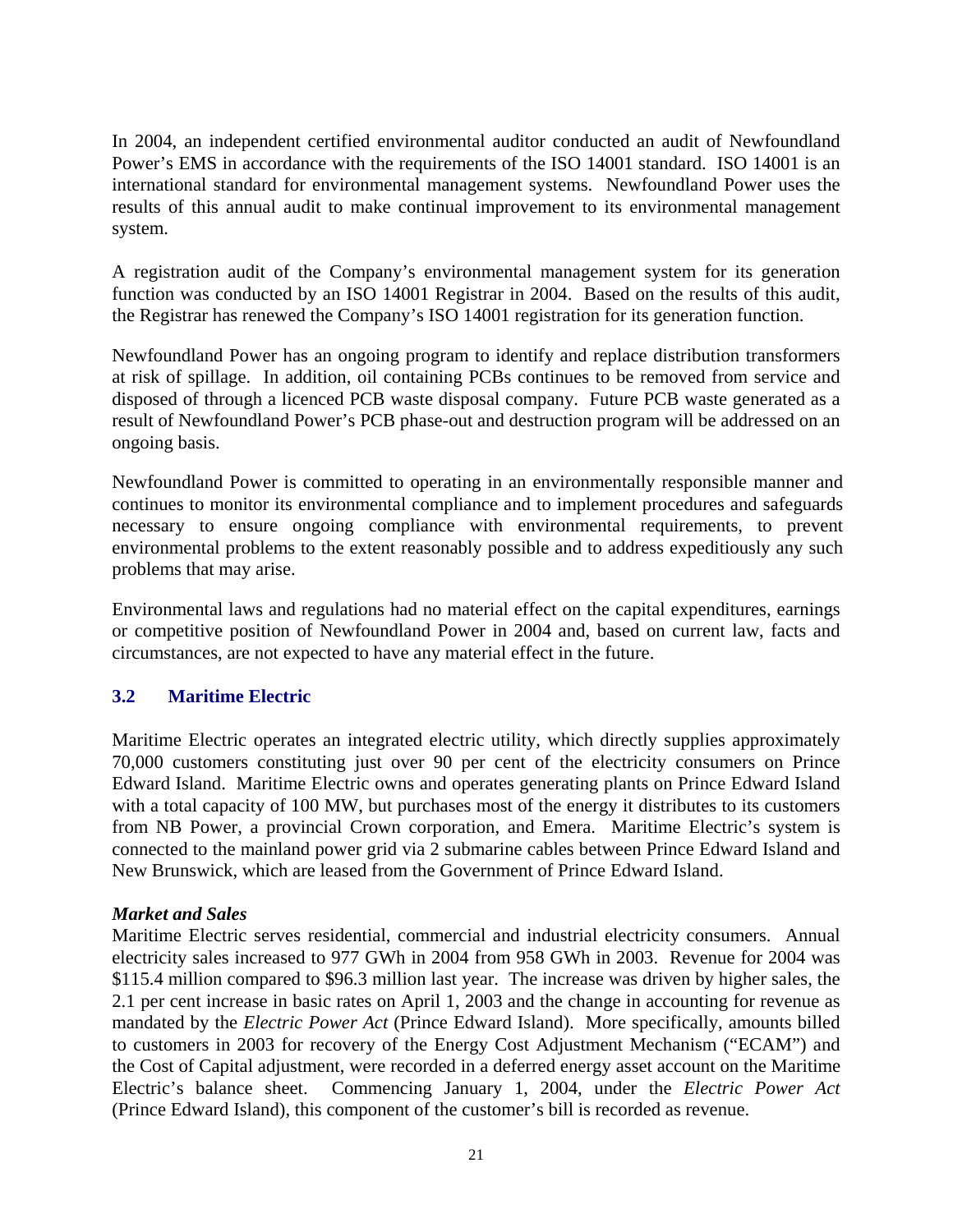The following chart compares the composition of Maritime Electric's 2004 and 2003 revenue and electricity sales by customer class:

| <b>Maritime Electric</b><br><b>Revenue and Electricity Sales by Customer Class</b> |                                                                        |       |       |       |  |  |
|------------------------------------------------------------------------------------|------------------------------------------------------------------------|-------|-------|-------|--|--|
| <b>GWh Sales</b><br>Revenue                                                        |                                                                        |       |       |       |  |  |
| per cent<br>per cent                                                               |                                                                        |       |       |       |  |  |
|                                                                                    | 2004                                                                   | 2003  | 2004  | 2003  |  |  |
| Residential                                                                        | 47.7                                                                   | 46.5  | 42.1  | 41.4  |  |  |
| Commercial                                                                         | 50.4                                                                   | 49.6  | 57.4  | 58.0  |  |  |
| <b>Street Lighting</b>                                                             | 1.4                                                                    | 1.3   | 0.5   | 0.6   |  |  |
| Other $(1)$                                                                        | 0.5                                                                    | 2.6   |       |       |  |  |
| Total                                                                              | 100.0                                                                  | 100.0 | 100.0 | 100.0 |  |  |
| (1)                                                                                | Includes revenue from sources other than from the sale of electricity. |       |       |       |  |  |

### *Power Supply*

In 2004, Maritime Electric met its energy supply requirements through purchases from NB Power and Emera with the balance supplied from generation facilities located on Prince Edward Island. In 2004, Maritime Electric renewed and increased some of its power purchase commitments from New Brunswick Power and allowed the power purchase agreement with Emera to expire. In 2004, Maritime Electric purchased 1,011 GWh of the 1,059 GWh required to meet its customers' needs from NB Power and Emera. The balance was met through the Company's on-Island generation facilities, as well as the purchase of 39 GWh of wind energy produced on Prince Edward Island. Maritime Electric's generation facilities have a total installed capacity of approximately 100 MW. Its oil-fired steam plant and gas turbines have a total capacity of 60 MW and 40 MW, respectively. This capacity is used primarily for peaking and emergency purposes.

In 2004, approximately 20 per cent of the energy that Maritime Electric purchased from NB Power came from the Point Lepreau Station. During 2004, the Point Lepreau Station had an annual capacity factor of 77.2 per cent compared to 85.5 per cent in 2003.

During 1998, NB Power announced the results of an independent audit of the Point Lepreau Station, which concluded that its remaining life was less than the estimate that had been used by NB Power for the purposes of calculating depreciation. Accordingly, the consultant and NB Power's external auditors recommended that NB Power reduce the Point Lepreau Station's net book value by \$450 million. Maritime Electric's obligations in respect of the Station Unit Participation Agreement required a payment of approximately \$6 million in 2001, which is being amortized over the estimated life of the Point Lepreau Station.

During 2004, Maritime Electric received all necessary approvals for the construction of a 50-MW generating facility on Prince Edward Island. This facility is designed to operate on light oil or natural gas and will address submarine cable loading issues and reduce the Company's reliance on imported electricity. The targeted in-service date is late 2005.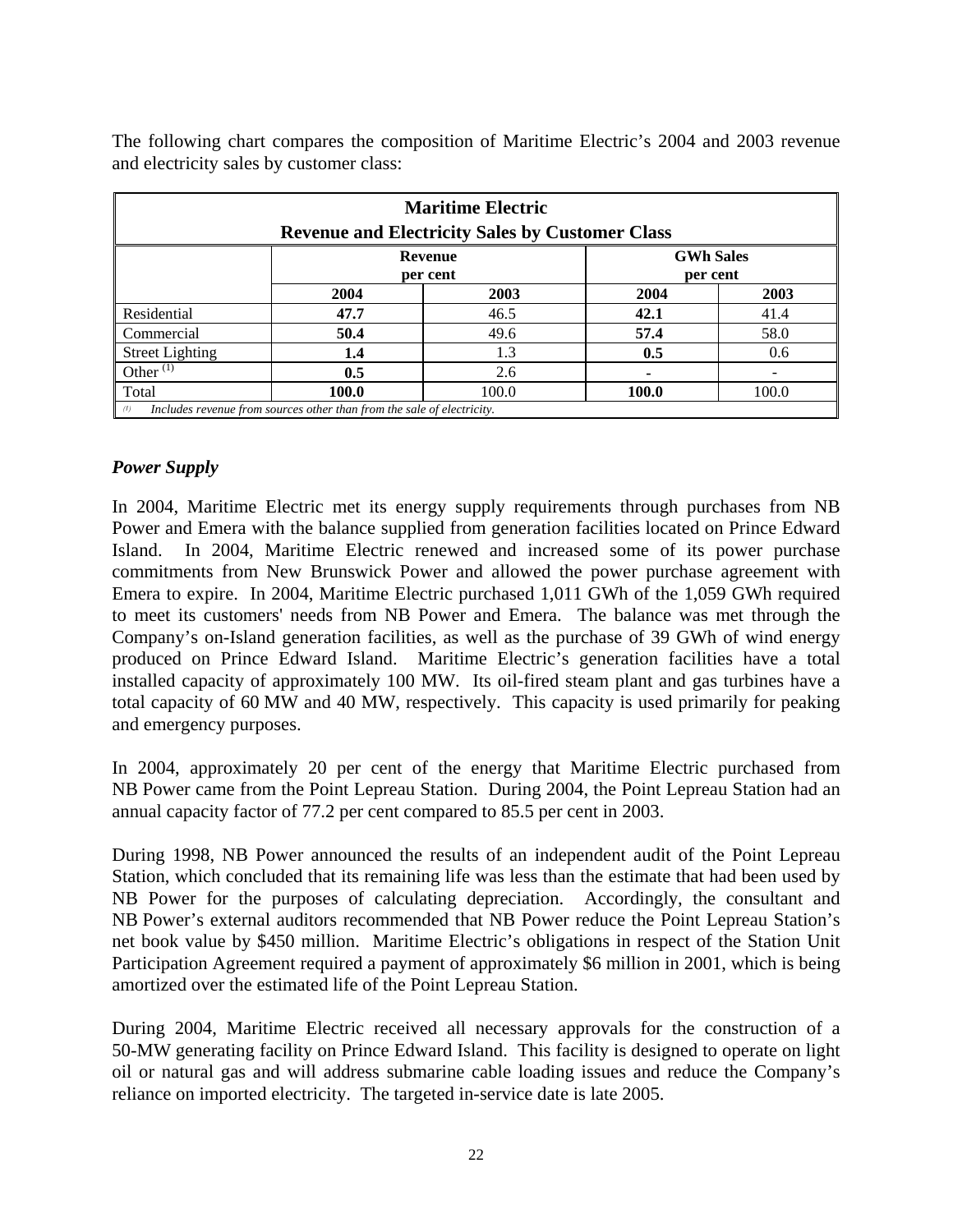### *Regulation*

For the period 1994 through 2003, Maritime Electric was regulated by the *Maritime Electric Company Limited Regulation Act,* (Prince Edward Island). This legislation eliminated the traditional cost of service form of regulation and replaced it with a form of price cap regulation under which the rates charged by Maritime Electric decreased by 1 per cent every 6 months until the rates reached a required level of not more than 110 per cent of the rates charged by NB Power for equivalent service to New Brunswick consumers.

Legislative changes proclaimed in October 2001 provided Maritime Electric with the ability to recover, from customers, 90 per cent of energy-related costs above \$0.05 per kWh. In addition, the legislation provided for a further adjustment to rates to bring Maritime Electric's ROE 75 per cent of the way towards a target return of 11 per cent on average common equity. These adjustments helped reduce Maritime Electric's exposure to increases in energy-related costs and provide earnings stability.

In December 2003, the Government of Prince Edward Island passed legislation returning Maritime Electric to traditional cost of service regulation. Under this new regime, rates on Prince Edward Island are no longer linked to rates in New Brunswick but are based on the costs incurred to provide service on the Island. Maritime Electric believes that this change will result in more certainty and predictability and ultimately a more stable regulatory environment. On January 1, 2004, the *Maritime Electric Company Limited Regulation Act* (Prince Edward Island) was repealed and Maritime Electric is now regulated by the IRAC under the provisions of the *Electric Power Act*. The rates charged to customers as at December 31, 2003 have been adopted as basic rates.

On April 30, 2004, under the terms of the *Electric Power Act*, Maritime Electric filed an application with the IRAC for rates for the period ending June 30, 2006. On January 6, 2005, IRAC issued an Interim Order (the "Interim Order") with respect to the application. One of the important aspects of the Interim Order was the reintroduction of an ECAM. The ECAM will help mitigate the impact of fluctuating energy costs on the Company's financial results because it will allow Maritime Electric to collect from customers, energy costs above a base rate per kWh, or rebate to customers energy costs below a base rate per kWh. The commencement of the recovery of the \$20.8 million in Costs Recoverable from customers accumulated under the former legislation was also addressed under this Interim Order.

The *Electric Power Act* requires Maritime Electric to maintain at least 40 per cent of its capital structure in the form of common equity. At December 31, 2004, the common equity component of Maritime Electric's capital structure was 42.6 per cent compared to 42.7 per cent in 2003.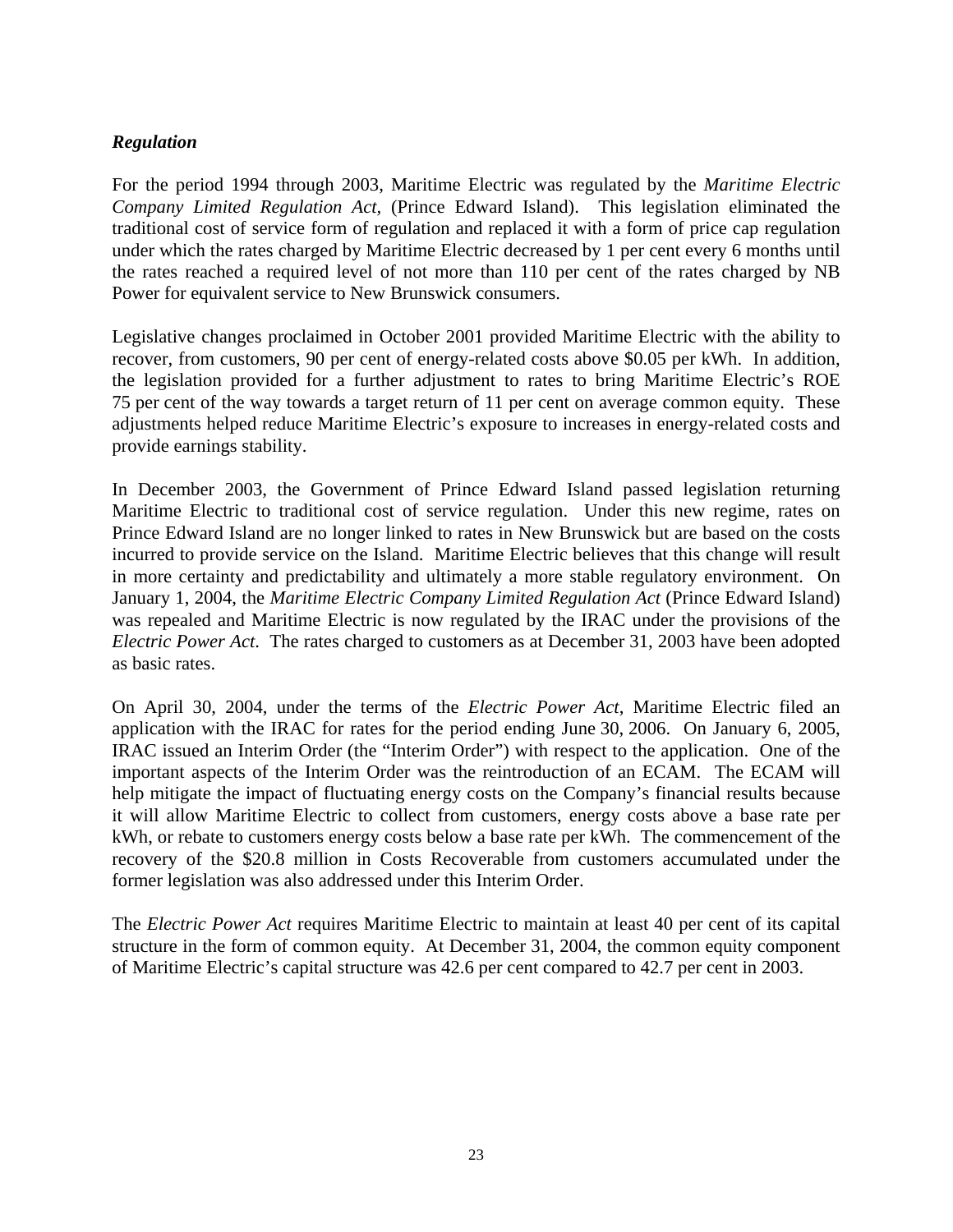#### *Human Resources*

At December 31, 2004, Maritime Electric had 173 full-time employees, of which 126 employees were represented by IBEW, Local 1432. The collective agreement governing these employees expired on December 31, 2004 and negotiations towards a new collective agreement have commenced.

#### *Environmental Matters*

Maritime Electric is subject to environmental regulation under various federal, provincial and local laws and regulations, including those relating to the generation, storage, handling, disposal and emission of various substances and wastes.

Maritime Electric conducts its operations with a view to complying with all applicable federal, provincial and local environmental laws and regulations. Environmental policies and procedures are reviewed periodically and updated as required. New procedures are developed as required and employees affected by the new or updated procedures receive appropriate training.

During 2004, Maritime Electric continued its program of environmental audits and site assessments on selected properties. Environmental laws and regulations had no material effect on the capital expenditures, earnings or competitive position of Maritime Electric in 2004 and, based on current laws, facts and circumstances, are not expected to have any material effect in the future.

#### **3.3 FortisOntario**

The Corporation's regulated utility investments in Ontario, collectively FortisOntario, are comprised of Canadian Niagara Power, including the operations of Port Colborne Hydro, and Cornwall Electric. In total, its distribution operations serve approximately 51,600 customers in the Fort Erie, Port Colborne, Cornwall and Gananoque areas of Ontario and meet a peak demand of 256 MW. Canadian Niagara Power owns international transmission facilities at Fort Erie, Ontario and owns a 10 per cent interest in each of Westario Power and Rideau St. Lawrence, 2 regional electric distribution companies formed in 2000 that, together, serve over 27,000 customers.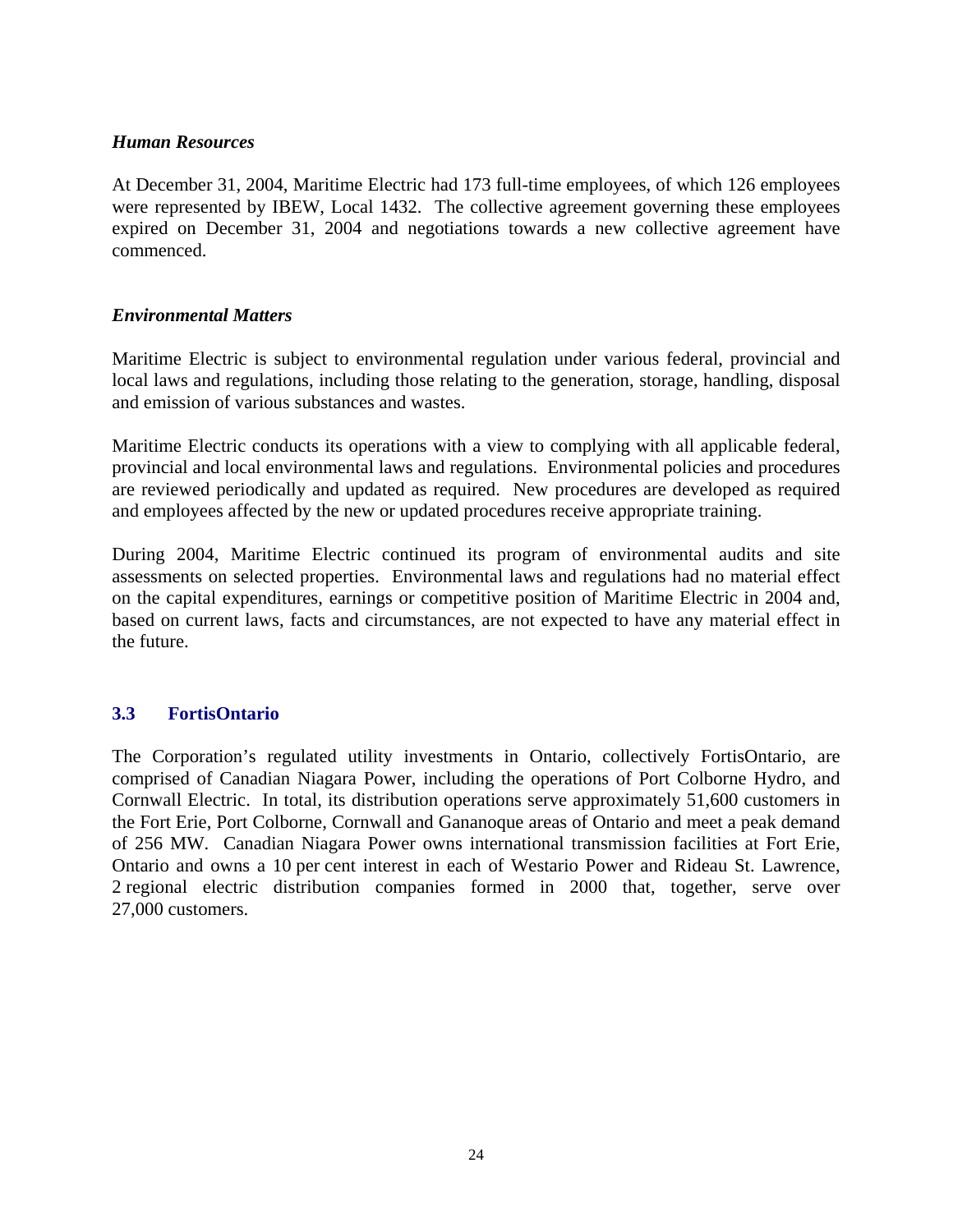The following table provides an overview of FortisOntario's regulated utility operations.

| <b>FortisOntario</b><br><b>Regulated Utility Operations</b>                                                                                                                                                                                                                                                                 |                              |        |     |    |  |  |
|-----------------------------------------------------------------------------------------------------------------------------------------------------------------------------------------------------------------------------------------------------------------------------------------------------------------------------|------------------------------|--------|-----|----|--|--|
| <b>Service Territory</b><br>Peak Demand (MW)<br>Customers $(\#)$<br>Employees $(\#)$<br>Company                                                                                                                                                                                                                             |                              |        |     |    |  |  |
| Canadian Niagara Power <sup>(1)</sup>                                                                                                                                                                                                                                                                                       | Fort Erie                    | 15,300 | 58  | 63 |  |  |
|                                                                                                                                                                                                                                                                                                                             | Port Colborne <sup>(2)</sup> | 9,300  | 38  |    |  |  |
|                                                                                                                                                                                                                                                                                                                             | Gananoque                    | 3,800  | 17  |    |  |  |
| Cornwall Electric                                                                                                                                                                                                                                                                                                           | Cornwall                     | 23,200 | 143 | 51 |  |  |
| $148^{(3)}$<br>51,600<br>256<br><b>Total</b>                                                                                                                                                                                                                                                                                |                              |        |     |    |  |  |
| (1)<br>Canadian Niagara Power also owns a 10 per cent interest in each of Westario Power and Rideau St. Lawrence.<br>Canadian Niagara Power signed a 10-year operating lease agreement with the City of Port Colborne in 2002.<br>(2)<br>Includes 22 employees in Corporate and Non-regulated Generation Operations.<br>(3) |                              |        |     |    |  |  |

### *Market and Sales*

Total annual electricity sales decreased to 1,198 GWh in 2004 from 1,242 GWh in 2003. FortisOntario's revenue increased to \$125.2 million in 2004 from 119.8 million in 2003.

The following chart compares the composition of FortisOntario's 2004 and 2003 revenue and electricity sales by service territory:

| <b>FortisOntario</b><br><b>Revenue and Electricity Sales by Service Territory</b> |                                                                                                                 |       |       |       |  |  |  |
|-----------------------------------------------------------------------------------|-----------------------------------------------------------------------------------------------------------------|-------|-------|-------|--|--|--|
| $GWh$ Sales <sup>(1)</sup><br>Revenue $^{(1)}$<br>per cent<br>per cent            |                                                                                                                 |       |       |       |  |  |  |
| 2004<br>2003<br>2004<br>2003                                                      |                                                                                                                 |       |       |       |  |  |  |
| Fort Erie                                                                         | <b>25.0</b>                                                                                                     | 28.6  | 23.9  | 22.9  |  |  |  |
| Port Colborne                                                                     | 12.6                                                                                                            | 13.8  | 15.1  | 15.0  |  |  |  |
| Gananoque                                                                         | 6.3                                                                                                             | 4.7   | 7.1   | 5.0   |  |  |  |
| Cornwall                                                                          | 56.1<br>53.9<br>52.9<br>57.1                                                                                    |       |       |       |  |  |  |
| Total                                                                             | 100.0                                                                                                           | 100.0 | 100.0 | 100.0 |  |  |  |
| (1)                                                                               | Revenue and GWh sales reflect 100 per cent of sales of Granite Power Distribution from the date of acquisition. |       |       |       |  |  |  |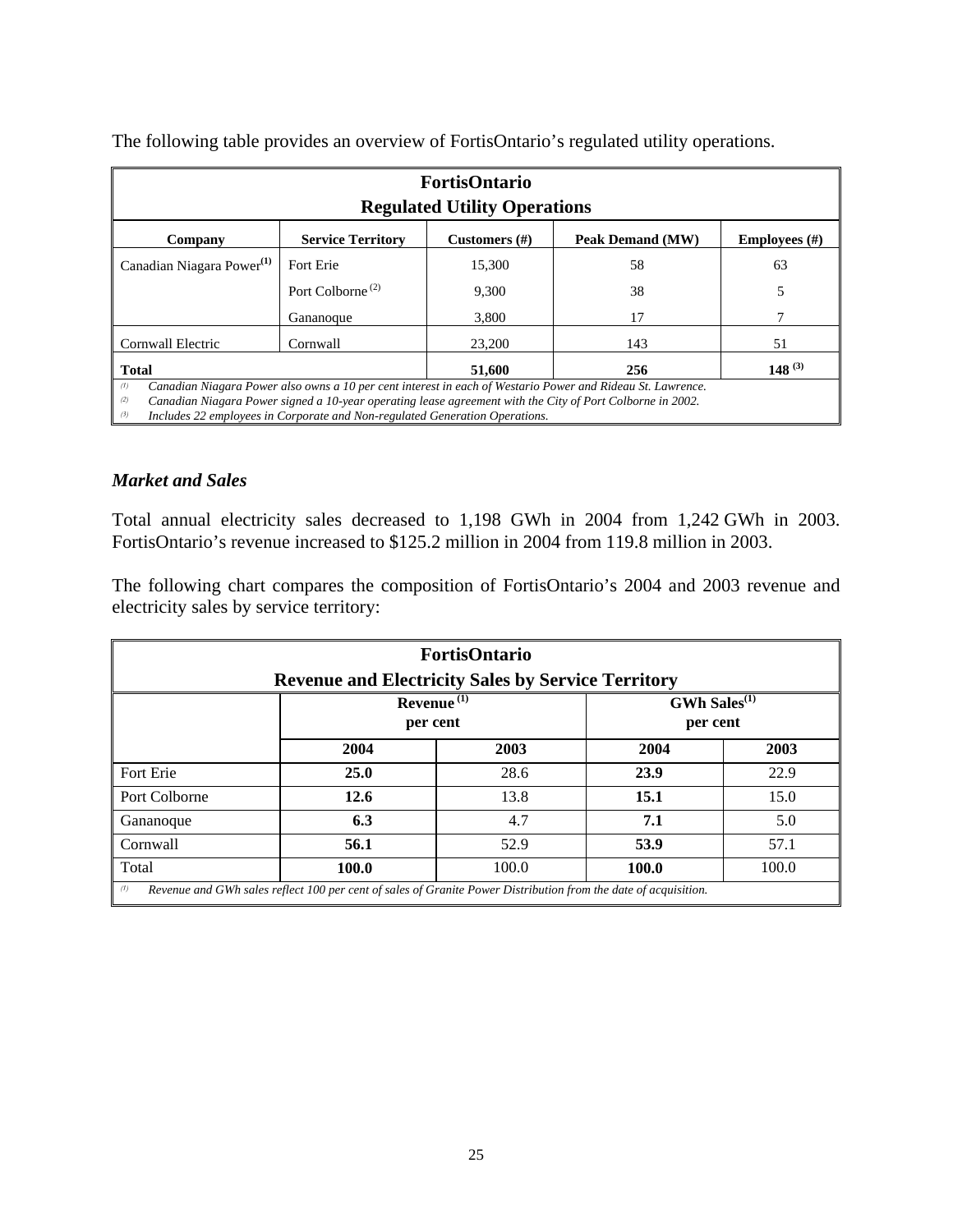| <b>FortisOntario</b><br><b>Revenue and Electricity Sales by Customer Class</b> |       |       |       |       |  |  |  |
|--------------------------------------------------------------------------------|-------|-------|-------|-------|--|--|--|
| Revenue $(1)$<br>$GWh$ Sales <sup>(1)</sup><br>per cent<br>per cent            |       |       |       |       |  |  |  |
|                                                                                | 2004  | 2003  | 2004  | 2003  |  |  |  |
| Residential                                                                    | 41.2  | 41.7  | 40.9  | 41.6  |  |  |  |
| Commercial                                                                     | 54.1  | 53.0  | 59.1  | 58.4  |  |  |  |
| Other $^{(2)}$                                                                 | 4.7   | 5.3   |       |       |  |  |  |
| Total                                                                          | 100.0 | 100.0 | 100.0 | 100.0 |  |  |  |

The following chart compares the composition of FortisOntario's 2004 and 2003 revenue and electricity sales by customer class:

#### *Power Supply*

Canadian Niagara Power purchases its power requirements for Fort Erie and Port Colborne from the IMO. Under the Standard Supply Code of the OEB, Canadian Niagara Power is obliged to supply all its customers who have not signed a contract with a retailer. The power is supplied at market prices with no mark-up. As of December 31, 2004, designated customers and lowvolume customers with annual usage less than 250,000 kWh receive this power at a two-tiered pricing regime. The first 750 kWh per month will be priced at 4.7 cents and any consumption above that amount will be priced at 5.5 cents. Any difference between this price and the market price is settled with the IMO.

Power requirements for Gananoque are met through power purchases from Hydro One Networks Inc. ("Hydro One Networks") (79 per cent) and FortisOntario Generation (21 per cent). The power is supplied at market prices with no mark-up. As of December 31, 2004, designated customers and low volume customers with annual usage less than 250,000 kWh receive this power at a two-tiered pricing regime. The first 750 kWh per month will be priced at 4.7 cents and any consumption above that amount will be priced at 5.5 cents. Any difference between this price and the market price is settled with Hydro One Networks.

Cornwall Electric purchases 97 per cent of its power requirements from Hydro-Québec under 2 fixed-term contracts. The first contract, which represents approximately 35 per cent of the power supply, expires in 2019. The second contract, which supplies the remainder of the power from Hydro-Québec, is a 12-month rolling contract. The CDH plant generates the remaining 3 per cent of the power requirement in Cornwall.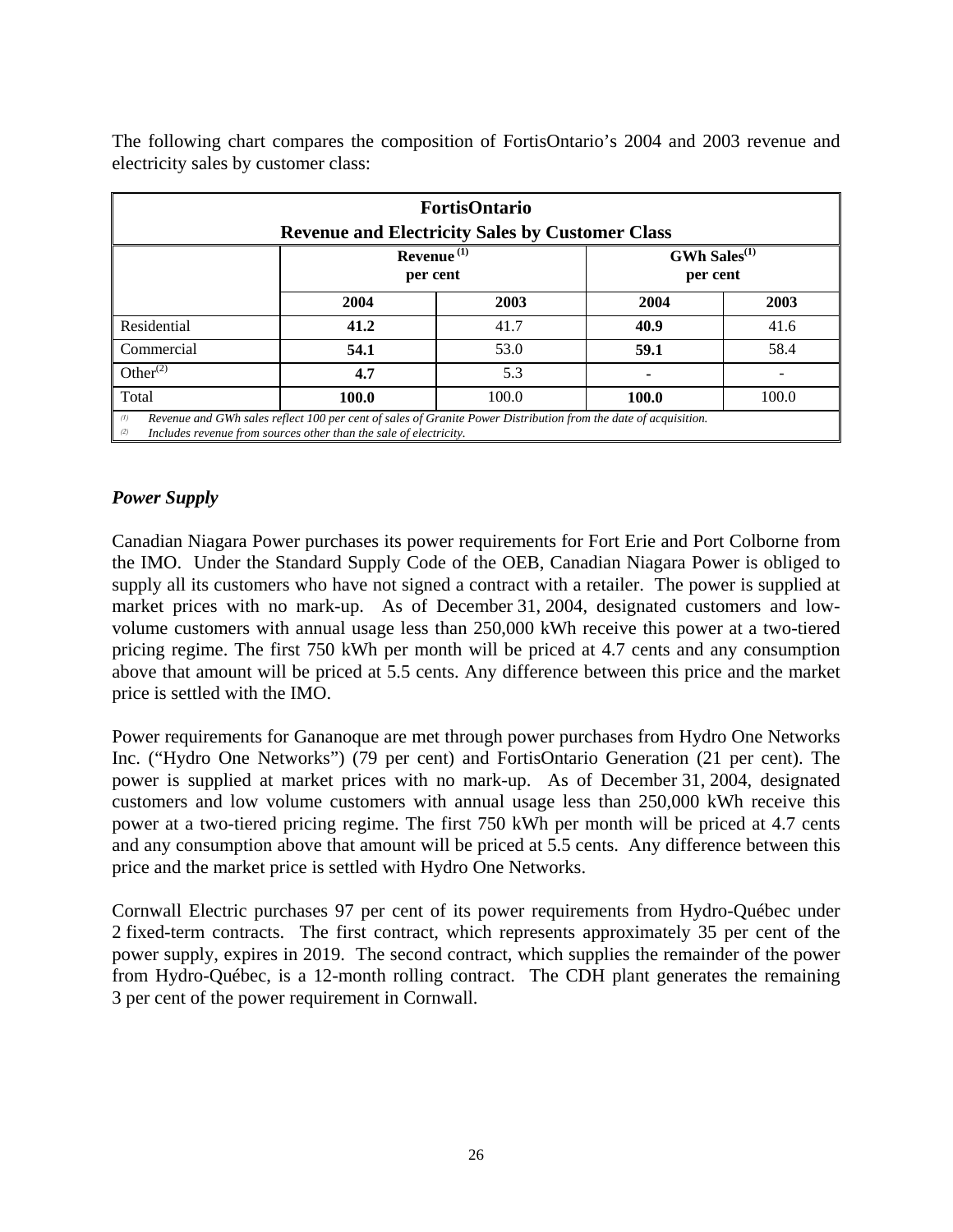### *Regulation*

Canadian Niagara Power's operations in Fort Erie were historically subject to minimal regulation in connection with its energy activities and were not subject to any form of rate regulation, other than under a franchise agreement with the Town of Fort Erie. Under the *Electricity Act (*Ontario*)*  and the *Ontario Energy Board Act* (collectively the "Acts"), Canadian Niagara Power is now subject to the same regulation as all distributors and transmitters of electricity in Ontario.

As a result of regulatory changes implemented on May 1, 2002, Canadian Niagara Power restructured and continues to operate its generation business separate from its transmission and distribution businesses. Its transmission and distribution business operates under Canadian Niagara Power, a wholly owned subsidiary of FortisOntario Inc. Distribution and transmission assets remain regulated on a cost of service basis.

On December 9, 2002, the *Electricity Pricing, Conservation and Supply Act, 2002* (Ontario) came into force, introducing a 4.3 cent per kWh retail commodity price cap for low volume and designated customers and implemented a freeze on transmission and distribution rate increases until May 1, 2006. During the period of the rate freeze, the Government of Ontario subsidized the difference between the competitive wholesale price paid to generators and the fixed commodity price charged to low-volume and designated customers. Currently, the transmission rates and Fort Erie distribution rates have been set based on a 9.88 per cent ROE. Port Colborne distribution has implemented two-thirds of a phase-in of rates to the 9.88 per cent return and currently charges rates based on a 6.91 per cent rate of return. Gananoque has fully implemented its distribution rates based on a 9.88 per cent ROE. Port Colborne will apply for recovery of the final third of its return on equity in 2005; however, in order to qualify, Canadian Niagara Power had to submit a Conservation and Demand Management Plan to the OEB for approval in 2004. The Plan includes the required investment equal to the value of the final one-third of ROE for 1 year which may be spread over a 3-year period ending in September 2007.

On December 18, 2003, the *Ontario Energy Board Amendment Act, 2003* came into force. This legislation replaced the 4.3 cent commodity price cap with a two-tiered pricing structure implemented April 1, 2004. Low-volume and designated customers who were capped at 4.3 cents per kWh now pay 4.7 cents for the first 750 kWh of electricity consumed each month, while electricity consumed in excess of this ceiling is priced at 5.5 cents per kWh. Any difference between the wholesale price and the fixed two-tiered pricing is subject to a true-up process administered by the IMO and financed by the Ontario Electricity Financial Corporation. Additionally, this legislation allowed electricity distributors to begin to recover a portion of the distribution costs incurred in preparing for the introduction of competition in the Ontario electricity market in May 2002. Starting April 1, 2004, distributors were permitted to apply for recovery of amounts incurred up to and including December 31, 2002; costs incurred subsequent to this date can be recovered over a 4-year period. In March 2004, Canadian Niagara Power received a Board Decision and Order and Interim Rate Schedule for transitional rates to recover its transitional costs in Fort Erie and Port Colborne. There were no transitional costs associated with Gananoque for the period prior to December 31, 2002. The Interim Rate Schedule is subject to future review by the OEB.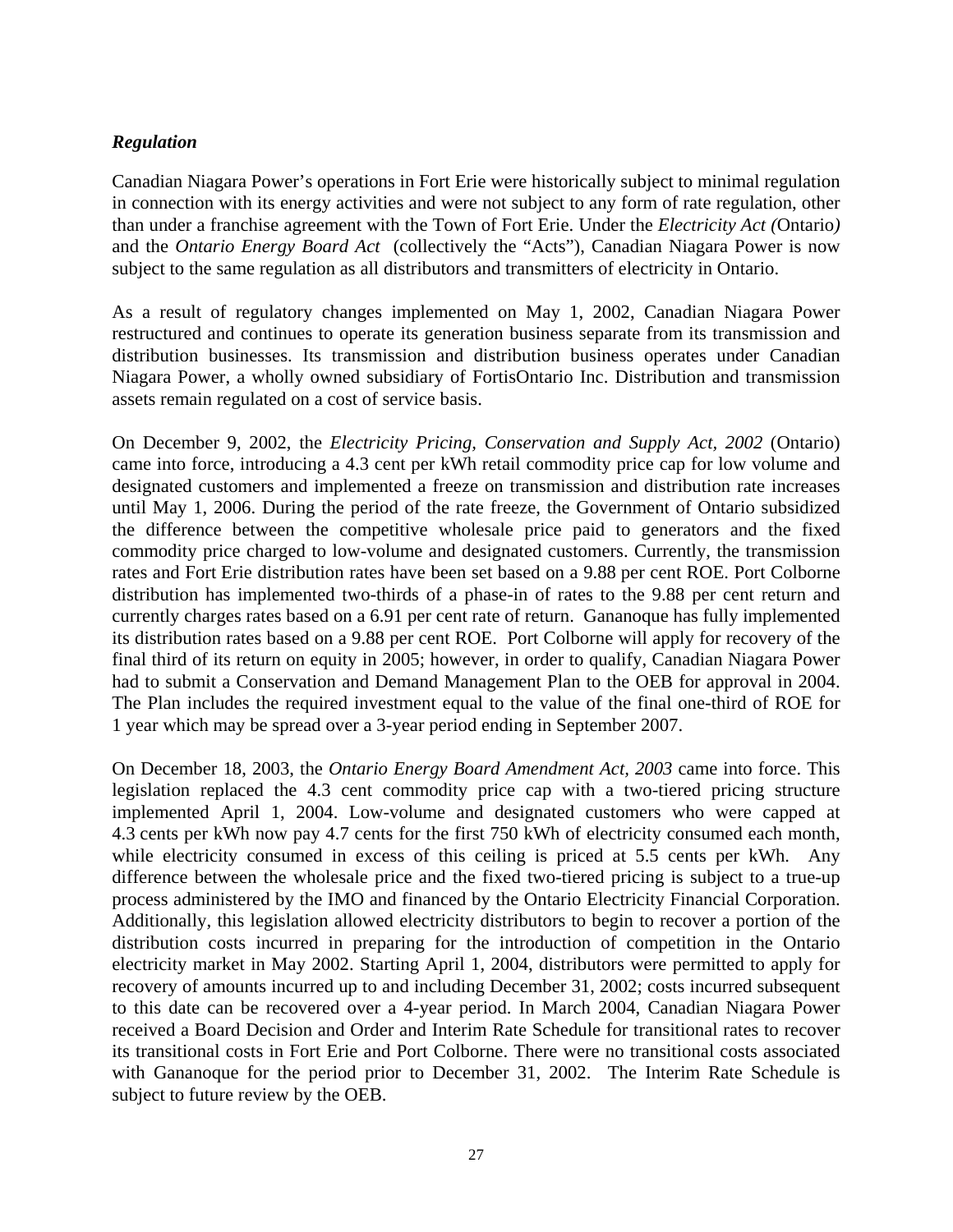In June 2004, the Ontario Minister of Energy granted permission to Canadian Niagara Power to apply to the OEB for a reduction in its retail transmission rates charged to its customers in Fort Erie as a result of efficiency gains implemented by the Company. In June 2004, the OEB issued a Decision and Order establishing new standard retail transmission service rates effective July 2004. Retail transmission service charges are captured in the appropriate retail settlement variance account for disposition at a later date, subject to the approval of the OEB.

Cornwall Electric has been given legislative exemption from a number of aspects of the Acts and is instead subject to a 35-year franchise agreement with the City of Cornwall, dated July 31, 1998 and franchise agreements with neighboring townships. Rates under the Franchise Agreement are determined based on the aggregate of a flow through of the contracted cost of power and a revenue requirement for other operating costs. The revenue requirement is reset each year based on a formula including adjustments for inflation, load growth and customer growth. In November 2004, the OEB granted Cornwall Electric a Distribution Licence valid until December 2019. The Distribution Licence acknowledges the existing service territory and franchise agreements. Prior to this date, Cornwall Electric had been granted an Interim Distribution Licence.

#### *Human Resources*

At December 31, 2004, FortisOntario had 148 employees, of which 37 were represented by Canadian Union of Public Employees, Local 137, 54 were represented by IBEW, Local 636 in the Niagara Region and 6 were represented by IBEW, Local 636 in Gananoque. The collective agreements governing these employees expire on April 30, 2005, May 31, 2006 and July 31, 2006, respectively.

#### *Environmental Matters*

FortisOntario is subject to various federal, provincial and local laws and regulations pertaining to the environment including those relating to the generation, storage, handling, disposal and emission of various substances and wastes.

FortisOntario conducts its operations with a view to complying with all applicable federal, provincial and local environmental laws and regulations. Environmental policies and procedures are reviewed periodically and are updated as required. New procedures are developed as required and employees affected by the new or updated procedures receive appropriate training.

Environmental laws and regulations had no material effect on the capital expenditures, earnings or competitive position of FortisOntario in 2004 and, based on current laws, facts and circumstances, are not expected to have any material effect in the future.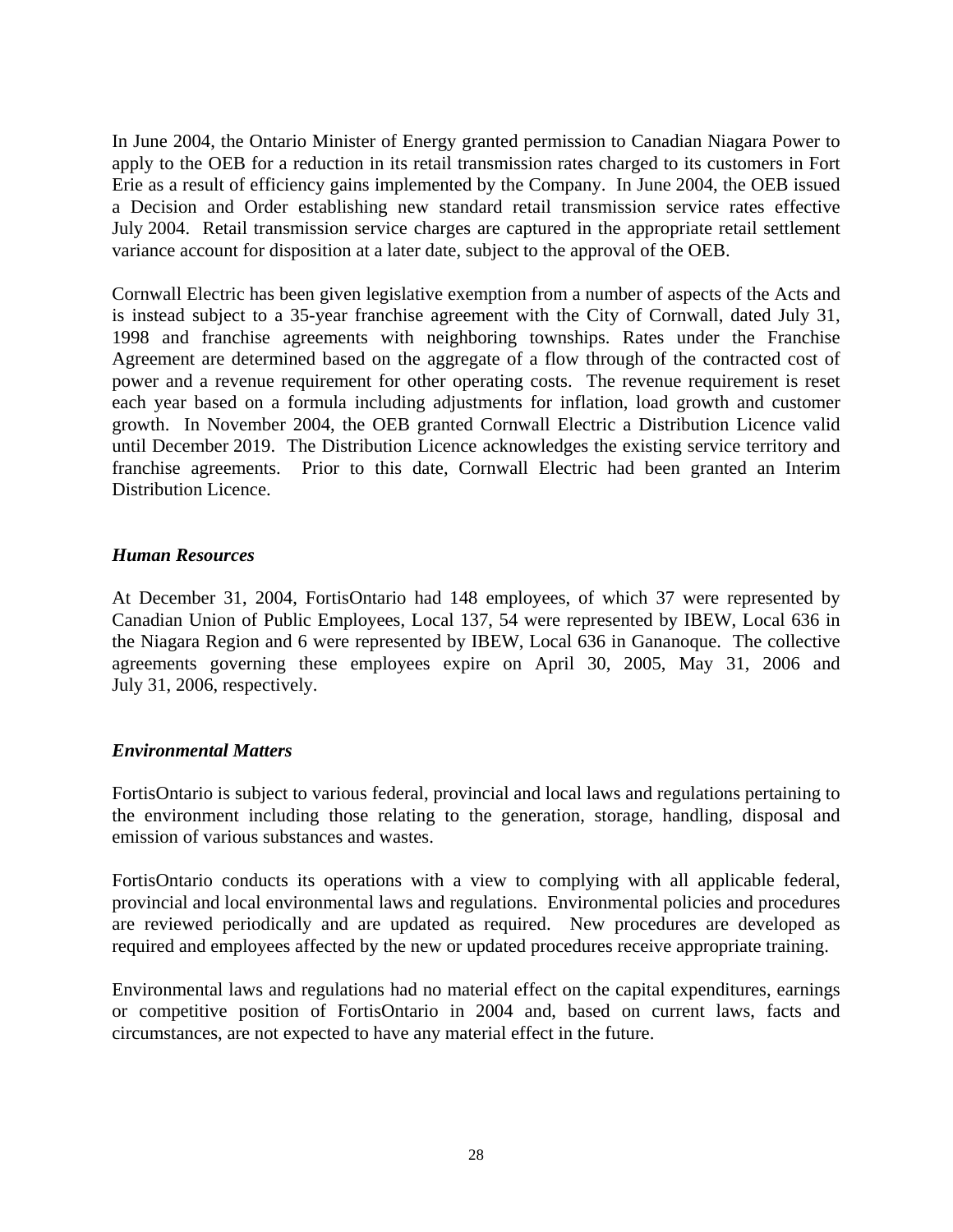### **3.4 FortisAlberta**

FortisAlberta is a regulated electricity distribution utility in Alberta. FortisAlberta operates a largely rural, low-voltage distribution network in central Alberta, which represents approximately 60 per cent of the total distribution network as measured in kilometres of line in Alberta. FortisAlberta serves over 400,000 customers, with residential, commercial, farm and industrial consumers representing about 29 per cent of Alberta's end-use customers.

FortisAlberta collects its distribution revenues from the retailers (including self-retailers) that sell electricity to end-use customers within its service area. In accordance with applicable regulations, FortisAlberta takes prudential measures to minimize credit risk associated with such non-regulated electricity retailers. Such prudential measures include FortisAlberta obtaining security or other financial protection from a retailer, often in the form of letters of credit, third party guarantees or cash deposits. In the event that FortisAlberta incurs credit losses that exceed the prudential measures secured from its customers, FortisAlberta may apply to the AEUB to recover these bad debts in rates.

As an owner of an electricity distribution network under the *Electric Utilities Act* (Alberta), FortisAlberta was required to act, or to authorize a substitute party to act, as a provider of electricity services, including the sale of electricity, to eligible customers under a regulated rate and to appoint a retailer as default supplier to provide electricity services to customers otherwise unable to obtain electricity services. In order to remain solely a distribution utility, FortisAlberta appointed EPCOR Energy Services (Alberta) Inc. (''EPCOR'') as its regulated rate provider until June 30, 2006 and as its default supplier until December 31, 2010 pursuant to various agreements entered into with EPCOR. As a result of this appointment, EPCOR assumed all of FortisAlberta's rights and obligations in respect of these services. As a result of these arrangements, EPCOR collects approximately 50 per cent of FortisAlberta's revenues. FortisAlberta manages its credit risk exposure to EPCOR in accordance with its overall corporate policy. In the unlikely event that EPCOR is unable or unwilling to act as regulated rate provider or as default supplier, and no other person is willing to act as regulated rate provider or as default supplier, FortisAlberta would be required under the *Electric Utilities Act* (Alberta) to act as a provider of electricity services to eligible customers under a regulated rate or to provide electricity services to customers otherwise unable to obtain electricity services.

### *Market and Sales*

FortisAlberta's customer base is a mix of oil and natural gas extraction, manufacturing and a broad services industry, which accounted for 22.2 per cent, 8.3 per cent and 15.2 per cent, respectively, of provincial gross domestic product in 2003. Annual customer electricity sales increased to 22,998 GWh in 2004 from 22,319 GWh in 2003. Revenue increased to \$223.4 million in 2004 from \$177.2 million in 2003. Revenues for 2003 were reduced by a rebate of \$40.0 million in 2002 distribution charges.

The following chart compares the composition of FortisAlberta's 2004 and 2003 electric rate revenue and electricity sales by customer class: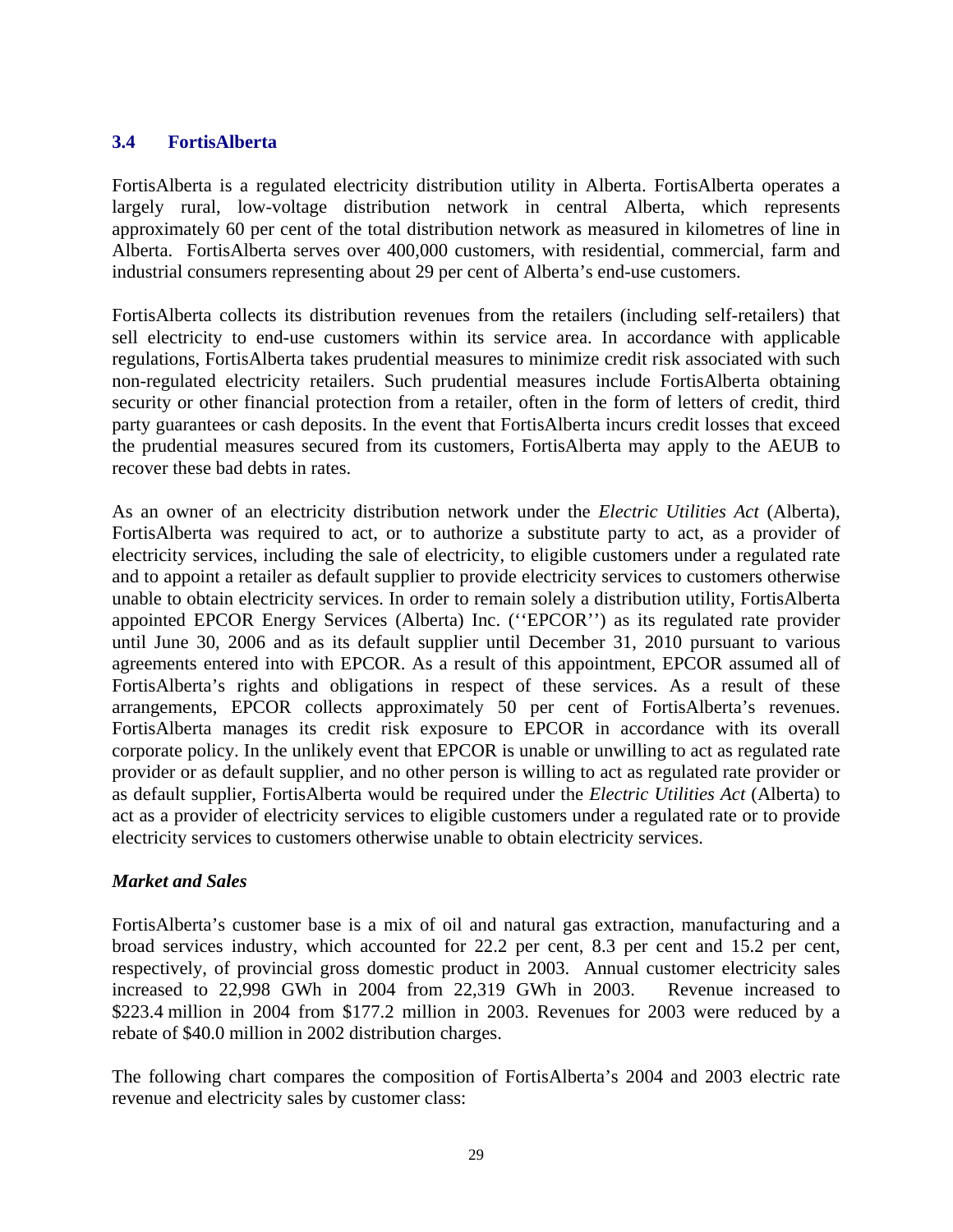| <b>FortisAlberta</b><br><b>Electric Rate Revenue and Electricity Sales by Customer Class</b> |                                                            |              |                       |               |  |  |
|----------------------------------------------------------------------------------------------|------------------------------------------------------------|--------------|-----------------------|---------------|--|--|
|                                                                                              | <b>GWh Sales</b><br><b>Revenue</b><br>per cent<br>per cent |              |                       |               |  |  |
|                                                                                              | $2004^{(1)}$                                               | $2003^{(1)}$ | $2004$ <sup>(1)</sup> | $2003^{(1)}$  |  |  |
| Large commercial and industrial                                                              | 27.2                                                       | 31.2         | 35.6                  | 35.8          |  |  |
| Residential                                                                                  | 32.8                                                       | 32.8         | 9.0                   | 9.1           |  |  |
| Farms                                                                                        | 12.5                                                       | 9.9          | 5.2                   | 5.7           |  |  |
| Small commercial                                                                             | 13.2                                                       | 14.3         | 4.9                   | 5.1           |  |  |
| Oil and gas                                                                                  | 9.2                                                        | 7.2          | 4.0                   | 4.2           |  |  |
| Other                                                                                        | 5.1                                                        | 4.6          | 41.3 <sup>(2)</sup>   | 40.1 $^{(2)}$ |  |  |
| Total                                                                                        | <b>100.0</b>                                               | 100.0        | 100.0                 | 100.0         |  |  |

*(1) The 2003 and 2004 figures are for the year ended December 31, 2003 and 2004, respectively. Fortis acquired FortisAlberta on May 31, 2004, therefore, only sales from June 1, 2004 onward are reflected in the Annual Consolidated Financial Statements of Fortis.* 

*(2) Other GWh sales includes "transmission connected" customers. These customers consist primarily of large-scale industrial customers directly connected to the transmission grid. The Company collects energy sales information and discloses it as the volume risk on transmission throughput resides with the distribution utility. This transmission revenue is recorded net of expenses in FortisAlberta's financial statements.*

### *Regulation*

FortisAlberta is regulated on a cost-recovery basis. The revenue requirement for FortisAlberta provides for the recovery of all prudently incurred operating expenses, depreciation, income tax, interest on debt supporting regulated assets and a reasonable ROE applied to approved rate base assets. On July 2, 2004, the AEUB issued a Generic Cost of Capital Decision that established a common approach for setting the return on deemed common equity for all electricity and natural gas utilities under its jurisdiction. The Generic Cost of Capital Decision also established a capital structure of 63 per cent debt and 37 per cent equity for FortisAlberta, which ratio represents how FortisAlberta is deemed to be financing its rate base assets. Such capital structure will be used for determining future rates for FortisAlberta. This compares to a deemed capital structure of 60 per cent debt and 40 per cent equity that was used to set FortisAlberta's current rates.

The Generic Cost of Capital Decision also set FortisAlberta's regulated base ROE for future rates at 9.6 per cent based on a forecast long Canada bond of 5.68 per cent. Beginning in 2005, FortisAlberta's regulated base ROE will be adjusted by a formula. FortisAlberta believes that this formulaic approach to rate setting enhances the transparency and predictability of the regulatory process and will, in many cases, reduce the complexity and cost of regulatory proceedings.

On November 30, 2004, as a result of the operation of the automatic adjustment formula, the AEUB issued its ROE Decision, which set the rate of ROE at 9.5 per cent for 2005. In order to establish 2005 rates, FortisAlberta filed a General Rate Agreement ("GRA") with the AEUB in November 2004 using the 9.5 per cent rate of return and the 37 per cent equity in its regulated capital structure. The 2005 GRA sought a 4.5 per cent increase in distribution rates and included forecasted capital expenditures of \$135 million for 2005.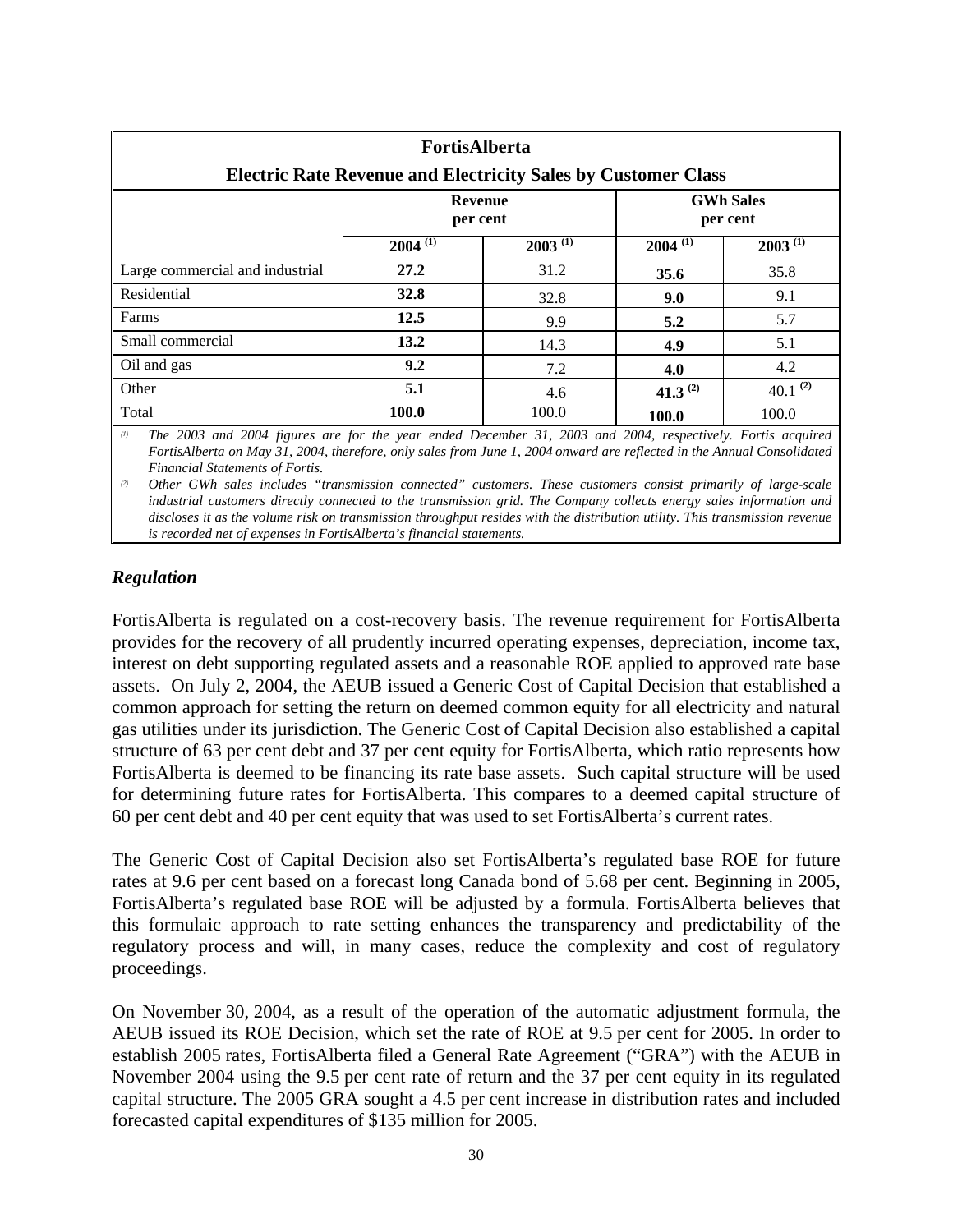### *Legal Proceedings*

In November 2000, EPCOR purchased from FortisAlberta various assets necessary to operate FortisAlberta's call centre and billing centre operations. Additionally, EPCOR entered into the EPCOR Agreements pursuant to which it was appointed the exclusive default retailer and supplier of last resort to customers within FortisAlberta's service area and was granted the exclusive right to act as a retailer within FortisAlberta's service area for customers purchasing electricity under FortisAlberta's regulated rate tariff pursuant to a regulated rate option arrangement agreement.

On August 18, 2003, EPCOR filed a statement of claim in the Court of Queen's Bench of Alberta in the Judicial District of Edmonton against FortisAlberta, ANCL and Aquila, Inc. (''Aquila''). EPCOR's claim is that FortisAlberta, as owner of the distribution system, and ANCL, as the wire services provider, failed to provide EPCOR with timely and accurate information and data required by EPCOR to operate the retail business acquired from FortisAlberta. EPCOR's claim alleges breaches of the EPCOR Agreements, breach of fiduciary duty and statutory duty by FortisAlberta and ANCL, as well as negligence. EPCOR is seeking approximately \$83 million in damages, interest, costs, an order compelling FortisAlberta and ANCL to comply with the EPCOR Agreements and an order requiring FortisAlberta to comply with its obligations. Aquila has been named as a defendant in the litigation as it guaranteed the performance by FortisAlberta and ANCL of the EPCOR Agreements. Pursuant to agreements entered into on completion of the acquisition, FortisAlberta released ANCL from any liability it might have to FortisAlberta in relation to EPCOR's claim and an affiliate of Fortis agreed to indemnify ANCL and Aquila in respect of any liability they might have in relation to EPCOR's claim.

A demand for further and better particulars was made by FortisAlberta on September 29, 2003 and a reply to demand for particulars was filed by EPCOR on November 7, 2003. Additional particulars were provided by EPCOR on November 7, 2003. A statement of defence was filed on February 17, 2004 and a reply to the statement of defence was filed on March 22, 2004. The parties have begun the document production process, which is expected to continue for some time. Given the preliminary stage of the proceedings, FortisAlberta has not made any definitive assessment of potential liability with respect to the litigation; however, management of FortisAlberta believes that these allegations are without merit.

#### *Human Resources*

At December 31, 2004, FortisAlberta had 721 full-time employees, 48 part-time employees and 60 temporary and term employees. The majority of the full-time employees and some of the parttime employees are represented by the United Utility Workers Association. There are approximately 180 employees who are not represented by any union.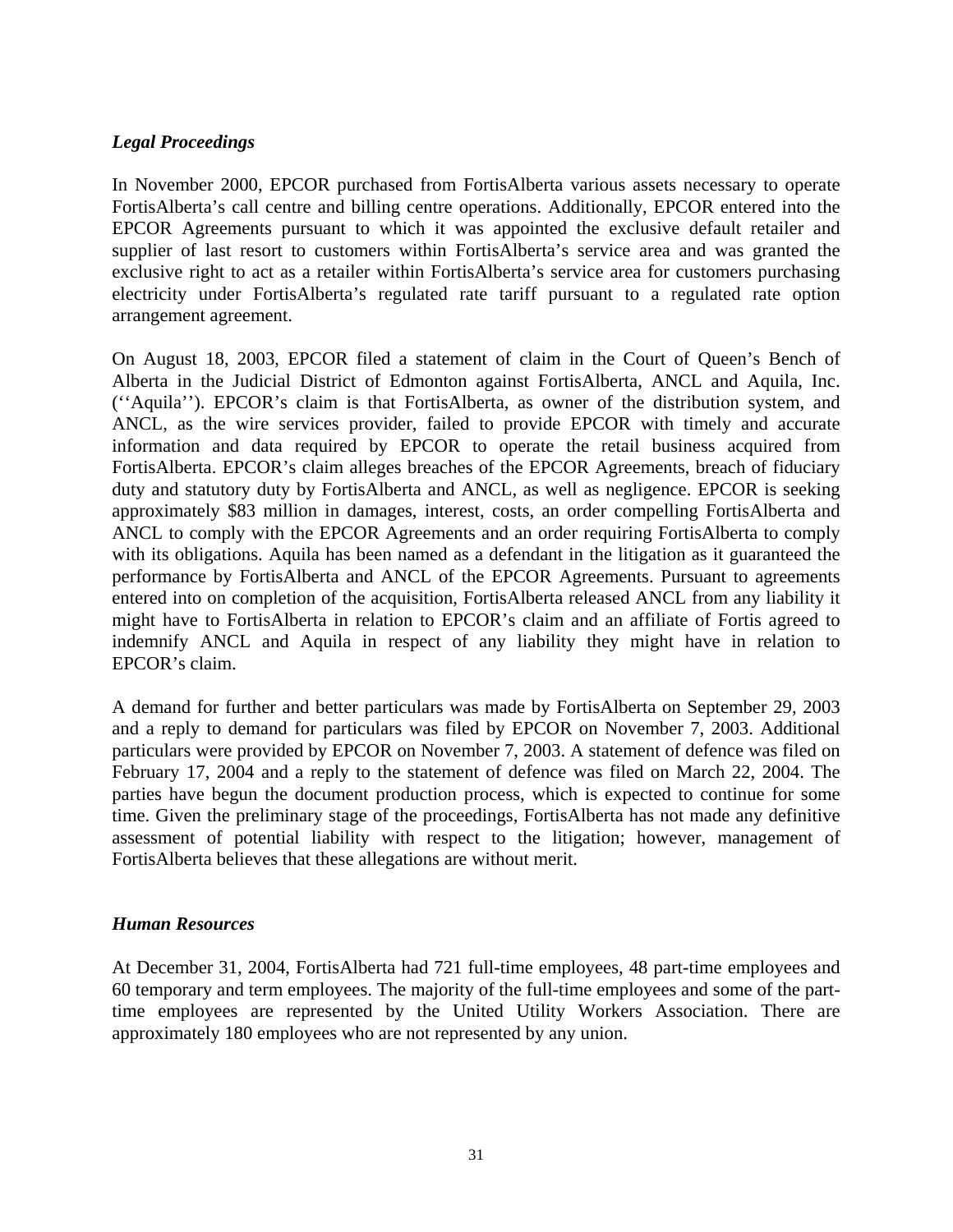Currently, there are 2 collective labor agreements in place with the United Utility Workers Association. The first agreement is the contact centre agreement, which expired on December 31, 2004. Negotiations with the United Utility Workers Association commenced in the fall of 2004. At this time, it is not anticipated that there will be any critical issues arising in the course of negotiations. The second agreement is the main agreement, which expires on December 31, 2005. The terms of the main agreement provide for salary increases of approximately 2 per cent on January 1, 2005, with an Alberta inflation mechanism that could increase this amount to a maximum of 3 per cent.

#### *Franchise Agreements*

Most of FortisAlberta's residential customers are served through franchise agreements between FortisAlberta and the customer's community of residence. In Alberta, the standard franchise agreement, which includes a franchise fee payable to the municipality, is generally for 10 years and can be renewed for 5 years upon the mutual consent of the parties. FortisAlberta serves over 145 communities, of which 117 communities, or 81 per cent, are on standardized, individual franchise agreements, substantially all of which have initial terms that expire between 2011 and 2013. The balance of these franchise agreements is currently being negotiated. The remaining municipal franchises are based upon earlier agreements that have either expired or will expire before 2010. Any agreement that is not renewed continues in effect until either FortisAlberta or the municipality terminates it with AEUB permission. All municipal franchises are governed by legislation that requires the municipality or the utility to give notice, and obtain AEUB approval, if it intends to terminate its franchise agreement. If a franchise agreement is terminated and the municipality subsequently exercises its right under the *Municipal Government Act* (Alberta) to purchase FortisAlberta's distribution network within the municipality's boundaries, FortisAlberta is required to be compensated in respect of such purchase.

#### *Environmental Matters*

FortisAlberta is subject to various federal, provincial and local laws and regulations pertaining to the environment, including those relating to the generation, storage, handling, disposal and emission of various substances and wastes.

FortisAlberta is in the process of developing, designing and implementing an environmental management system that is consistent with the guidelines of ISO 14001. The system is intended to provide a framework that allows for the monitoring of performance and the establishment of processes to enhance that performance. The programs designed to achieve the objectives, measures and targets of the system are in various stages of implementation. Reporting procedures and an environmental information management system are being developed, tested and implemented. The management system will be used to identify environmental impacts and aid in the continual improvement of FortisAlberta's environmental performance.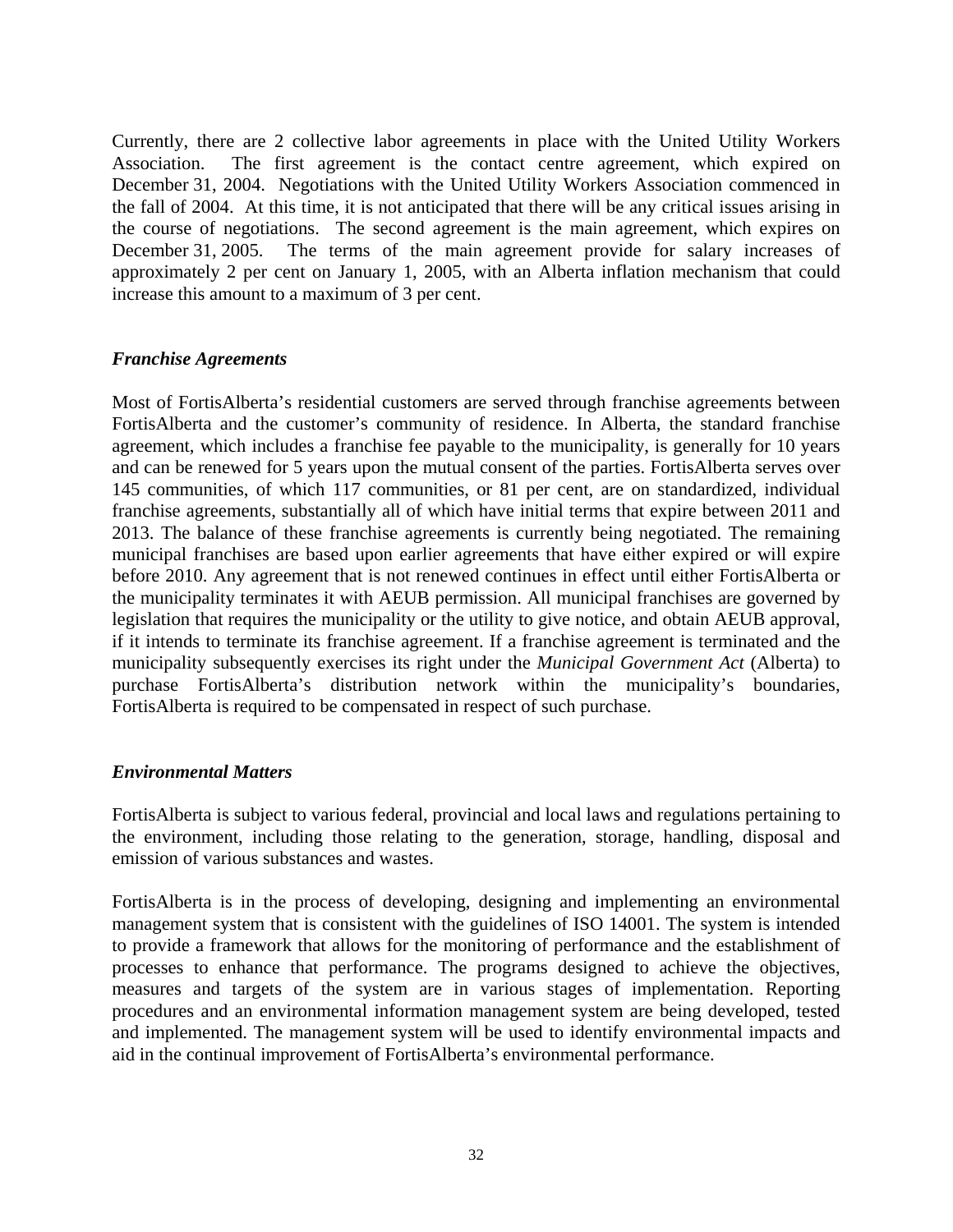Environmental laws and regulations had no material effect on the capital expenditures, earnings or competitive position of FortisAlberta in 2004 and, based on current law, facts and circumstances, are not expected to have any material effect in the future.

### **3.5 FortisBC**

FortisBC is an integrated, regulated electric utility that owns a network of generation, transmission and distribution assets located in the southern interior of British Columbia. FortisBC serves a diverse mix of over 140,000 customers, with rural, residential customers representing FortisBC's largest customer segment. Of these customers, approximately 94,000 are served directly while the remainder are served through wholesale power purchase agreements with 6 municipal/wholesale utilities within the FortisBC service area. FortisBC's generation assets consist of 4 regulated hydroelectric generating plants on the Kootenay River with an aggregate installed capacity of 205 MW and an annual energy output of approximately 1,500 GWh. FortisBC meets the balance of its requirements through a portfolio of long-term and short-term power purchase contracts approved by the BCUC, the costs of which are flowed through to customers.

FortisBC also provides non-regulated operating, maintenance and management services relating to the 450-MW Waneta hydroelectric generation facility owned by Teck-Cominco, the 145-MW Brilliant Hydroelectric Plant owned by CPC/CBT, the 150-MW Arrow Lakes Hydroelectric Plant owned by CPC/CBT and the distribution system owned by the City of Kelowna. The results of these hydroelectric generating facilities have been included in this segment.

#### *Market and Sales*

FortisBC has a diverse customer base comprised of residential, general service, industrial and municipal/wholesale customers. Annual electricity sales increased to 2,873 GWh in 2004 from 2,836 GWh in 2003. Revenue increased to \$181.5 million in 2004 from \$166.7 million in 2003.

The following chart compares the composition of FortisBC's 2004 and 2003 revenue and electricity sales by customer class: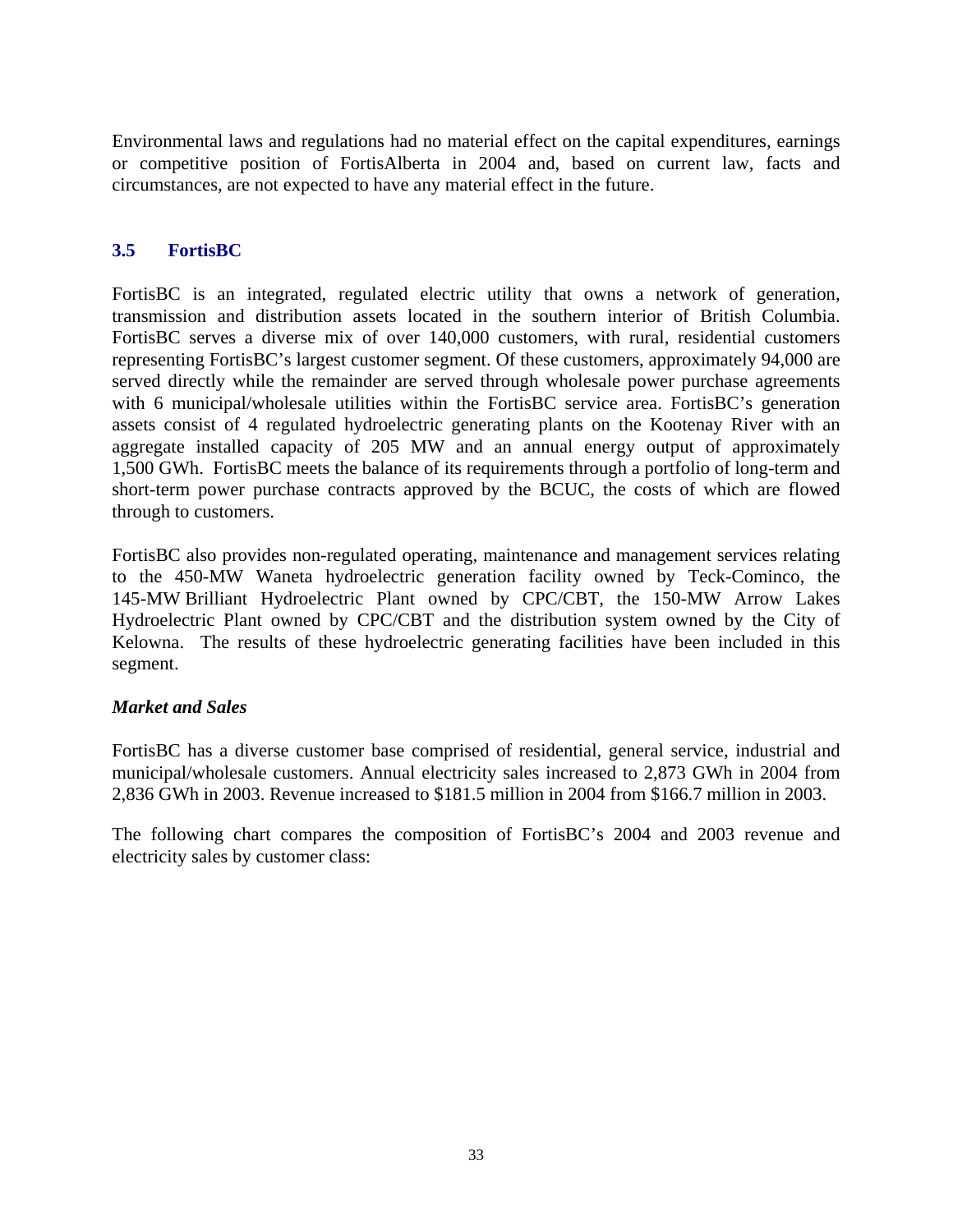| <b>FortisBC</b>                                                                                                                                                                                                                                  |                                                        |              |              |              |  |  |
|--------------------------------------------------------------------------------------------------------------------------------------------------------------------------------------------------------------------------------------------------|--------------------------------------------------------|--------------|--------------|--------------|--|--|
|                                                                                                                                                                                                                                                  | <b>Revenue and Electricity Sales by Customer Class</b> |              |              |              |  |  |
| <b>GWh Sales</b><br><b>Revenue</b><br>per cent<br>per cent                                                                                                                                                                                       |                                                        |              |              |              |  |  |
|                                                                                                                                                                                                                                                  | $2004^{(1)}$                                           | $2003^{(1)}$ | $2004^{(1)}$ | $2003^{(1)}$ |  |  |
| Residential                                                                                                                                                                                                                                      | 40.1                                                   | 42.2         | 36.6         | 35.4         |  |  |
| General service                                                                                                                                                                                                                                  | 22.8                                                   | 24.1         | 20.8         | 20.4         |  |  |
| Wholesale                                                                                                                                                                                                                                        | 23.6                                                   | 22.1         | 30.9         | 32.3         |  |  |
| Industrial                                                                                                                                                                                                                                       | 9.9                                                    | 9.5          | 11.7         | 11.9         |  |  |
| Other                                                                                                                                                                                                                                            | 3.6                                                    | 2.1          |              |              |  |  |
| Total<br>100.0<br>100.0<br>100.0<br>100.0                                                                                                                                                                                                        |                                                        |              |              |              |  |  |
| The 2003 and 2004 figures are for the year ended December 31, 2003 and 2004, respectively. Fortis acquired FortisBC<br>(1)<br>on May 31, 2004, therefore, only sales from June 1, 2004 onward are reflected in the Annual Consolidated Financial |                                                        |              |              |              |  |  |

*Statements of Fortis.*

### *Generation and Power Supply*

FortisBC meets the electricity supply requirements of its customers through a mix of owned generation and short-term and long-term power purchase contracts. FortisBC owns 4 regulated hydroelectric generating plants with an aggregate installed capacity of 205 MW that provide approximately 50 per cent of its energy needs and 30 per cent of its capacity needs.

FortisBC's 4 hydroelectric generation facilities are governed by the CPA. The CPA is a multiparty agreement that enables the 4 separate owners of 7 major hydroelectric generating plants (having a combined capacity of approximately 1,400 MW and all located in relatively close proximity to each other) to coordinate the operation and dispatch of their plants. FortisBC is currently in discussions to extend the CPA, which expires on September 30, 2005. The plants and their owners are:

| <b>Plant</b>          | <b>Capacity (MW)</b> | <b>Owners</b>                      |
|-----------------------|----------------------|------------------------------------|
| Canal Plant           | 580                  | <b>BC</b> Hydro                    |
| Waneta Dam            | 450                  | <b>Teck Cominco</b>                |
| Kootenay River System | 205                  | FortisBC                           |
| <b>Brilliant Dam</b>  | 145                  | <b>Brilliant Power Corporation</b> |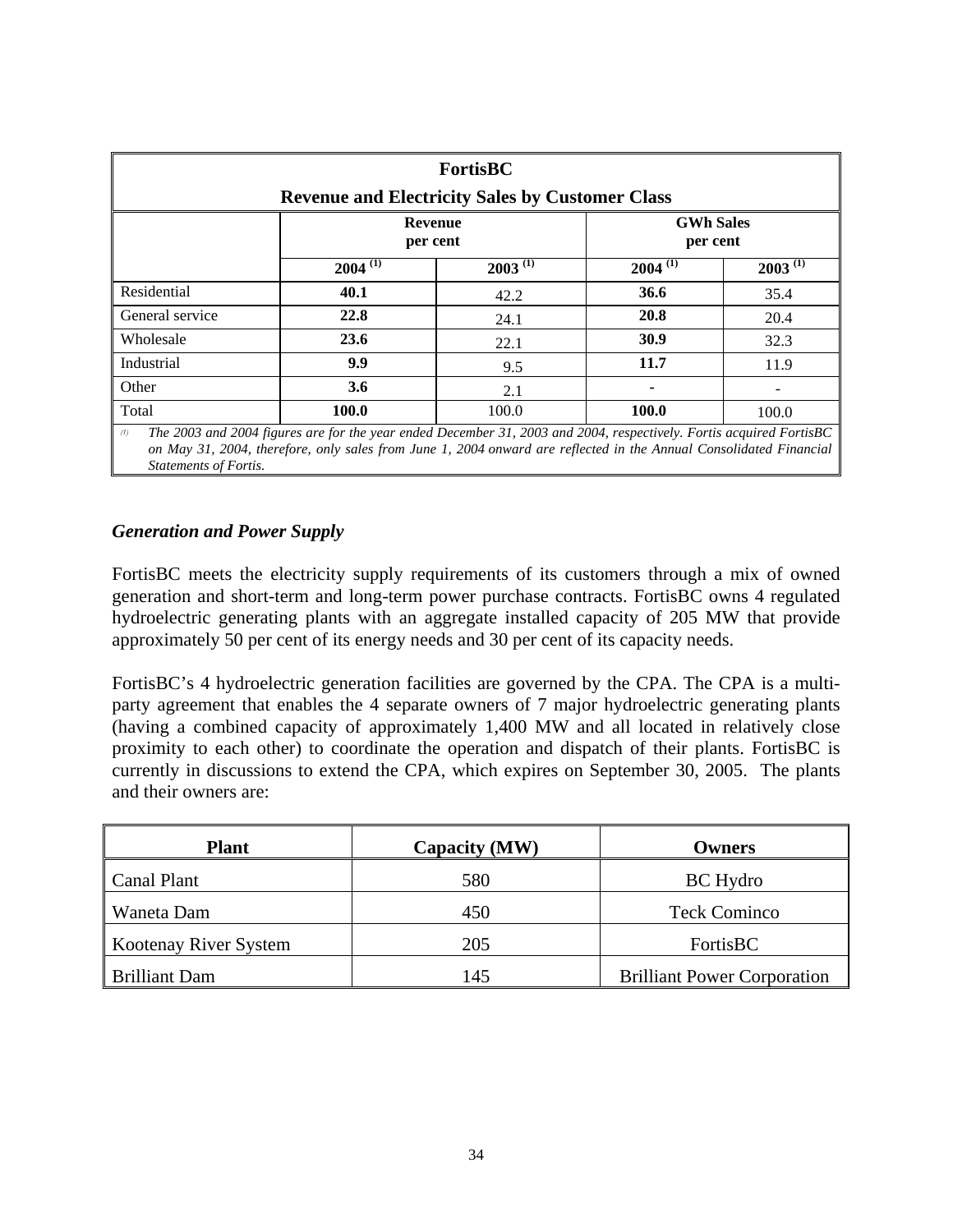Brilliant Power Corporation, Teck Cominco and FortisBC are collectively defined in the CPA as the Entitlement Parties ("EPs"). The CPA enables BC Hydro and the EPs, through coordinated use of water flows subject to the 1961 Columbia River Treaty between Canada and the United States and storage reservoirs, and through the coordinated operation of generating plants, to generate more power from their respective generating resources than they could if they operated independently. Under the CPA, BC Hydro takes into its system all power actually generated by all of the 6 third party-owned plants. In exchange for permitting BC Hydro to determine the output of these facilities, each of the EPs is contractually entitled to a fixed annual entitlement of capacity and energy from BC Hydro. The EPs receive their entitlements irrespective of actual water flows to the EPs' generating plants and are, accordingly, insulated from the hydrology risk of water availability.

FortisBC's remaining electricity supply is acquired through power purchase contracts and spot market purchase contracts, consisting of the following:

- a 125-MW power purchase agreement with Brilliant Power Corporation, a long-term contract terminating in 2056 with an additional ongoing option to purchase 20 MW of power;
- a 200-MW power purchase agreement with BC Hydro terminating in 2013;
- a number of small power purchase contracts with independent power producers; and
- a small number of short-term or real-time power purchases.

All power purchases and purchase contracts are approved by the BCUC. Under these approved purchases and contracts, prudently incurred costs flow through to customers through FortisBC's electricity rates. FortisBC's long-term, fixed price power supply contracts provide FortisBC with the flexibility to respond to changes in demand with little commodity exposure. These costs are passed through to customers as provided by FortisBC's regulatory framework.

Although FortisBC can currently meet the substantial majority of its customer supply requirements from its own generation and the major power purchase agreements described above, a portion of the customer load during the winter peak demand periods may need to be supplied from the market in the form of real-time power purchases. Costs related to such purchases, provided they are prudently incurred and accurately forecast, are flowed through to customers.

# *Regulation*

FortisBC is regulated by the BCUC which operates under and administers the *Utilities Commission Act* (British Columbia). FortisBC is required to regularly file rate applications with the BCUC. FortisBC's rates are established pursuant to both a cost-of-service methodology and a PBR framework. In short, the rate process first requires FortisBC to establish and have its annual revenue requirements approved by the BCUC. These annual revenue requirements include the recovery of prudently incurred operating expenses, power purchase costs, depreciation, income tax, interest on debt and a reasonable ROE. Second, an appropriate customer rate structure is established. The purpose of the rate structure is to charge fair rates to each customer class and to permit FortisBC to recover its approved revenue requirements. The PBR framework, which in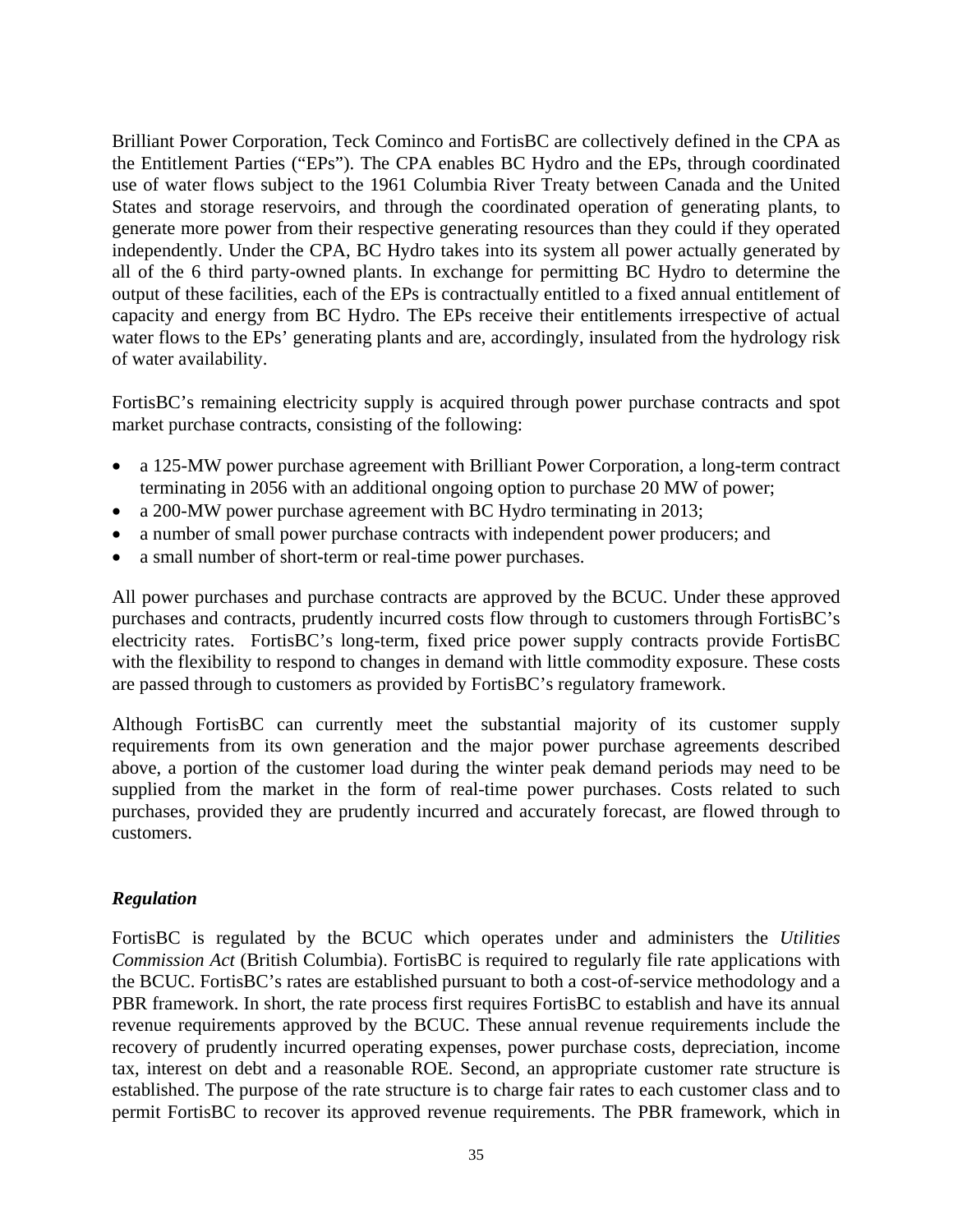part governs FortisBC's rates, is intended to encourage FortisBC to operate efficiently by permitting its shareholders and customers to share in cost savings if specific targets are met.

The BCUC approved the acquisition of FortisBC by Fortis by way of a Commission Order issued on April 30, 2004. As part of the application for approval, Fortis indicated to the BCUC a commitment to: (i) capitalize FortisBC in accordance with its deemed capital structure of 40 per cent equity and 60 per cent debt; (ii) maintain a head office in the FortisBC service area; and (iii) include local representation on the FortisBC Board of Directors. Senior officers of FortisBC will also reside within the service area. FortisBC will file quarterly reports updating the BCUC on ownership transition matters until June 1, 2005.

In May 2004, FortisBC applied to the BCUC for approval to amend its electricity tariff and terms and conditions of service for residential customers. More specifically, the application sought to replace a prompt payment discount with a 1.5 per cent monthly charge for late-paying customers. The net impact of this change is a 1.45 per cent increase in rates to most residential customers and is neutral to the FortisBC's revenues. By way of a Commission Order issued in October 2004, the BCUC approved FortisBC's application as filed with an effective date of November 1, 2004.

In order to establish 2005 rates, FortisBC filed a 2005 GRA with the BCUC on November 26, 2004. FortisBC's application sought approval of a 4.4 per cent rate increase effective January 1, 2005. The GRA requests approval of a 9.78 per cent cost of capital for ratemaking purposes and a common equity component of 40 per cent. FortisBC also filed with its application its \$121.6 million capital expenditure plan for 2005. By way of a Commission Order, the BCUC approved an interim rate increase for FortisBC of 3.7 per cent effective January 1, 2005.

#### *Legal Proceedings*

FortisBC has been advised of a pending inquiry by the Ministry of Forests (British Columbia) into fire suppression costs associated with certain forest fires in FortisBC's service territory in 2003. FortisBC is in the preliminary stages of collecting and analyzing information and evidence surrounding these fires.

#### *Human Resources*

At December 31, 2004, FortisBC had 395 employees. FortisBC has separate collective agreements with IBEW, Local 213 and the Canadian Office and Professional Employees Union, Local 378, covering 320 employees. There are 75 employees who are not represented by any union.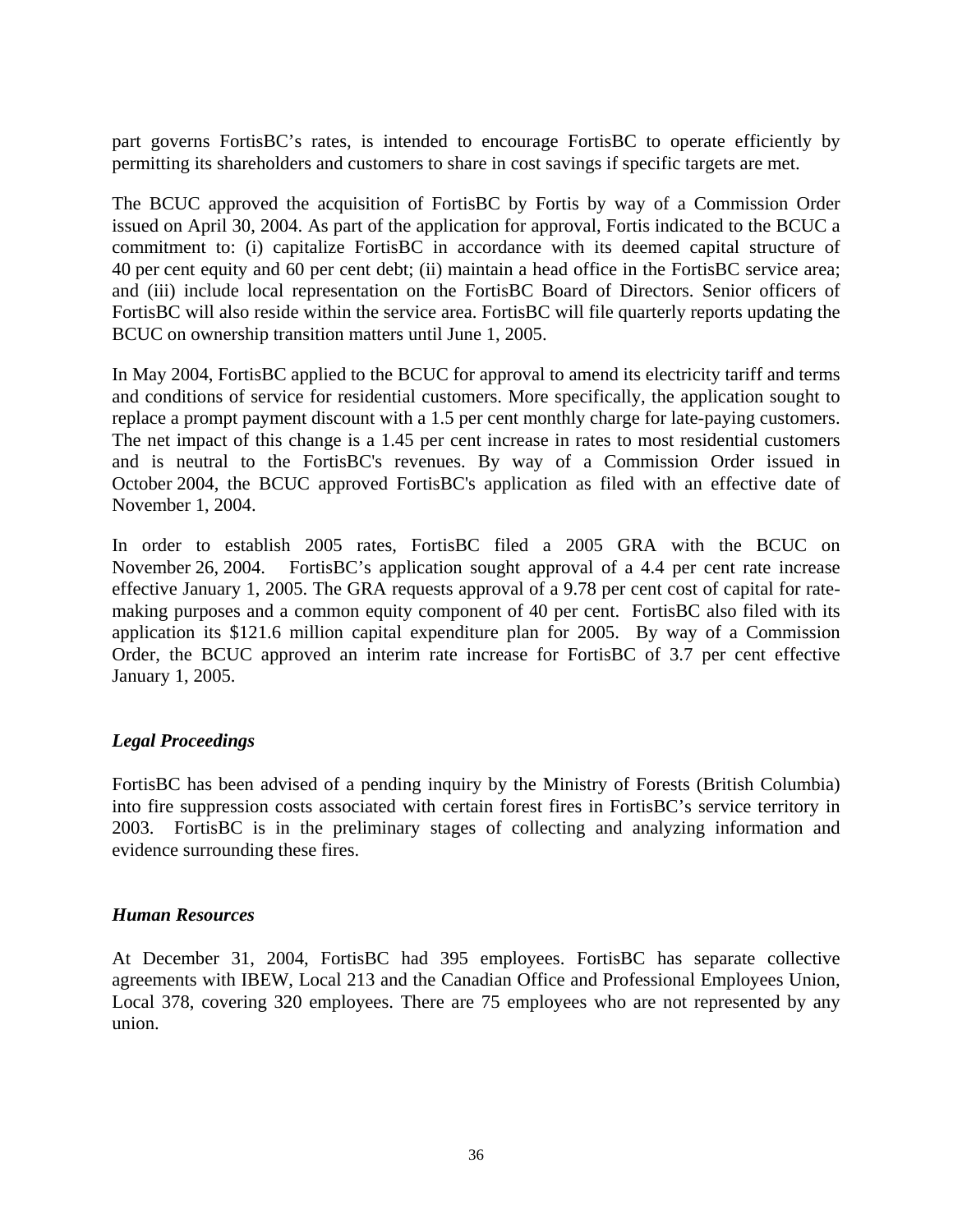The last strike of FortisBC's employees occurred 3 years ago and involved the IBEW. FortisBC's employees were forced to return to work under essential services rulings. The collective agreement between FortisBC and IBEW, Local 213 expired on January 31, 2005 but the terms of the collective agreement will continue to be in effect until such time as a new collective agreement is signed. FortisBC and IBEW, Local 213 are each preparing their bargaining positions. FortisBC and the Canadian Office and Professional Employees Union, Local 378 are parties to a collective agreement that expires on January 31, 2006.

#### *Environmental Matters*

FortisBC is subject to various federal, provincial and local laws and regulations pertaining to the environment, including those relating to the generation, storage, handling, disposal and emission of various substances and wastes.

FortisBC has developed an environmental management system that is consistent with the ISO 14001 standard. The intent of the system is to provide a framework that allows for the monitoring of performance and the establishment of processes to enhance that performance. This system is continually being refined in order to enhance FortisBC's environmental performance and to reflect organizational changes as they occur.

The environmental management system includes an environmental policy, a summary of the major environmental aspects of FortisBC's business, a summary of relevant environmental legislation and an internal reporting system, which includes the FortisBC Board of Directors. The environmental management programs designed to achieve the objectives, measures and targets of the system are in various stages of implementation. Reporting procedures and an environmental information management system are being developed, tested and implemented. The management system will be used to identify environmental impacts and aid in the continual improvement of the FortisBC's environmental performance.

Environmental laws and regulations had no material effect on the capital expenditures, earnings or competitive position of FortisBC in 2004 and, based on current law, facts and circumstances, are not expected to have any material effect in the future.

### *Regulated Utilities – Caribbean*

### **3.6 Belize Electricity**

Belize Electricity is the primary commercial transmitter and distributor of electricity in Belize, Central America. Serving over 66,000 customers, Belize Electricity meets a peak demand of 61 MW from multiple sources, which include power purchases from: (i) the Mollejon hydroelectric facility, (ii) CFE, the Mexican state-owned power company, and (iii) its own diesel-fired and gas turbine generation. All major load centers are connected to Belize's national electricity system, which is connected to the Mexican electricity system, allowing Belize Electricity to optimize its power supply options.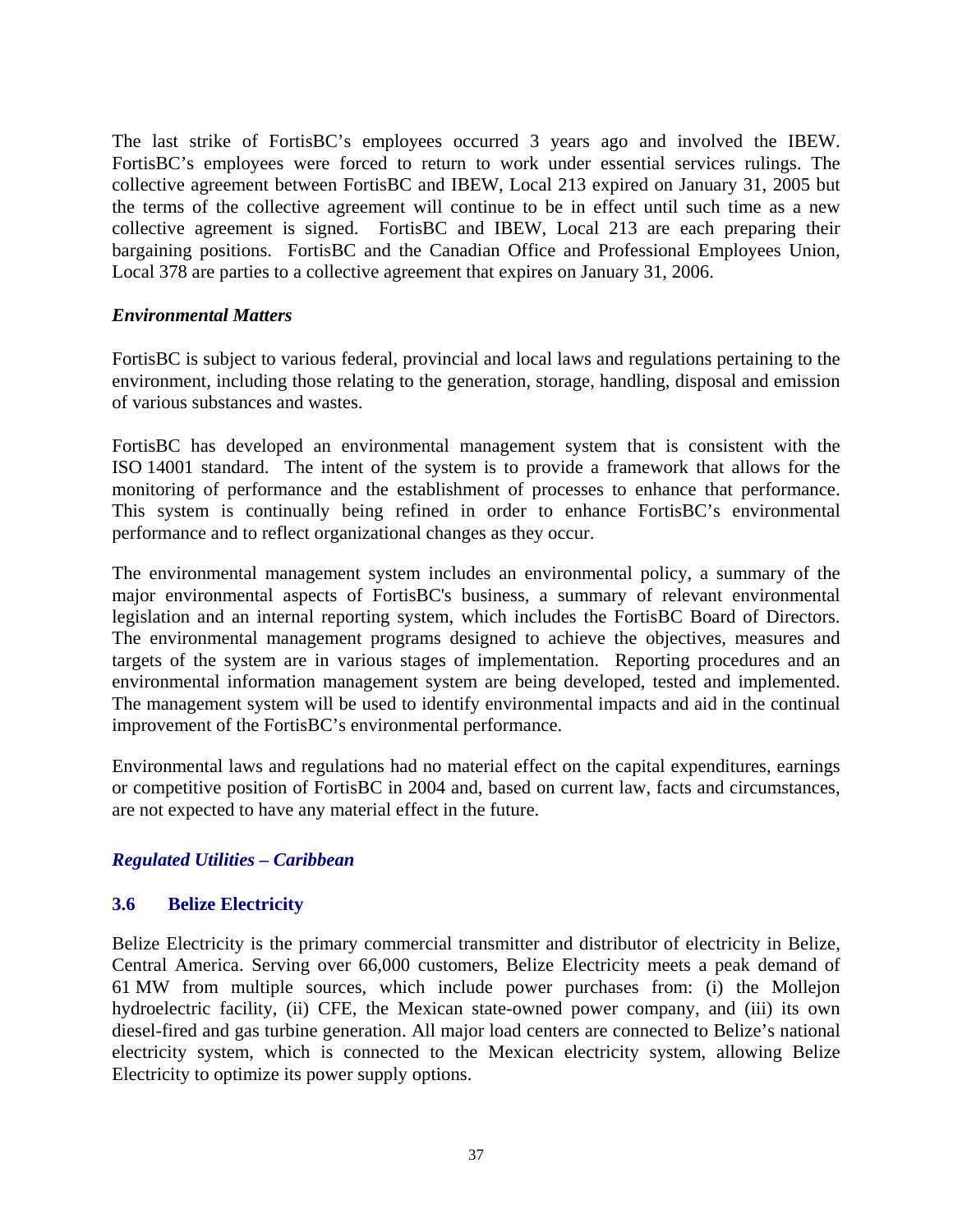# *Market and Sales*

Annual electricity sales increased to 330 GWh in 2004 from 308 GWh in 2003. Revenue increased to BZ\$110.1 million in 2004 from BZ\$105.3 million in 2003.

The following chart compares the composition of Belize Electricity's 2004 and 2003 revenue and electricity sales by customer class:

| <b>Belize Electricity</b><br><b>Revenue and Electricity Sales by Customer Class</b>                                                                       |       |       |       |       |  |
|-----------------------------------------------------------------------------------------------------------------------------------------------------------|-------|-------|-------|-------|--|
| <b>GWh Sales</b><br><b>Revenue</b><br>per cent<br>per cent                                                                                                |       |       |       |       |  |
|                                                                                                                                                           | 2004  | 2003  | 2004  | 2003  |  |
| Residential                                                                                                                                               | 54.5  | 54.6  | 57.5  | 57.2  |  |
| Commercial $(1)$                                                                                                                                          | 32.4  | 33.4  | 35.2  | 35.4  |  |
| <b>Street Lighting</b>                                                                                                                                    | 8.9   | 8.6   | 7.3   | 7.4   |  |
| Other <sup>(2)</sup>                                                                                                                                      | 4.2   | 3.4   |       |       |  |
| Total                                                                                                                                                     | 100.0 | 100.0 | 100.0 | 100.0 |  |
| (1)<br>Includes revenue sources classified as commercial and industrial.<br>Includes revenue from sources other than from the sale of electricity.<br>(2) |       |       |       |       |  |

Sales were positively impacted by economic growth in the commercial and industrial sector, particularly aquaculture, tourism, and agricultural processing, as well as residential growth which were driven by the rural electrification program and a housing boom in recent years.

### *Power Supply*

Belize Electricity purchased and produced 378 GWh of electricity in 2004. Belize Electricity purchased 63 GWh from the Mollejon hydroelectric facility and 236 GWh from CFE. The balance (79 GWh) was produced by Belize Electricity's diesel-fired generation, which has an installed capacity of 43.6 MW, including a 22-MW gas turbine generating facility commissioned in 2003.

At the end of December 2004, 28 of the 30 projects approved under the Power III Project for 2004 were completed at a cost of approximately BZ\$1.9 million. The most recent rural areas to receive first-time electricity are Santa Martha and the San Antonio subdivision.

The Power IV Project consisting of a 69-kilovolt transmission line and associated substations in southern Belize, was successfully completed and commissioned in September 2004. The previously isolated distribution system in the southern-most town of Punta Gorda was subsequently connected to the National Grid in November 2004.

With Belize Electricity experiencing annual growth in energy demand of between 7 per cent to 10 per cent over the past 3 years, the Company continues to pursue initiatives to increase incountry generation supply to enhance its ability to meet peak power demand and have back-up capacity in case of loss of supply from Mexico. The Mexican State-owned CFE has given notice of its intent to terminate the existing power purchase agreement with Belize Electricity in 2006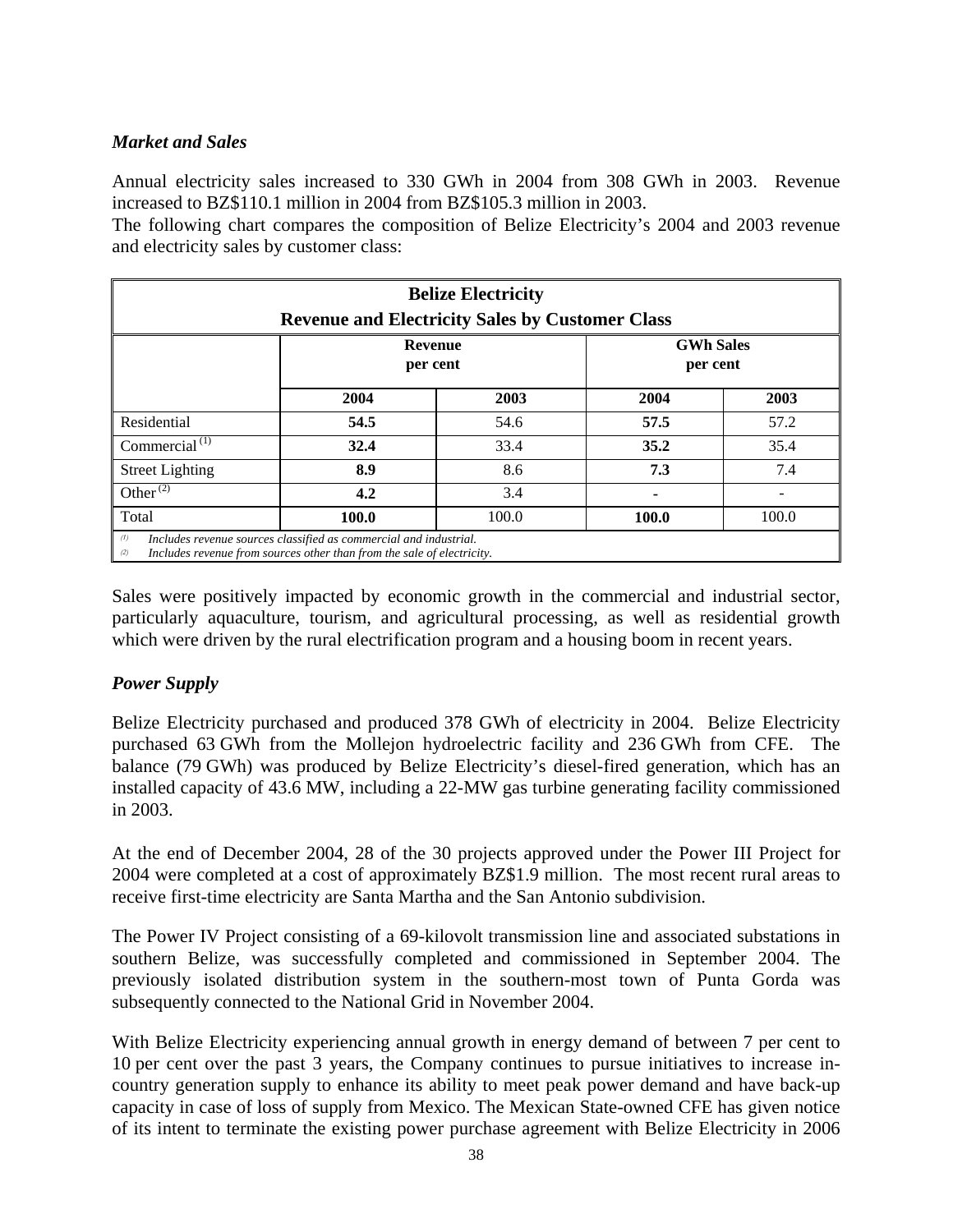and has indicated an interest in continuing to sell power to the Company on amended terms. Belize Electricity has begun negotiations with CFE but is also pursuing other options to ensure self-sufficiency.

The Mollejon hydroelectric facility is being enhanced with the construction of the Chalillo Project which will double hydroelectric output. The facility is projected to be completed in the last half of 2005. Hydro Maya, a private small hydroelectric developer in southern Belize with which Belize Electricity has a Power Purchase Agreement, is about to start construction of a 2-MW run-of-river plant to be completed within a year. On December 1, 2004, an agreement was signed with Belize Cogeneration Energy Limited for the supply of 13.5 MW of power by early 2007.

### *Regulation*

Belize Electricity is regulated by the PUC under the terms of the *Electricity Act* (Belize)*,* the *Electricity Tariffs Charges and By-Laws* (Belize) and the *Public Utilities Commission Act.* Electricity rates in Belize are comprised of 2 components. The first, Value Added Delivery (''VAD''), is subject to price cap and the second is the cost of fuel and power purchase, including the variable cost of generation, which is a flow through in customer rates. The regulations include transparent tariff setting methodologies and provide incentive to Belize Electricity to deliver reliable power and quality service to customers and to manage the electricity delivery process as efficiently as possible.

Effective January 1, 2000, the PUC established the CPRSA which is designed to normalize changes in the price of electricity due to fluctuating cost of power. Through the operation of the CPRSA, consumer electricity rates are stabilized and Belize Electricity is provided with a mechanism that permits, over time, the full recovery of its cost of power. Effective July 1, 2002, the Hurricane Cost of Power Rate Stabilization Account was also established to normalize and allow for recovery of hurricane reconstruction costs over time.

Belize Electricity's licence to generate, transmit and supply electricity in Belize expires in 2015. Under the terms of the licence, Belize Electricity has a right of first refusal on any replacement licence. If the current licence is not renewed for any reason, Belize Electricity will be entitled to receive, upon the transfer of its electric utility assets to a new operator, the greater of market value or 120 per cent of the net book value of these assets.

The tariffs, rates and charges by-laws mandated a BZ\$0.05 per kWh decrease in electricity rates for the period 2000 through 2005. Rates have been reduced by BZ\$0.05 per kWh, in total, since Fortis acquired the Company in October 1999. The quality of service standards are being monitored and formalized over a transition period from January 1, 2000 through June 30, 2005 and will become effective July 1, 2005.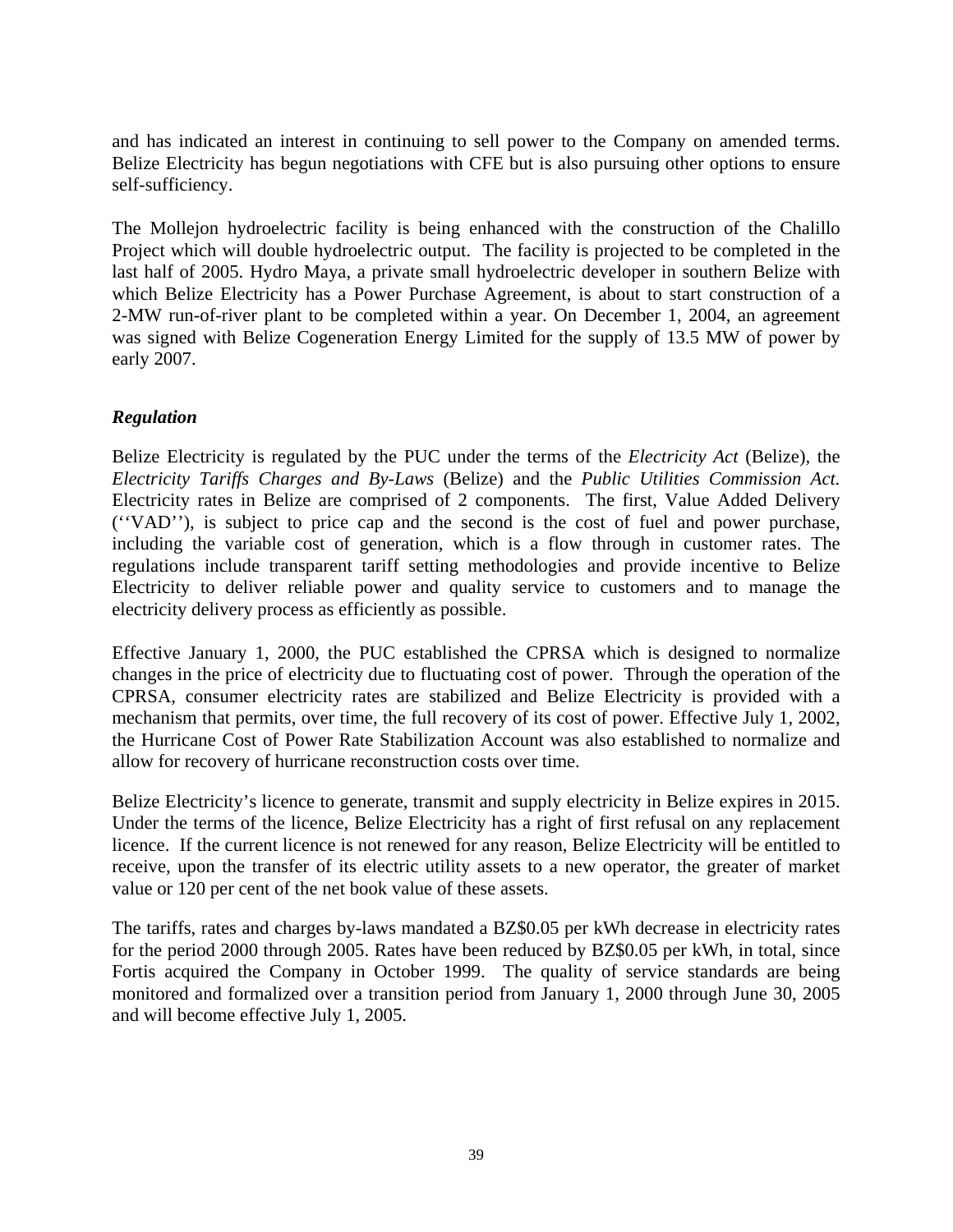#### *Human Resources*

At December 31, 2004, Belize Electricity had 248 full-time employees, of which 121 were represented by the Belize Energy Workers Union. Belize Electricity's collective agreement with the Belize Energy Workers Union was signed on November 29, 2000 and is to be reviewed every 5 years.

#### *Environment*

As part of its ongoing commitment to fully comply with internationally acceptable environmental standards, Belize Electricity focused environmental initiatives on generating plants still in operation in 2004. An environmental plan was implemented in the latter part of 2003 aimed at making Belize Electricity's generation operations ISO 14001 compliant within 3 years. As part of this plan, an environmental audit was conducted at all generating plants countrywide and a list of priority environmental impacts and targeted actions in the Generation Department was developed.

Environmental laws and regulations had no material effect on the capital expenditures, earnings or competitive position of Belize Electricity in 2004 and, based on current law, facts and circumstances, are not expected to have any material effect in the future.

#### **3.7 Caribbean Utilities**

Caribbean Utilities operates the only public electric utility on the Island of Grand Cayman, Cayman Islands. In September 2004, Grand Cayman was struck by Hurricane Ivan, a Category V hurricane that significantly affected Caribbean Utilities' distribution system. Prior to Hurricane Ivan, Caribbean Utilities served over 21,000 customers with an installed capacity of 123 MW and met a peak load of 85 MW. As of November 2004, reconstruction and repairs to the Company's infrastructure as a result of the hurricane were sufficient to restore service to all customers ready to receive such service. Caribbean Utilities has US\$100 million of insurance coverage, including business interruption coverage, with a 24-month indemnity period. The aggregate annual energy sold by Caribbean Utilities was 450 GWh for the fiscal year ended April 30, 2004.

#### *Power Supply*

Caribbean Utilities relies upon diesel generation to produce electricity for the Island of Grand Cayman. The Island has neither hydroelectric potential nor inherent thermal resources and Caribbean Utilities must rely upon diesel fuel imported to Grand Cayman primarily from refineries in the Caribbean and the Gulf of Mexico. The fuel is shipped by pipeline from suppliers' tanker terminals to Caribbean Utilities' centralized generating plant located on the outskirts of George Town.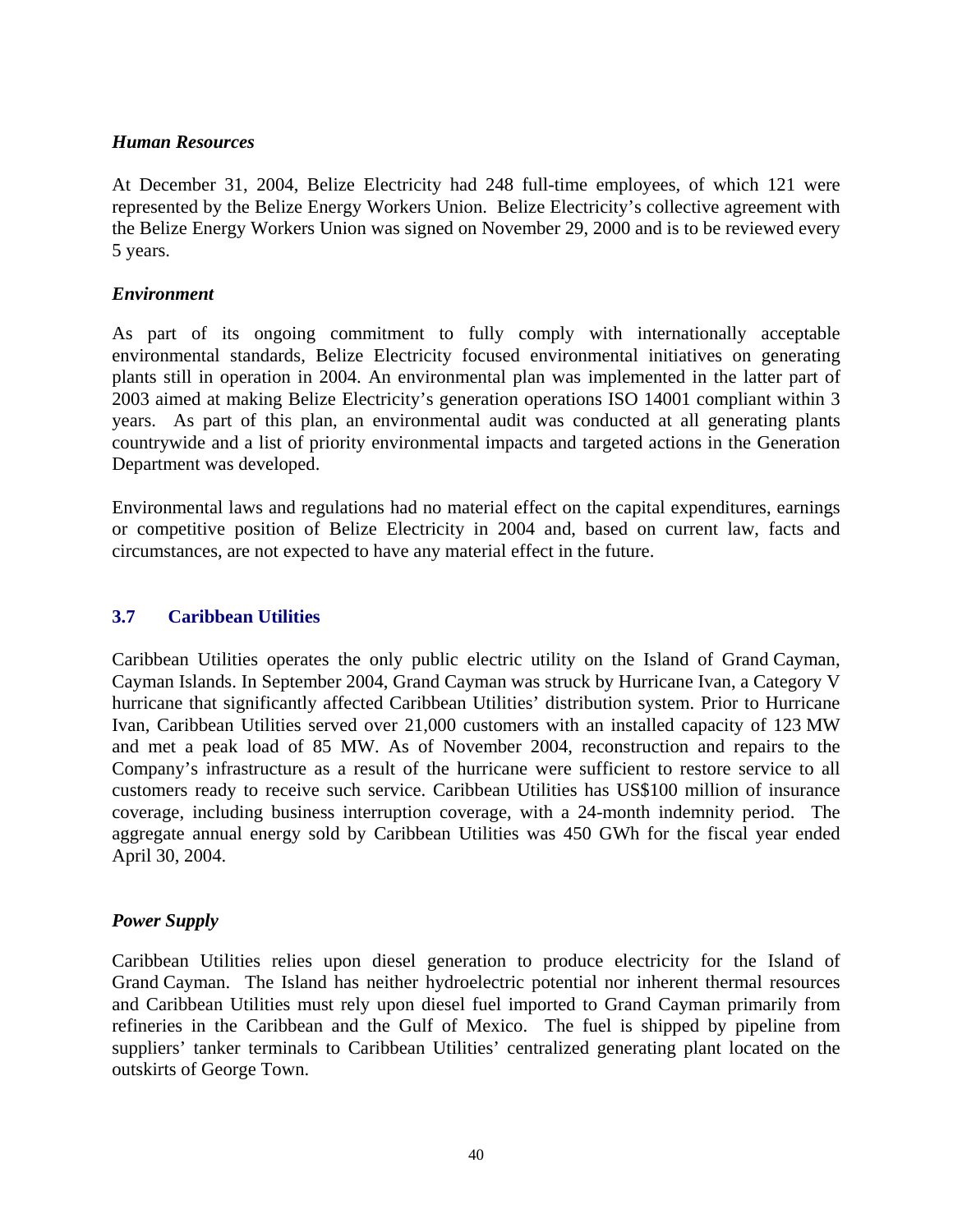Caribbean Utilities' system is comprised of 18 generating units, which include 16 diesel units, 1 gas turbine and 1 steam turbine, with a combined capacity of 123 MW. Generation expansion planning by Caribbean Utilities is primarily based on historical growth trends and planned major commercial developments. Caribbean Utilities will require the installation of additional generating capacity and new transformer substations if growth continues at assumed rates. Limits prescribed by the Licence dictate the minimum and maximum reserve generating capacity that the Company must maintain to ensure a reliable supply of electricity after allowance for breakdown and scheduled maintenance.

### *Regulation*

Caribbean Utilities operates the only public electric utility on the Island of Grand Cayman, Cayman Islands pursuant to a 25-year exclusive Licence from the Government of the Cayman Islands, expiring in 2011. The Licence incorporates a schedule of customer tariffs to which the Company must adhere until such time as an amendment to such rates is effected in accordance with the terms of the Licence. There is provision in the Licence for customer tariffs to be adjusted upward or downward each year to provide Caribbean Utilities with a rate of return of 15 per cent on the allowable assets that comprise its rate base, which is fixed for the term of the Licence.

Caribbean Utilities submitted a proposal in July 2002 to extend its current Licence and replace the 15 per cent return on rate base mechanism for adjusting consumer rates with a price cap mechanism based on published consumer price indices. On June 16, 2004, Caribbean Utilities and the Government of the Cayman Islands reached a tentative non-binding agreement to extend the operating Licence to 2024. The Licence extension included a change in the rate setting regulation that will now provide for a price cap based on an inflation index. Following Hurricane Ivan in September 2004, the non-binding tentative agreement signed in June 2004 expired. Caribbean Utilities will meet with the Government of the Cayman Islands at the appropriate time to assess the status of the licence renewal negotiations. Caribbean Utilities continues to operate under its existing Licence, which expires in 2011.

In March 2005, the Government of the Cayman Islands passed the Law in the Legislative Assembly that purports to establish a new regulatory and licencing regime for the electricity industry in the Cayman Islands. Caribbean Utilities anticipates that the Law will be formerly enacted and published in April 2005. The Company is currently assessing any impact that the Law will have on the existing contractual rights and obligations between Caribbean Utilities and the Government under its existing Licence.

#### *Human Resources*

Caribbean Utilities has approximately 200 non-unionized full-time employees, 90 per cent of whom are Caymanian.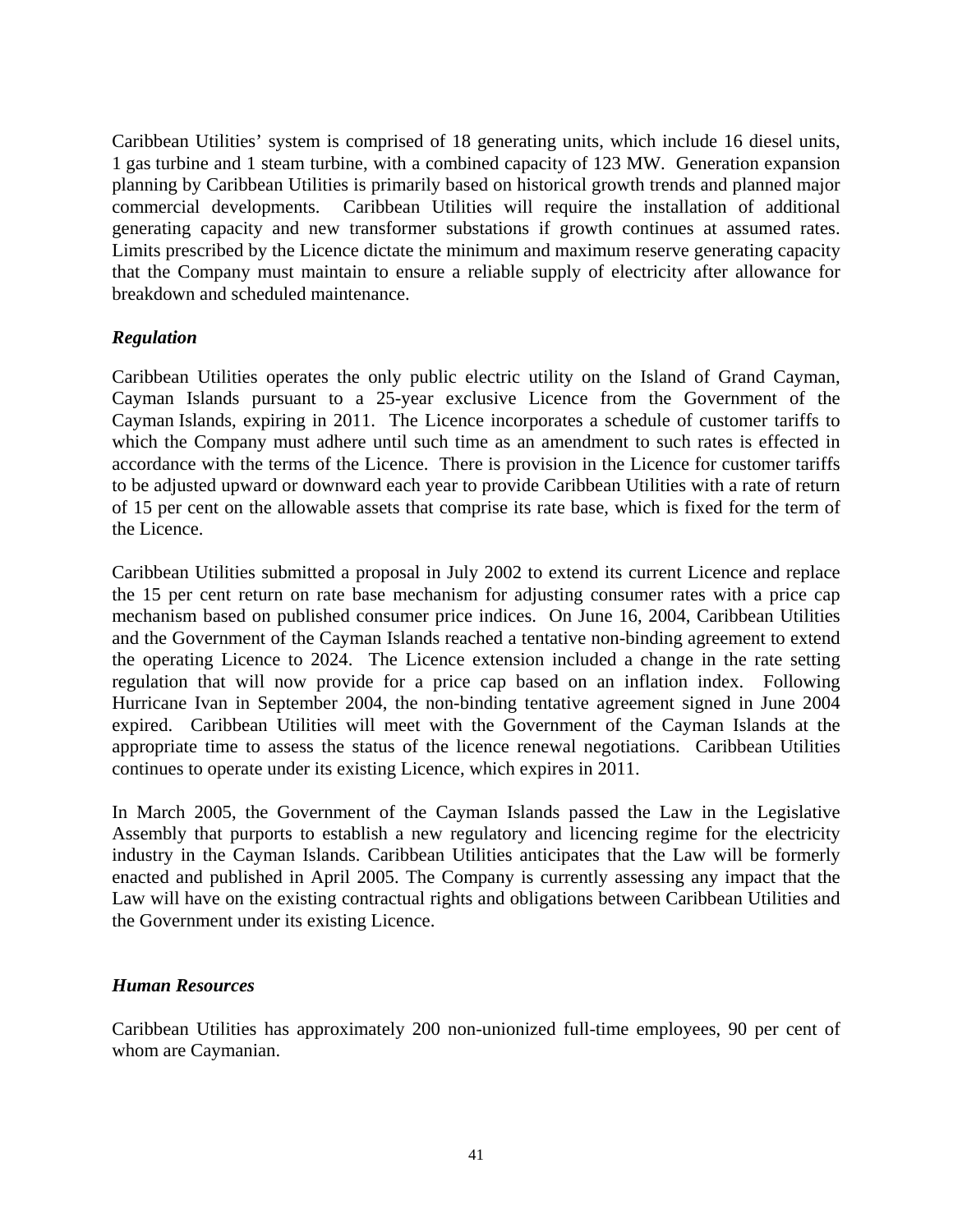#### *Environmental Matters*

There are environmental risks associated with Caribbean Utilities' operations, such as risks involved in the storage and handling of diesel fuel and emissions resulting from the burning of diesel fuel and the disposal of waste oil. Although environmental regulations in the Cayman Islands are less onerous than those in North America, Caribbean Utilities believes it acts responsibly in environmental matters and continues to monitor its operations in this regard.

Caribbean Utilities has implemented an ISO 14001 environmental management system, for which it received certification in May 2004. Caribbean Utilities launched several major environmental initiatives throughout the ISO 14001 certification process, including the implementation of an EMS, as required by the standard. Caribbean Utilities is the only organization in the Cayman Islands to receive ISO 14001 certification.

Caribbean Utilities continues to promote its Energy Smart program with the objective of educating its customers about energy efficiency and conservation at home and in the workplace. Caribbean Utilities has identified exhaust emissions, oily waste and noise levels as 3 areas of environmental priority as a result of previous and ongoing studies and investigations.

### *Non-regulated – Fortis Generation*

Annual energy sales from non-regulated generation assets for 2004 were 1,028 GWh compared to 869 GWh last year. Revenue was \$69.2 million in 2004 compared to \$57.1 million last year.

The following chart compares the composition of the 2004 and 2003 revenue and energy sales by location:

| <b>Fortis Generation</b><br><b>Revenue and Energy Sales by Location</b> |       |       |       |       |  |  |  |
|-------------------------------------------------------------------------|-------|-------|-------|-------|--|--|--|
| <b>GWh Sales</b><br><b>Revenue</b><br>Per cent<br>per cent              |       |       |       |       |  |  |  |
|                                                                         | 2004  | 2003  | 2004  | 2003  |  |  |  |
| Ontario                                                                 | 55.5  | 71.3  | 70.1  | 81.1  |  |  |  |
| Belize                                                                  | 14.8  | 18.4  | 6.1   | 7.0   |  |  |  |
| Central Newfoundland                                                    | 22.1  | 2.3   | 14.8  | 2.0   |  |  |  |
| <b>Upper New York State</b>                                             | 6.0   | 8.0   | 6.7   | 9.9   |  |  |  |
| British Columbia                                                        | 1.6   | 2.3   |       |       |  |  |  |
| Total                                                                   | 100.0 | 100.0 | 100.0 | 100.0 |  |  |  |

### **3.8 Ontario**

Non-regulated generation operations in Ontario include the operations of FortisOntario Inc. and FortisOntario Generation. FortisOntario Inc. owns and operates the 75-MW Rankine Generating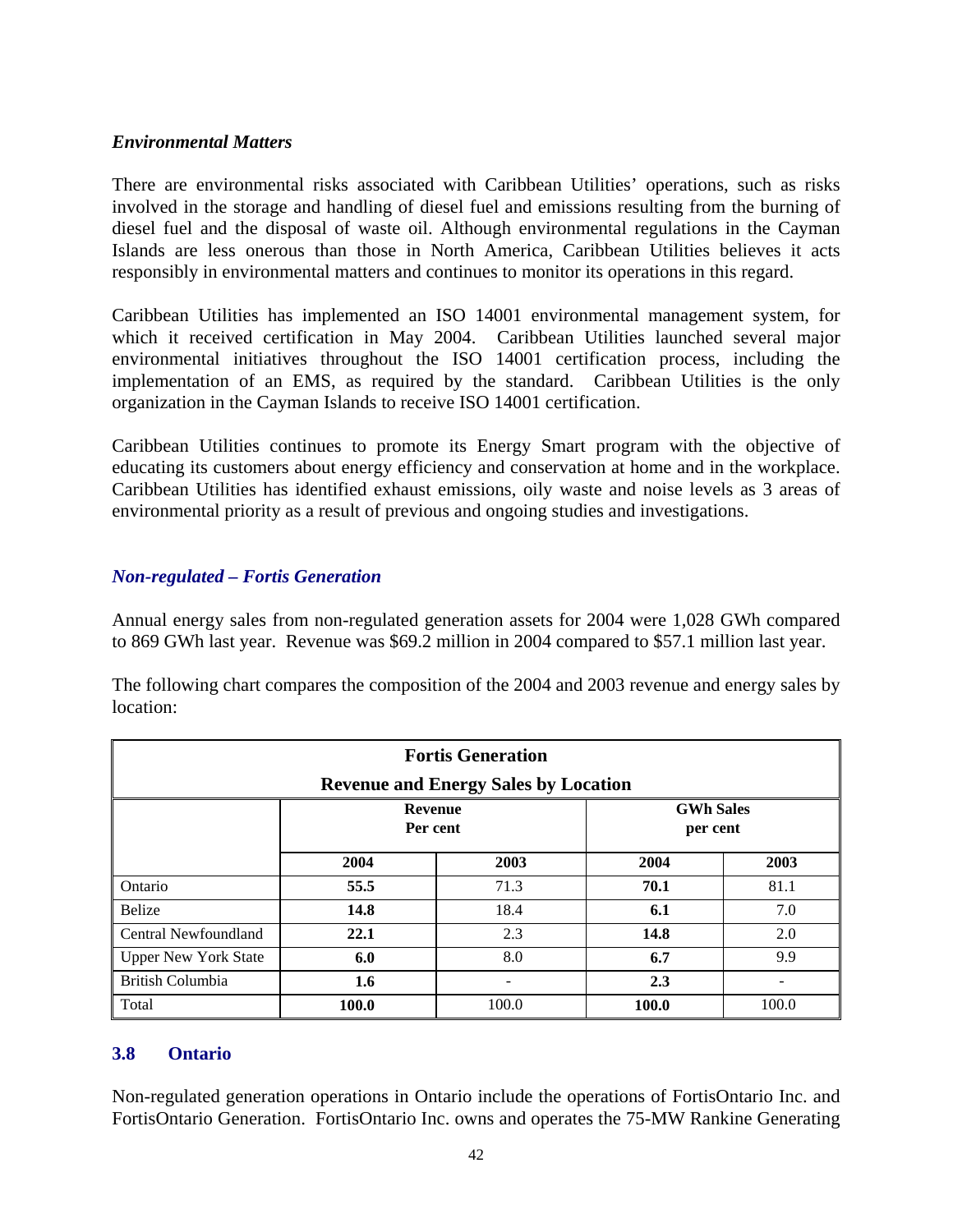Station at Niagara Falls and the 5-MW CDH gas-fired cogeneration plant that provides district heating to 16 commercial customers in Cornwall. FortisOntario Generation consists of 6 small hydroelectric generating stations, which were originally acquired as Granite Power Distribution and Rideau Falls, with a combined capacity of approximately 8 MW.

On April 14, 1999, FortisOntario became the first Ontario-based company to be awarded a licence by the FERC to market energy in the United States of America. The FERC licence provides FortisOntario with an alternative market for the sale of electricity should problems arise in the functioning of the wholesale market in Ontario.

In relation to the entitlement for the 75-MW Rankine Generating Station, energy provided by a water and power exchange agreement with OPGI, totaled 655 GWh in 2004. Under this agreement, water, which would otherwise be used at FortisOntario Inc.'s Rankine Generating Station, is diverted to OPGI's Sir Adam Beck hydro plants where it can produce substantially more energy due to the relative locations on the Niagara River of the OPGI and FortisOntario Inc.'s generating stations. FortisOntario Inc. receives energy from OPGI that is essentially equivalent to that which would have been generated at the Rankine Generating Station from the same water supply.

Up to February 18, 2005, the water agreement, formally entered into in 1971, was automatically renewed on a yearly basis unless terminated by written notice given by either party prior to the end of March in each year. On February 18, 2005, FortisOntario Inc. completed the Niagara Exchange Agreement with OPGI addressing the future disposition of FortisOntario Inc.'s water rights and facilities on the Niagara River. The Niagara Exchange Agreement facilitates the firm and irrevocable exchange of 75 MW of wholesale electric power supply to FortisOntario Inc. from OPGI until April 30, 2009 in exchange for the transfer of FortisOntario Inc.'s water entitlement to OPGI. FortisOntario Inc. also received a payment of \$10 million from OPGI resulting from the settlement of other contractual matters.

The energy from the 5-MW CDH plant is sold to Cornwall Electric. The energy from the 6-MW plants in Gananoque is sold to Canadian Niagara Power and energy from the Rideau 2-MW plant is sold to the market.

### **3.9 Belize**

Non-regulated generation operations in Belize consist of the operations of BECOL. BECOL operates the 25-MW Mollejon hydroelectric facility and sells its entire output to Belize Electricity under a 50-year Power Purchase Agreement and Franchise Agreement. Under these agreements, the Mollejon hydroelectric facility will be transferred to the Government of Belize in 2037 after which it is to be leased by BECOL for a further 15 years. The Franchise Agreement grants BECOL the right to use the water in the Macal River, upstream of the Mollejon hydroelectric facility, for hydroelectric generation. The Government of Belize has agreed not to grant any rights or take any action that would impede the amount or quality of water flow on the upper Macal River. BECOL was afforded full duty-free and tax-free status and the Government of Belize warrants that there is no limitation upon the repatriation or free exchange of funds.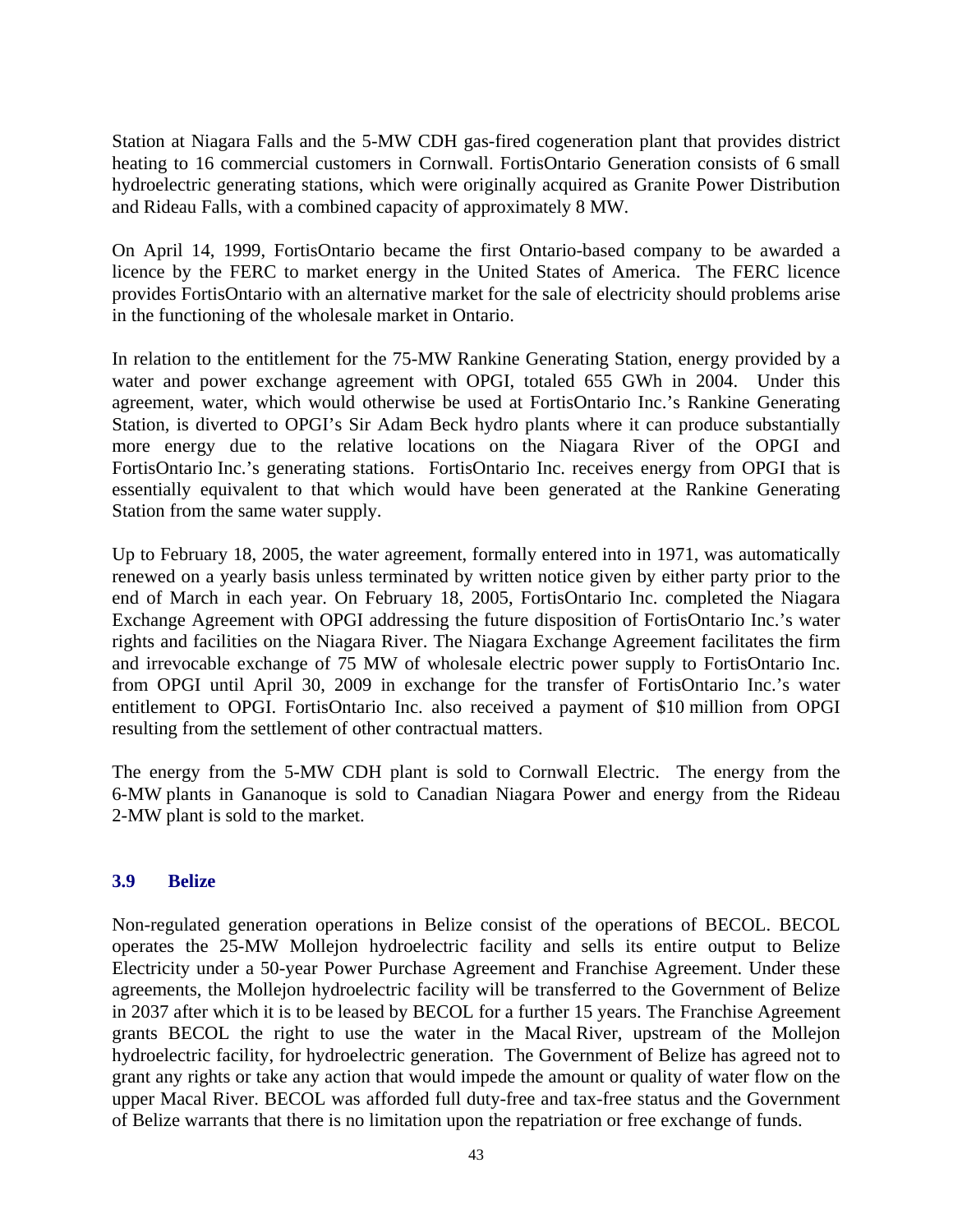BECOL was incorporated under the laws of Belize in 1991 with Dominion Energy Central America Inc., a wholly owned subsidiary of Dominion Energy Inc. of Virginia (USA) owning 95 per cent of the ordinary shares and the remaining 5 per cent owned by the Social Security Board of Belize, a statutory body controlled by the Government of Belize. In November 1999, Dominion Energy Inc. sold all its interest in BECOL to Duke Energy International, which in turn sold this interest to Fortis in January 2001. The Social Security Board's remaining 5 per cent interest held in BECOL was acquired by Fortis in May 2004.

BECOL was originally formed to develop and manage the hydroelectric potential of the Macal River in western Belize. The first project undertaken by BECOL was the 25-MW run-of-river hydroelectric plant at Mollejon and a 115-kilovolt transmission line which was later sold to Belize Electricity. The Mollejon hydroelectric facility was developed under a build, own, operate and transfer arrangement with the Government of Belize. The Mollejon hydroelectric facility was commissioned with all units operational in November 1995 and began commercial operations in April 1996. BECOL currently employs 18 full-time personnel, none of whom is a participant in a collective agreement.

BECOL commenced construction of the Chalillo Project in May 2003 following approval by the PUC. The US\$30 million development is an upstream storage and hydroelectric generating facility that is expected to increase BECOL's energy production from an average of 80 GWh to 170 GWh. Construction, which had been delayed by a series of legal challenges by an environmental group, is scheduled for completion in the second half of 2005.

BECOL is a leader in environmental management in Belize and made its operations compliant with the ISO 14001 international environmental standards in 2002. Regular audits by external environmental auditors are planned to ensure continued compliance.

### **3.10 Central Newfoundland**

Non-regulated generation operations in Central Newfoundland consist of Central Newfoundland Energy, a non-regulated, wholly owned subsidiary of Fortis. Central Newfoundland Energy holds a 51 per cent interest in the Exploits Partnership Project, with Abitibi-Consolidated holding the remaining 49 per cent. The Exploits Partnership was established in 2001 to develop additional capacity at Abitibi-Consolidated's hydroelectric generating plant at Grand Falls-Windsor and to redevelop the forestry company's 50-hertz hydroelectric generating plant at Bishop's Falls, in central Newfoundland, to increase annual energy production by approximately 140 GWh.

The \$65 million Exploits Partnership Project was completed in November 2003 and commenced operations thereafter. Safety and environment were key elements in project planning and were closely monitored throughout the construction process. Abitibi-Consolidated continues to use the historical annual generation while the additional energy of approximately 140 GWh, as a result of the Exploits Partnership Project, is sold to Newfoundland Hydro under a 25-year takeor-pay power purchase agreement, which is exempt from regulation.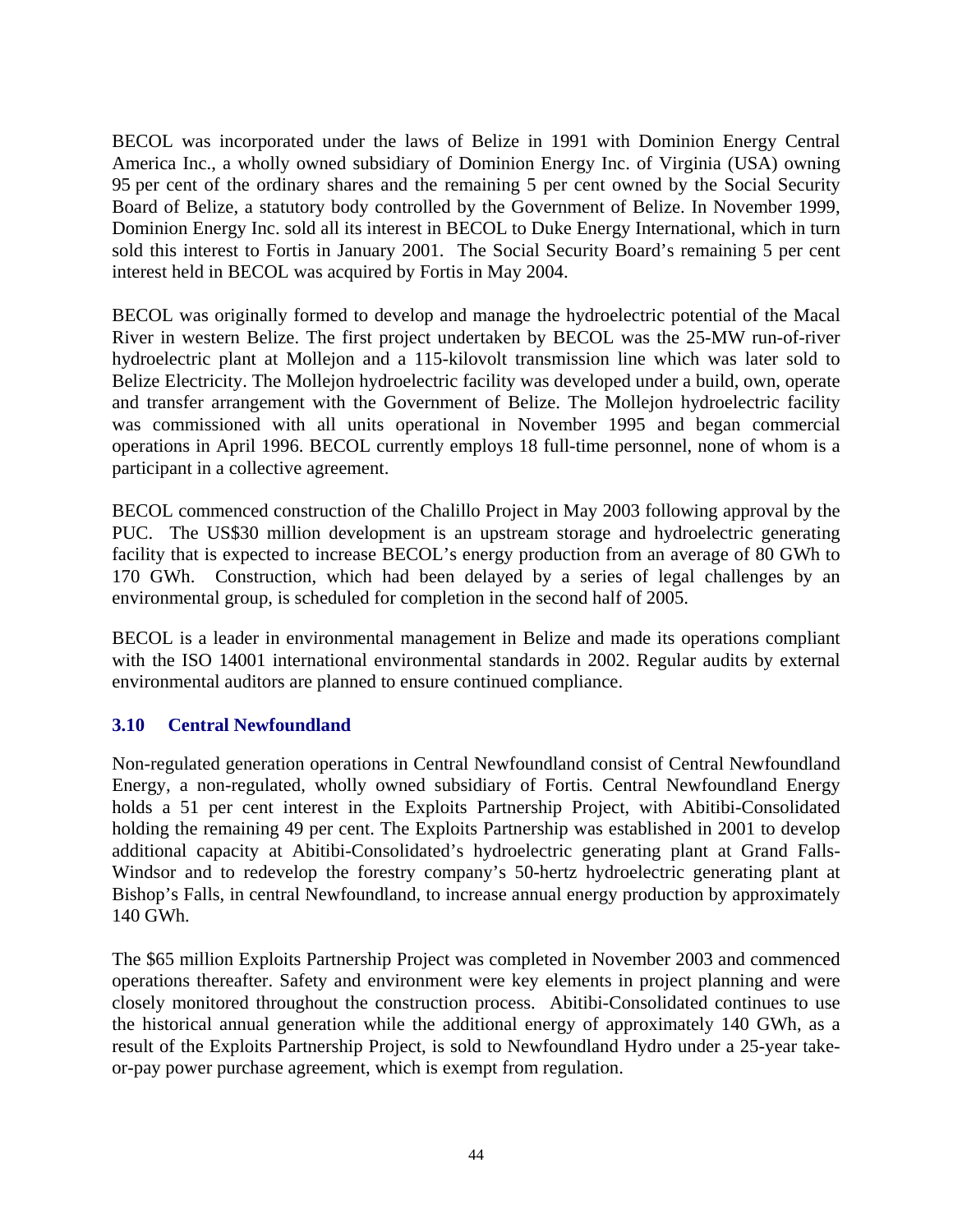### **3.11 Upper New York State**

Non-regulated generation operations in Upper New York State include the operations of 4 hydroelectric generating stations with a combined generating capacity of 23 MW operating under licences from FERC. These generating stations operate as FortisUS Energy, which became a direct subsidiary of Fortis Properties on January 1, 2005 by way of a transfer from its subsidiary, Maritime Electric. Approximately 21 per cent of the energy sales are to National Grid USA under fixed-price contracts, expiring in 2006, and the remaining energy sales are at market prices.

### **3.12 British Columbia**

Non-regulated generation operations in British Columbia consist of the 16-MW run-of-river Walden hydroelectric power plant near Lillooet, British Columbia. This plant is a non-regulated operation that sells its entire output to BC Hydro under a long-term contract. Generation operations in British Columbia were acquired as part of FortisBC in May 2004.

#### *Non-regulated – Fortis Properties*

### **3.13 Fortis Properties**

Fortis Properties owns and operates hotels in 6 provinces in Canada and commercial real estate in Atlantic Canada. Its holdings include 15 hotels (including the 3 hotels acquired in western Canada on February 1, 2005) with over 2,800 rooms and 2.7 million square feet of commercial real estate. Fortis Properties, a wholly owned subsidiary of Fortis, is the Corporation's vehicle for non-utility diversification and growth. In 2004, Fortis Properties derived approximately 39.3 per cent of its revenue from real estate operations and 60.7 per cent of its revenue from hotel operations. Fortis Properties derived approximately 57.9 per cent of its operating earnings from real estate operations and 42.1 per cent of its operating earnings from hotel operations.

#### *Real Estate Division*

Fortis Properties' Real Estate Division is anchored by high-quality tenants under long-term leases. Strong retention of tenants enabled the Division to end the year with 95 per cent occupancy, compared to 94.5 per cent in 2003. Rental rates remained stable during the year. In contrast, the national office occupancy was approximately 88 per cent at the end of 2004, an increase of 0.9 per cent from last year. National market occupancy has stabilized over the prior period and shows signs of a slow increase. Market supply remained stable, with new construction limited to suburban markets and development dependent upon pre-leased buildings.

The following chart sets out the office and retail properties currently owned by Fortis Properties, in each case as legal and beneficial owner: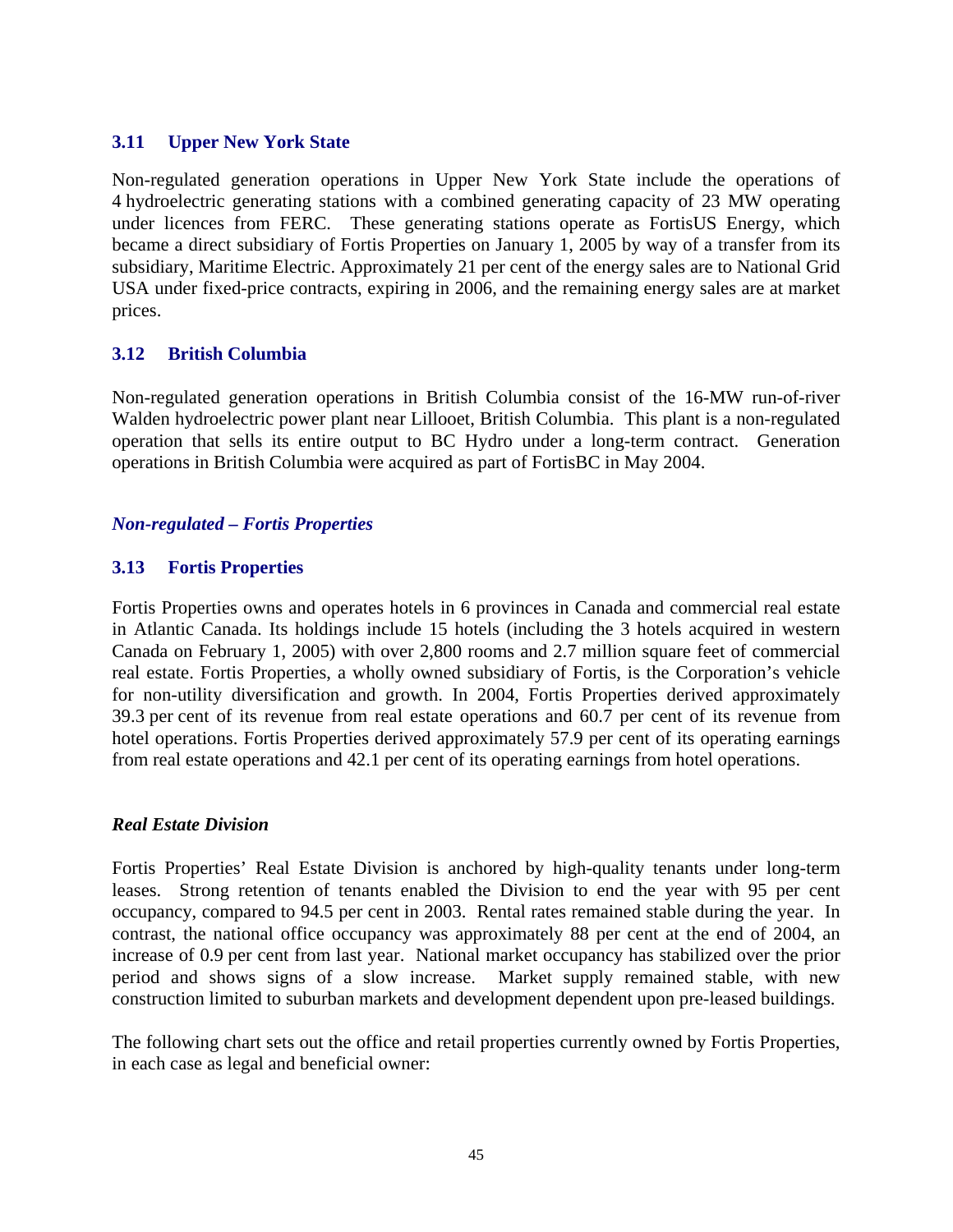| <b>Fortis Properties</b><br><b>Office and Retail Properties</b> |                  |                         |                                                |  |
|-----------------------------------------------------------------|------------------|-------------------------|------------------------------------------------|--|
| <b>Property</b>                                                 | Location         | <b>Type of Property</b> | <b>Gross Lease Area</b><br>(square feet 000's) |  |
| Fort William Building                                           | St. John's, NL   | Office                  | 188                                            |  |
| Cabot Place I                                                   | St. John's, NL   | Office                  | 133                                            |  |
| <b>TD</b> Place                                                 | St. John's, NL   | Office                  | 93                                             |  |
| Fortis Building                                                 | St. John's, NL   | Office                  | 82                                             |  |
| Multiple Office                                                 | St. John's, NL   | Office and Retail       | 70                                             |  |
| Millbrook Mall                                                  | Corner Brook, NL | Retail                  | 122                                            |  |
| <b>Fraser Mall</b>                                              | Gander, NL       | Retail                  | 102                                            |  |
| Marystown Mall                                                  | Marystown, NL    | Retail                  | 87                                             |  |
| <b>Fortis Tower</b>                                             | Corner Brook, NL | Office                  | 70                                             |  |
| Viking Mall                                                     | St. Anthony, NL  | Retail                  | 65                                             |  |
| Maritime Centre                                                 | Halifax, NS      | Office and Retail       | 560                                            |  |
| <b>Brunswick Square</b>                                         | Saint John, NB   | Office and Retail       | 511                                            |  |
| <b>Kings Place</b>                                              | Fredericton, NB  | Office and Retail       | 291                                            |  |
| <b>Blue Cross Centre</b>                                        | Moncton, NB      | Office and Retail       | 266                                            |  |
| <b>Total</b>                                                    |                  |                         | 2,640                                          |  |

### *Hospitality Division*

Fortis Properties' Hospitality Division remained relatively stable in occupancy and achieved improvements in room rates in 2004. Average occupancy for 2004 was 63.9 per cent, down from 64.6 per cent in 2003, while the average daily rate increased to \$110.65 from \$108.32 in 2003. These improvements resulted in revenue per available room increasing for the ninth consecutive year to \$70.72, a 1.1 per cent increase over last year. These achievements were realized during a year of challenges, as the economy began to rebound from events of the past years, such as SARS, while tourism was impacted by increased fuel prices and a stronger Canadian dollar. In addition, Atlantic Canada markets were further challenged by labor disruptions in the public and private sectors.

In 2004, Fortis Properties commenced an expansion of the Delta St. John's Hotel. The estimated \$15 million expansion entails the addition of 128 rooms and approximately 5,000 square feet of meeting space. The expansion is scheduled for completion mid-2005. In February 2005, Fortis Properties acquired 3 Greenwood Inn-branded hotels in Calgary, Edmonton and Winnipeg.

The hotel properties owned and managed by Fortis Properties are summarized as follows: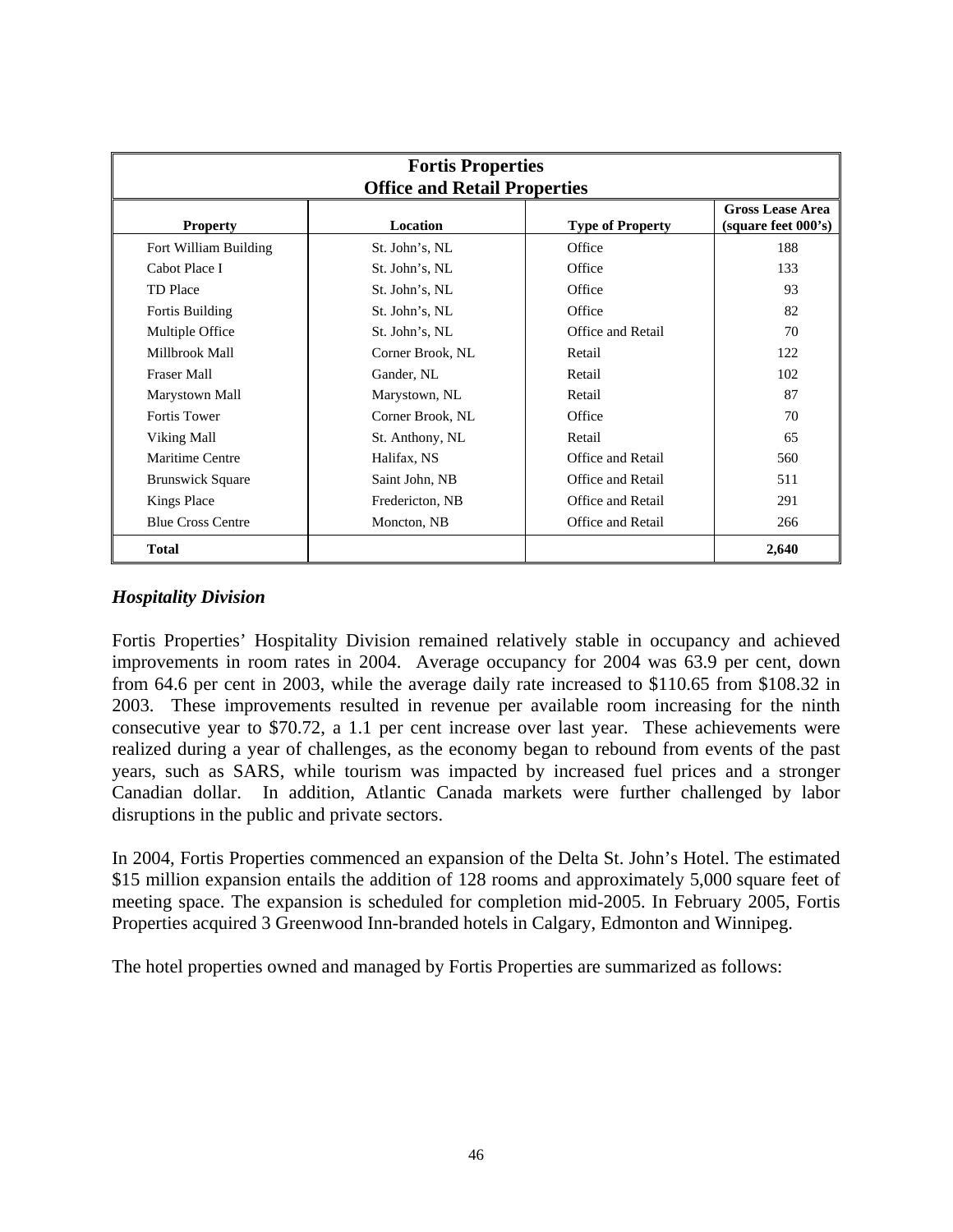| <b>Fortis Properties</b><br><b>Hotel Properties</b>                                                                                               |                         |                                 |                                                     |  |  |
|---------------------------------------------------------------------------------------------------------------------------------------------------|-------------------------|---------------------------------|-----------------------------------------------------|--|--|
| <b>Hotels</b>                                                                                                                                     | Location                | Number of<br><b>Guest Rooms</b> | <b>Conference Facilities</b><br>(square feet 000's) |  |  |
| Delta St. John's                                                                                                                                  | St. John's, NL          | 276                             | 18                                                  |  |  |
| Holiday Inn St. John's                                                                                                                            | St. John's, NL          | 252                             | 11                                                  |  |  |
| Mount Peyton                                                                                                                                      | Grand Falls-Windsor, NL | 150                             | 4.4                                                 |  |  |
| Holiday Inn Corner Brook                                                                                                                          | Corner Brook, NL        | 102                             | 4.9                                                 |  |  |
| Four Points by Sheraton Halifax                                                                                                                   | Halifax, NS             | 177                             | 5.5                                                 |  |  |
| Days Inn Sydney                                                                                                                                   | Sydney, NS              | 165                             | 1.0                                                 |  |  |
| Delta Sydney                                                                                                                                      | Sydney, NS              | 152                             | 6.3                                                 |  |  |
| Delta Brunswick                                                                                                                                   | Saint John, NB          | 254                             | 12.8                                                |  |  |
| Holiday Inn Kitchener                                                                                                                             | Kitchener-Waterloo, ON  | 183                             | 7.8                                                 |  |  |
| Holiday Inn Peterborough                                                                                                                          | Peterborough, ON        | 153                             | 6.6                                                 |  |  |
| Holiday Inn Sarnia                                                                                                                                | Point Edward, ON        | 151                             | 8.4                                                 |  |  |
| Holiday Inn Cambridge                                                                                                                             | Cambridge, ON           | 143                             | 5.8                                                 |  |  |
| Greenwood Inn <sup>(1)</sup>                                                                                                                      | Calgary, AB             | 213                             | 8.5                                                 |  |  |
| Greenwood Inn <sup>(1)</sup>                                                                                                                      | Edmonton, AB            | 224                             | 8.0                                                 |  |  |
| Greenwood Inn <sup>(1)</sup>                                                                                                                      | Winnipeg, MB            | 213                             | 10.0                                                |  |  |
| <b>Total</b>                                                                                                                                      |                         | 2,808                           | 119                                                 |  |  |
| The Greenwood Inn hotels were purchased in February 2005 and were not components of Fortis Properties' operations at<br>(1)<br>December 31, 2004. |                         |                                 |                                                     |  |  |

#### *Human Resources*

At December 31, 2004, Fortis Properties employed over 1,300 employees. With the acquisition of the Greenwood Inn hotels in February 2005, Fortis Properties now has over 1,400 employees, of which 467 are represented by the following unions:

| <b>Fortis Properties</b><br><b>Unions</b>                                                         |             |                         |     |  |  |  |
|---------------------------------------------------------------------------------------------------|-------------|-------------------------|-----|--|--|--|
| Number of<br><b>Unionized Employees</b><br>Union<br><b>Expiry of Agreement</b><br><b>Property</b> |             |                         |     |  |  |  |
| Holiday Inn St. John's                                                                            | <b>CAW</b>  | August 31, 2006         | 47  |  |  |  |
| Delta St. John's                                                                                  | <b>UFCW</b> | December 31, 2006       | 181 |  |  |  |
| Holiday Inn Corner Brook                                                                          | <b>CAW</b>  | March 11, 2007          | 45  |  |  |  |
| East Side Mario's                                                                                 | <b>CAW</b>  | July 31, 2007           | 76  |  |  |  |
| Days Inn Sydney                                                                                   | <b>UFCW</b> | December 31, 2004 $(1)$ | 39  |  |  |  |
| Delta Sydney                                                                                      | <b>CAW</b>  | September 30, 2005      | 79  |  |  |  |
| Total<br>467                                                                                      |             |                         |     |  |  |  |
| (1)<br>Fortis Properties currently in negotiations with UFCW.                                     |             |                         |     |  |  |  |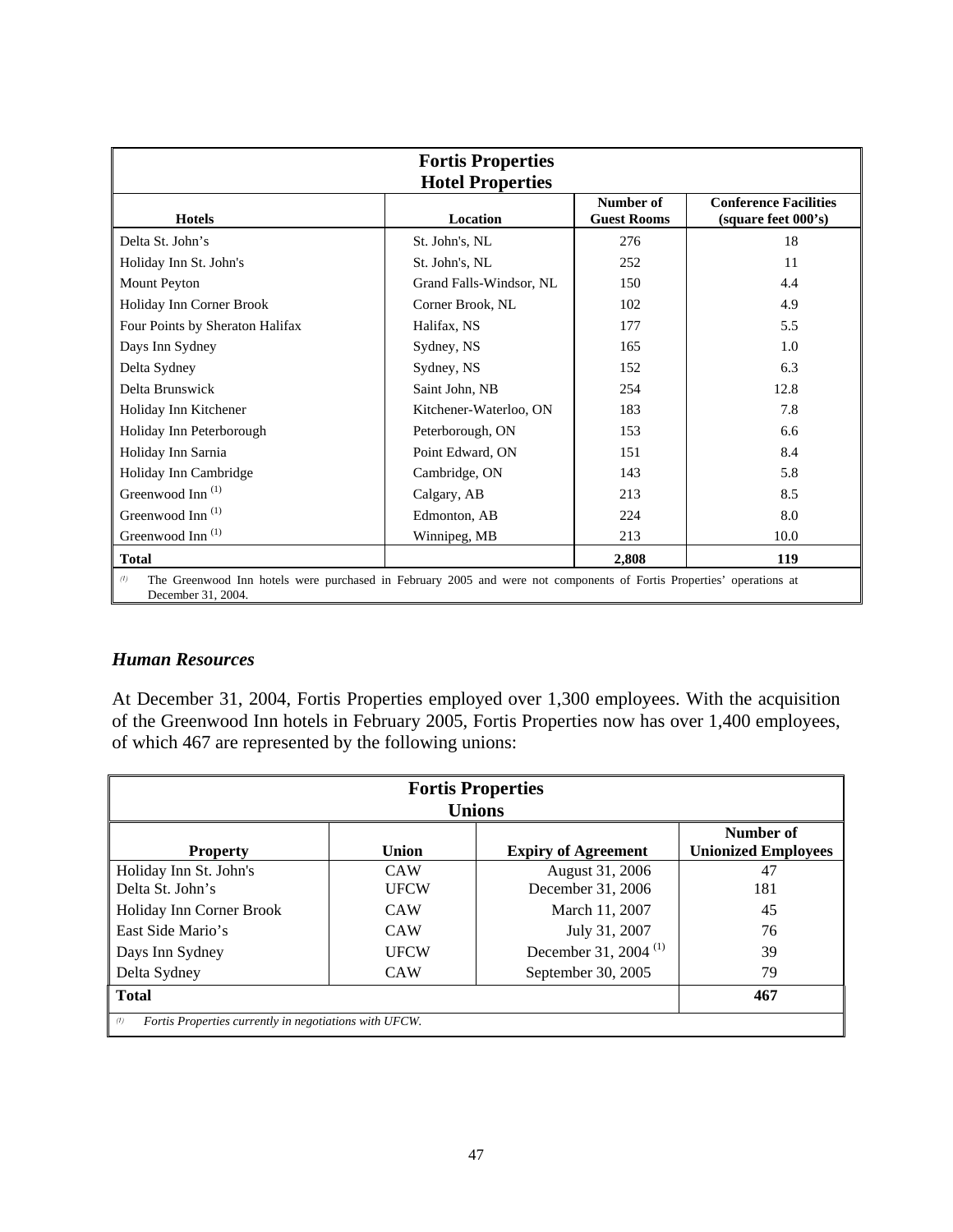### *Environmental Matters*

Fortis Properties is committed to meeting the requirements of environmental standards related to its business operations. In assessing new properties, all buildings and hotels must meet environmental standards. This process is also applied to existing properties, ensuring environmental compliancy of all facilities.

Environmental laws and regulations had no material effect on the capital expenditures, earnings or competitive position of Fortis Properties in 2004 and based on current law, facts and circumstances are not expected to have any material effect in the future.

### **4.0 RISK FACTORS**

The following is a summary of the Corporation's significant business risks.

**Regulation:** The Corporation's key business risk is regulation. With the acquisition of FortisAlberta and FortisBC, total regulated assets were approximately 80 per cent of total operating assets at December 31, 2004. Each of the Corporation's utilities is subject to some form of regulation which can impact future revenues and earnings. Management at each operating utility is responsible for working closely with the regulators and local governments to ensure both compliance with existing regulations and the proactive management of regulatory issues.

Approximately 80 per cent of the Corporation's operating revenue and earnings are derived from regulated utility operations. These regulated operations, Newfoundland Power, Maritime Electric, FortisOntario, FortisAlberta, FortisBC and Belize Electricity, are subject to the normal uncertainties faced by regulated companies. These uncertainties include approvals by the PUB, IRAC, OEB, AEUB, BCUC and PUC, as applicable, of customer rates that permit a reasonable opportunity to recover on a timely basis the estimated costs of providing services, including fair rates of return on rate base. The ability of the utilities to recover the actual costs of providing services and to earn the approved rates of return depends on achieving the forecasts established in the rate-setting process. Upgrades of existing facilities and the addition of new facilities require the approval of the regulators. There is no assurance that capital projects perceived as required by the management of the utilities will be approved or that conditions to such approvals will not be imposed. Capital cost overruns relative to such approvals granted might not be recoverable.

Rate applications that establish revenue requirements may be subject to negotiated settlement procedures as well as pursued through public hearing processes. On November 26, 2004, FortisAlberta and FortisBC each filed rate applications for 2005. As well, Maritime Electric has filed rates for 2004 and 2005 and FortisOntario and Belize Electricity are expected to file rate applications in 2005. There can be no assurance that the rate orders issued will permit these utilities to recover all costs actually incurred and to earn the expected rates of return. A failure to obtain acceptable rate orders may adversely affect the business carried on by each of these utilities, the undertaking or timing of proposed expansion projects, the issue and sale of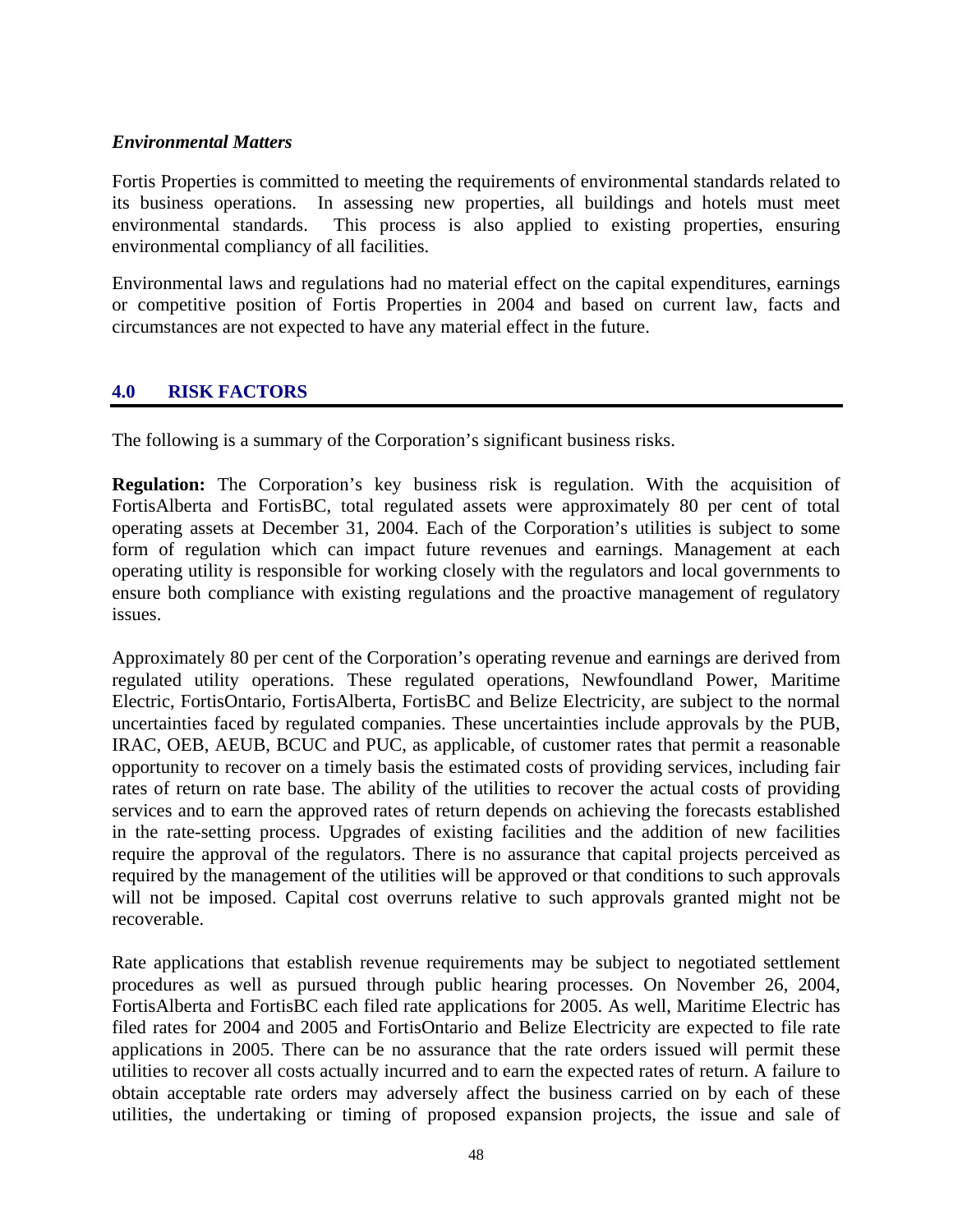securities, ratings assigned by rating agencies and other matters which may, in turn, negatively impact the Corporation's results of operations or financial position.

Although Fortis considers the regulatory frameworks in each of the jurisdictions to be fair and balanced, uncertainties do exist at the present time. Regulatory frameworks in Ontario and Alberta have undergone significant changes since the deregulation of new generation and the introduction of retail competition. The regulations and market rules in these jurisdictions which govern the competitive wholesale and retail electricity markets are relatively new and there may be significant changes in these regulations and market rules that could adversely affect the ability of FortisOntario and FortisAlberta to recover their costs or to earn reasonable returns on their capital.

Currently, although all of the Corporation's regulated utilities operate under traditional cost of service methodologies, their regulators are utilizing, to varying degrees, PBR and other ratesetting mechanisms such as automatic rate of return formulas which could adversely affect the ability of the utilities to earn reasonable returns on their capital.

Generally, allowed returns for regulated utilities are exposed to changes in the general level of interest rates. Earnings of regulated utilities are exposed to changes in interest rates associated with rate-setting mechanisms. The rate of return is either directly impacted through automatic adjustment mechanisms or indirectly through regulatory determinations of what constitutes appropriate returns on investment.

**Integration of FortisAlberta and FortisBC:** Fortis has appointed an executive team to lead the successful integration of FortisAlberta and FortisBC within the Fortis Group. In December 2004, Fortis announced organizational changes as part of its commitment to establish separate management groups for each utility. Effective April 1, 2005, John Walker, President and Chief Executive Officer, Fortis Properties will become President and Chief Executive Officer, FortisBC. Philip Hughes continues as President and Chief Executive Officer, FortisAlberta. Fortis is also moving forward with plans to separate the operations at the 2 companies.

**Derivative Instruments and Hedging:** The Corporation manages its financial exposures in accordance with its risk management policy and procedures. Derivative instruments, such as interest rate swaps, are used only to manage risk and not for trading purposes. The Corporation designates each derivative instrument as a hedge of specific assets or liabilities on the balance sheet and assesses, both at the hedge's inception and on an ongoing basis, whether the hedging transactions are effective in offsetting changes in cash flows of the hedged items. Payments or receipts on derivative instruments that are designated and effective as hedges are recognized concurrently with, and in the same financial category as, the hedged item. If a derivative instrument is terminated or ceases to be effective as a hedge prior to maturity, the gain or loss at that date is deferred and recognized in income concurrently with the hedged item. Subsequent changes in the value of the derivative instrument are reflected in income. If the designated hedged item is sold, extinguished or matures prior to the termination of the related derivative instrument, the gain or loss at that date on such derivative instrument is recognized in income.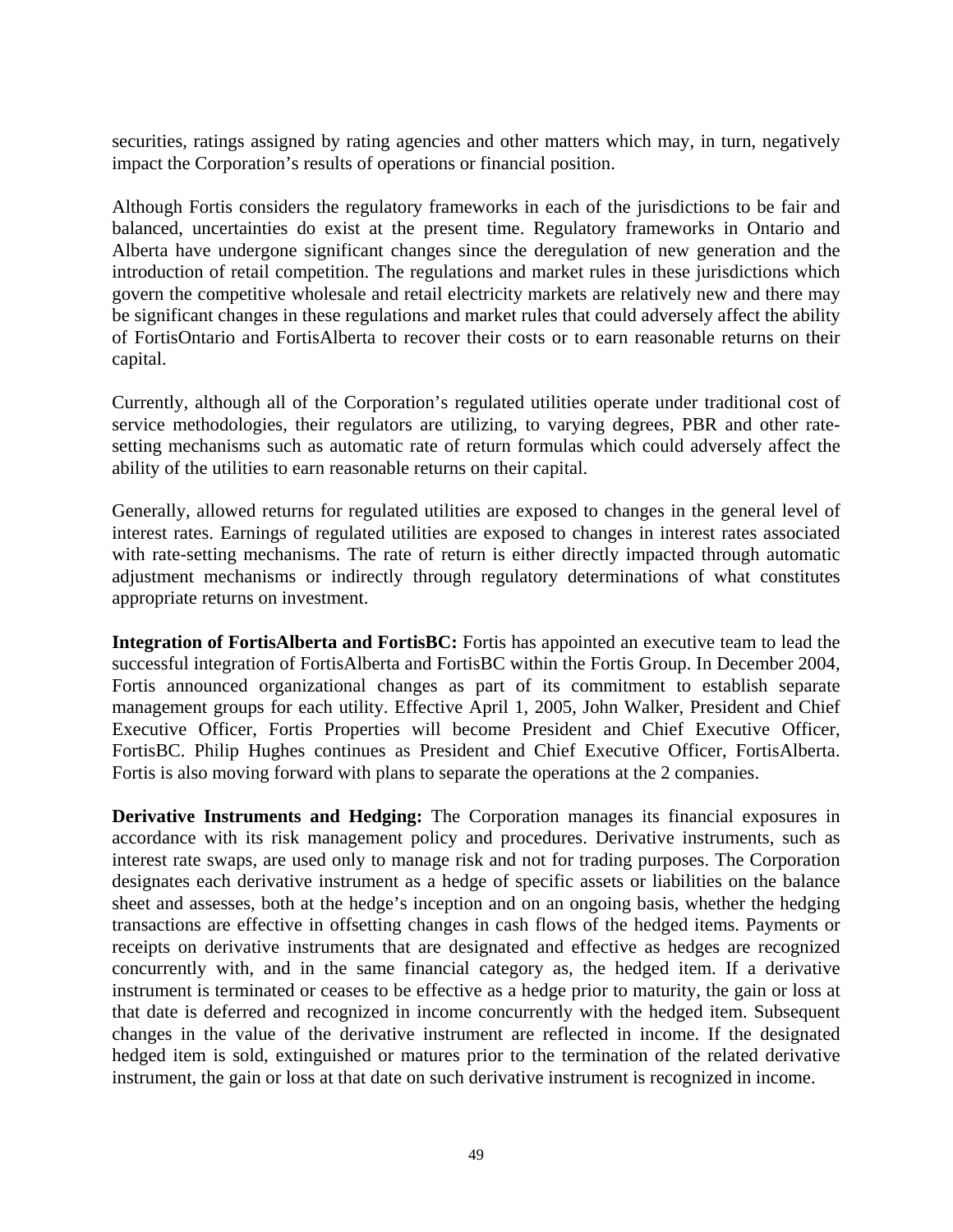Fortis manages interest rate risk by locking in interest rates for long periods through fixed-rate debt and interest rate swap contracts. The Corporation's interest rate swap contracts are accounted for as a hedge against long-term debt. The change in the market value of the interest rate swap contracts, which will fluctuate over time, is not recognized until future interest payments are made. The Corporation's interest rate hedging programs are typically unaffected by changes in market conditions, as interest rate swaps are generally held to maturity consistent with the objective to lock in interest rate spreads on the hedged item. Approximately 87 per cent of the Corporation's long-term debt facilities have maturities beyond 5 years. The Corporation's exposure to interest rate risk is associated with short-term debt. The amount of short-term debt at December 31, 2004 was \$192.9 million or 9.2 per cent of total debt.

The Corporation's earnings from its foreign investments are exposed to changes in US exchange rates. However, the Corporation has effectively decreased its exposure to foreign currency exchange rate fluctuations through the use of US dollar borrowings. As a result of the Corporation's hedging strategy, the estimated annual sensitivity to each 2-cent increase in the US exchange rate will result in a 1-cent increase in the Corporation's earnings per common share.

The Corporation's earnings are also impacted by foreign currency exchange rate fluctuations associated with the translation of its US dollar borrowings. Including the US\$150 million Notes which were issued on October 28, 2004, Fortis now has US\$170 million in US dollardenominated debt. Approximately US\$90 million has been designated as a hedge against the Corporation's net foreign investments. Net foreign investments of Fortis exclude its investment in Caribbean Utilities as the earnings of Caribbean Utilities are accounted for by the equity method of accounting and do not qualify for accounting purposes as a net foreign investment. As a result, the remaining US\$80 million has not been designated as a hedge and the variations in the carrying value of this debt, as a result of foreign currency exchange rate fluctuations, will be recorded in income each reporting period. At the end of each reporting period, the estimated sensitivity to each 1-cent increase in the US exchange rate will result in a 2-cent decrease in the Corporation's earnings per common share.

**Energy Prices:** The Corporation's primary exposure to changes in energy prices relates to its non-regulated generation sales in Ontario. Electricity is sold to the IMO at market prices. The sensitivity of the Corporation's earnings to each \$1 per megawatt hour change in the annual wholesale market price of electricity is expected to be approximately \$0.4 million. Energy sales from the non-regulated generation assets in central Newfoundland, British Columbia and Belize are sold under long-term, fixed-price contracts.

**Economic Conditions:** Typical of electric utilities, the general economic conditions of the Corporation's service territory influence electricity sales. Electricity sales are influenced by economic factors such as changes in employment levels, personal disposable income, energy prices and housing starts.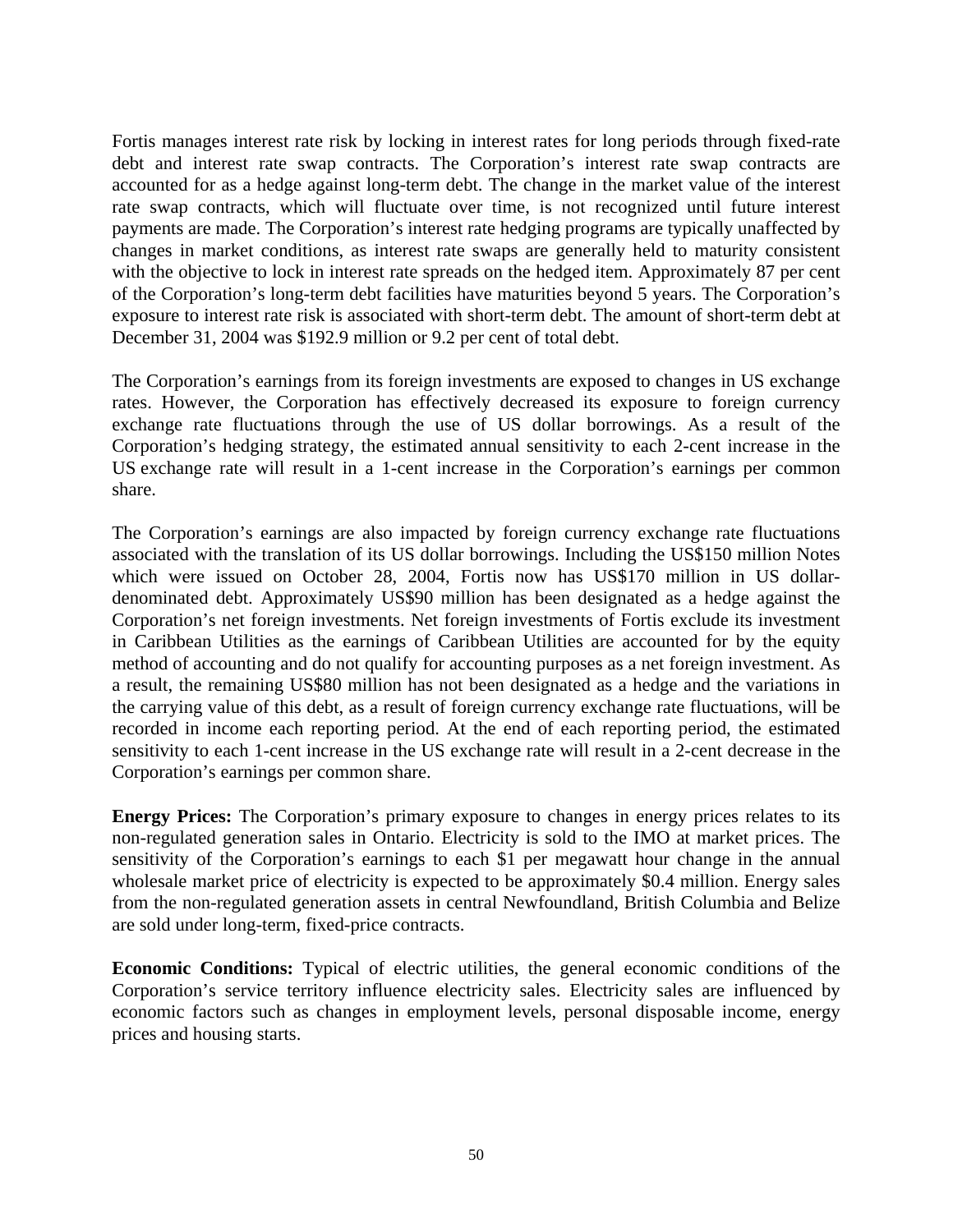Fortis also holds investments in both commercial real estate and hotel properties. The hotel properties, in particular, are subject to operating risks associated with industry fluctuations and possible downturns. The high quality of the real estate and hotel assets, strength of the hotel brands and commitment to productivity improvement reduce the exposure to industry fluctuations and possible downturns. Fortis Properties' real estate investments are also anchored by high-quality tenants under long-term leases. Exposure to lease expiries averages approximately 10 per cent per annum over the next 5 years. With the addition of the hotels in western Canada in February 2005, approximately 50 per cent of Fortis Properties' operating earnings are expected to be derived from hotel investments. Management believes that, based on the nature of its business, the Corporation is not exposed to a significant reduction in revenues. A 5 per cent decrease in revenues from the Hospitality Division would reduce earnings by approximately \$1.0 million.

**Loss of Service Area:** FortisAlberta serves a number of direct customers that reside within various municipalities throughout its service areas. From time to time, municipal governments in Alberta give consideration to creating their own electric distribution utilities by purchasing the assets of FortisAlberta that are located within their municipal boundaries. Upon the termination of its franchise agreement, a municipality has the right, subject to AEUB approval, to purchase FortisAlberta's assets within its municipal boundaries pursuant to the *Municipal Act*. Under the *Hydro Act*, if a municipality that owns an electric utility expands its boundaries, such a municipality can acquire FortisAlberta's assets in the annexed area. The consequence to FortisAlberta of a municipality purchasing its distribution assets would be an erosion of its rate base, which would reduce the capital upon which FortisAlberta could earn a regulated return.

The City of Airdrie recently provided notice under the *Municipal Act* to the Corporation of its intention to purchase FortisAlberta's assets within its jurisdiction. The AEUB has subsequently made a determination that the value of such assets is approximately \$20.4 million before customer contributions and adjustments. FortisAlberta is not aware of whether the City of Airdrie intends to continue the process of purchasing these assets from the Company. Except for the current initiative involving the City of Airdrie, there have been no transactions pursuant to the *Municipal Act* to date.

**Environmental:** The Corporation is subject to numerous laws, regulations and guidelines governing the management, transportation and disposal of hazardous substances and other waste materials and otherwise relating to the protection of the environment and health and safety. The costs arising from compliance with such laws, regulations and guidelines may be material to the Corporation. Potential environmental damage and costs could arise due to a variety of events, including severe weather, human error or misconduct, or equipment failure. However, there can be no assurance that such costs will be recoverable through rates and, if substantial, unrecovered costs may have a material effect on the business, results of operations, financial condition and prospects of the Corporation.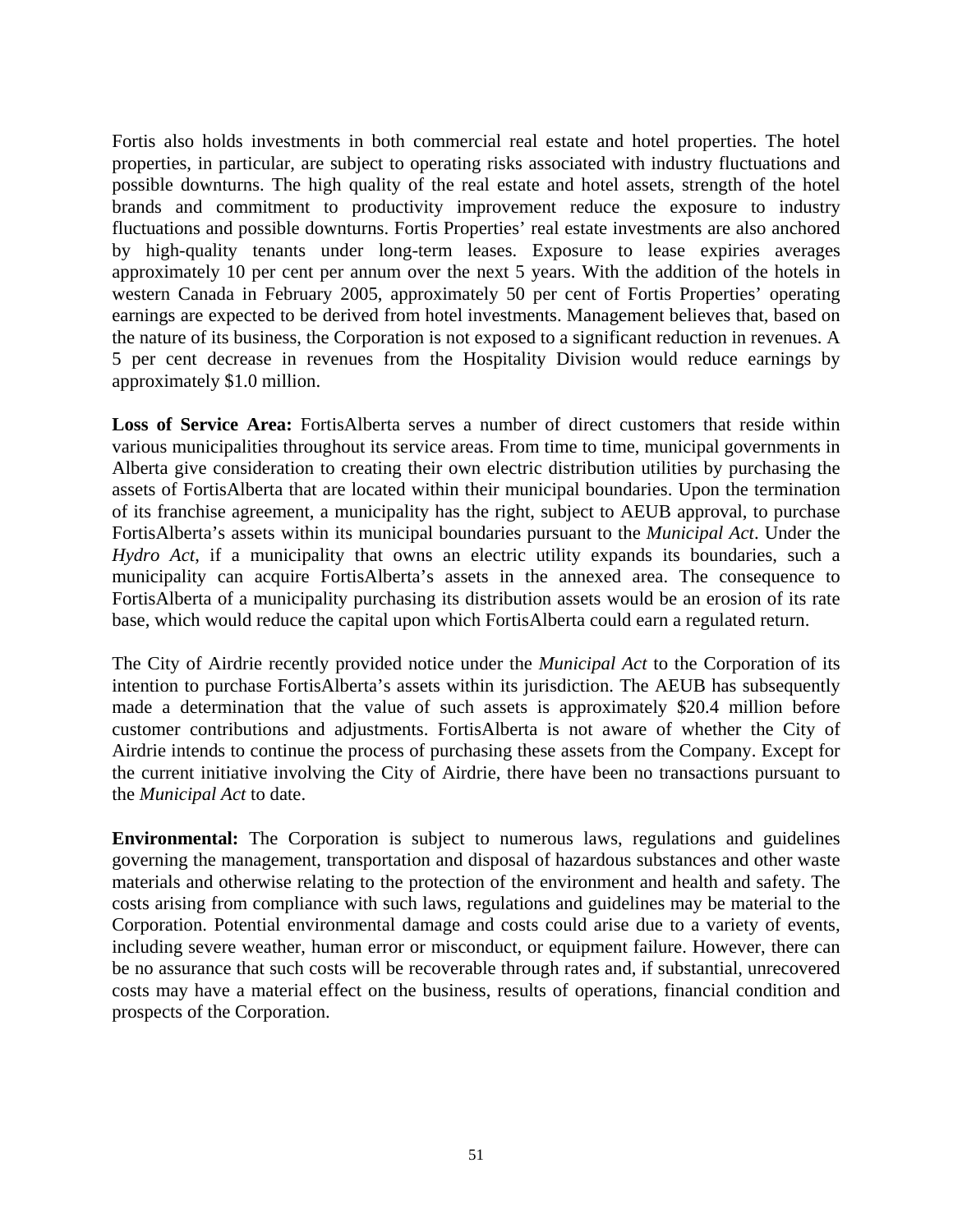**Insurance:** While the Corporation maintains insurance, the insurance is subject to coverage limits as well as time-sensitive claims discovery and reporting provisions and there can be no assurance that the possible types of liabilities that may be incurred by the Corporation will be covered by its insurance. The Corporation's utilities would likely apply to the regulator to recover the loss (or liability) through increased rates. However, there can be no assurance that the regulator would approve any such application, in whole or in part. Any major damage to the Corporation's facilities could result in repair costs and customer claims that are substantial in amount and which could have an adverse effect on the Corporation's business, results of operations, financial position and prospects.

It is anticipated that such insurance coverage will be maintained. However, there can be no assurance that the Corporation will be able to obtain or maintain adequate insurance in the future at rates it considers reasonable or that insurance will continue to be available on terms as favourable as the Corporation's existing arrangements.

**Labour Relations:** Approximately 54 per cent of the employees of the Corporation are members of labour unions which have entered into collective bargaining agreements with subsidiaries of the Corporation. The provisions of such collective bargaining agreements affect the flexibility and efficiency of the business carried on by the Corporation. The Corporation considers its relationships with its labour unions to be satisfactory but there can be no assurance that current relations will continue in future negotiations or that the terms under the present collective bargaining agreements will be renewed. The inability to maintain, or to renew, the collective bargaining agreements on acceptable terms could result in increased labour costs or service interruptions arising from labour disputes for the Corporation that are not provided for in approved rate orders and which could have an adverse effect on the results of operations, cash flow and net income of the Corporation.

**Weather:** The facilities of the Corporation are exposed to the effects of severe weather conditions and other acts of nature. Although the Corporation's facilities have been constructed, operated and maintained to withstand severe weather, there is no assurance that they will successfully do so in all circumstances. The exposure of Fortis utilities to climatic factors is generally addressed by regulatory mechanisms. In particular, the PUB has approved the operation of a weather normalization reserve at Newfoundland Power which mitigates year-overyear volatility in earnings that would otherwise be caused by variations in weather conditions.

Despite preparation for severe weather, extraordinary conditions, like Hurricane Ivan, and other natural disasters will always remain a risk to utilities. Except for Caribbean Utilities, the Corporation uses a centralized insurance management function to create a higher level of insurance expertise and to reduce its liability exposure.

The assets and earnings of Belize Electricity and Caribbean Utilities are subject to hurricane risk. Similar to other Fortis utilities, these companies manage weather risks through insurance on generation assets and self-insurance on transmission and distribution assets. The PUC provides for recovery of certain costs arising from hurricanes through a surcharge on electricity rates, thereby mitigating the financial impact to Belize Electricity.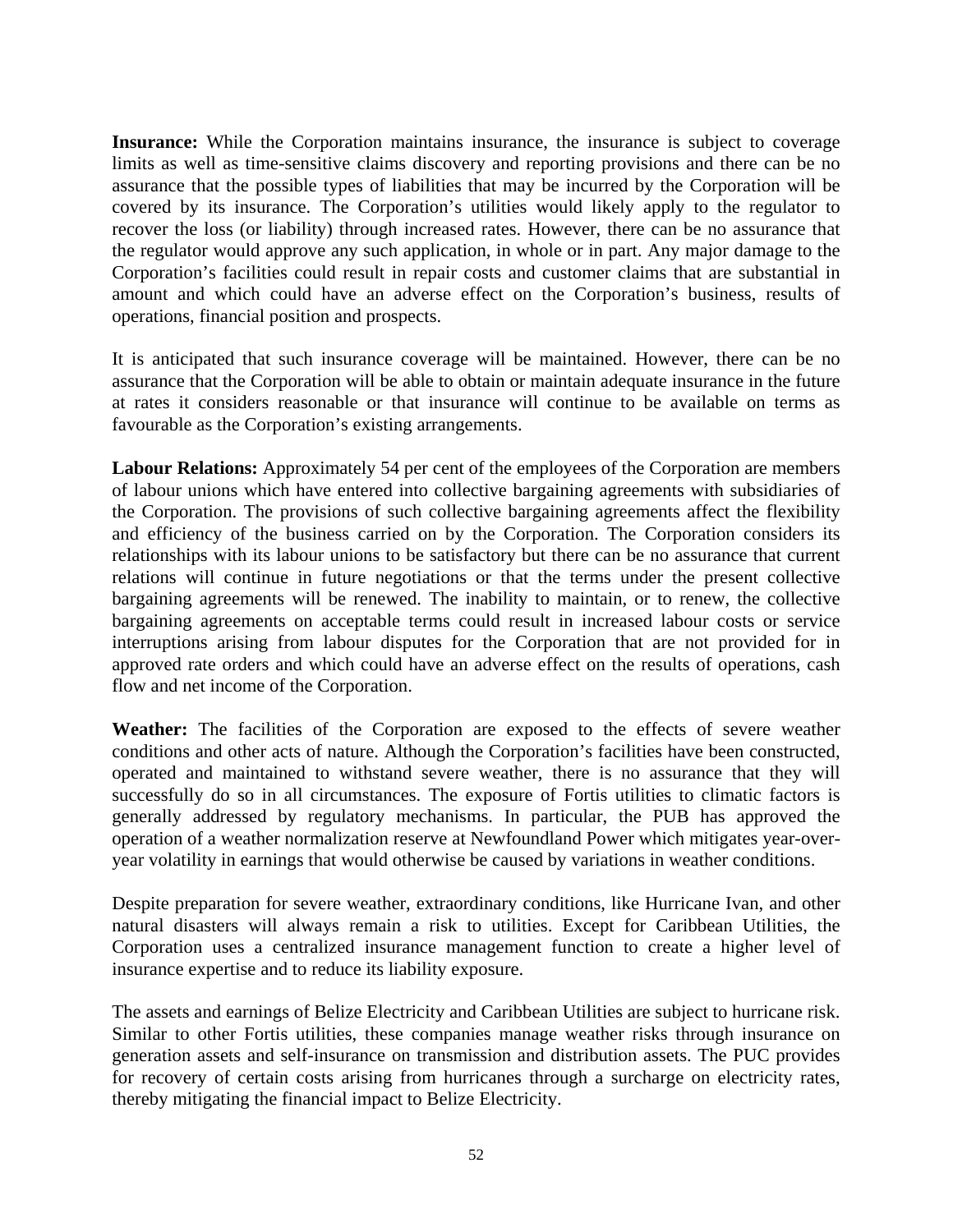Earnings from non-regulated generation assets are sensitive to rainfall levels; however, the geographic diversity of the Corporation's generation assets mitigates the risk associated with rainfall levels.

**Liquidity Risks:** Earnings from Belize Electricity and BECOL are denominated in Belizean dollars, earnings from Caribbean Utilities are denominated in Cayman Island dollars and earnings from FortisUS Energy are denominated in US dollars. As at December 31, 2004, both the Cayman Island dollar and the Belizean dollar are pegged to the US dollar:  $CI$1.00 = US$1.20; BZ$1.00 = US$0.50. Foreign earnings derived in currencies other than the$ US dollar must be converted into US dollars before repatriation, presenting temporary liquidity risks. Due to the small size and cyclical nature of the economy of Belize, conversion of local currency into US dollars may be subject to restrictions from time to time.

# **5.0 GENERAL DESCRIPTION OF SHARE CAPITAL STRUCTURE**

### *Share Capital*

The authorized share capital of the Corporation consists of the following:

- (a) an unlimited number of Common Shares without nominal or par value;
- (b) an unlimited number of First Preference Shares, without nominal or par value; and
- (c) an unlimited number of Second Preference Shares, without nominal or par value.

At March 28, 2005, there were 25,684,046 Common Shares, 5,000,000 Series C First Preference Shares, 7,993,500 Series E First Preference Shares, 6,500 Series D First Preference Shares and no Second Preference Shares issued and outstanding.

Holders of Common Shares are entitled to dividends on a *pro rata* basis if, as and when declared by the Board. Subject to the rights of the holders of the First Preference Shares and Second Preference Shares and any other class of shares of the Corporation entitled to receive dividends in priority to or rateably with the holders of the Common Shares, the Board may declare dividends on the Common Shares to the exclusion of any other class of shares of the Corporation.

On the liquidation, dissolution or winding-up of Fortis, holders of Common Shares are entitled to participate rateably in any distribution of assets of Fortis, subject to the rights of holders of First Preference Shares and Second Preference Shares and any other class of shares of the Corporation entitled to receive the assets of the Corporation on such a distribution in priority to or rateably with the holders of the Common Shares.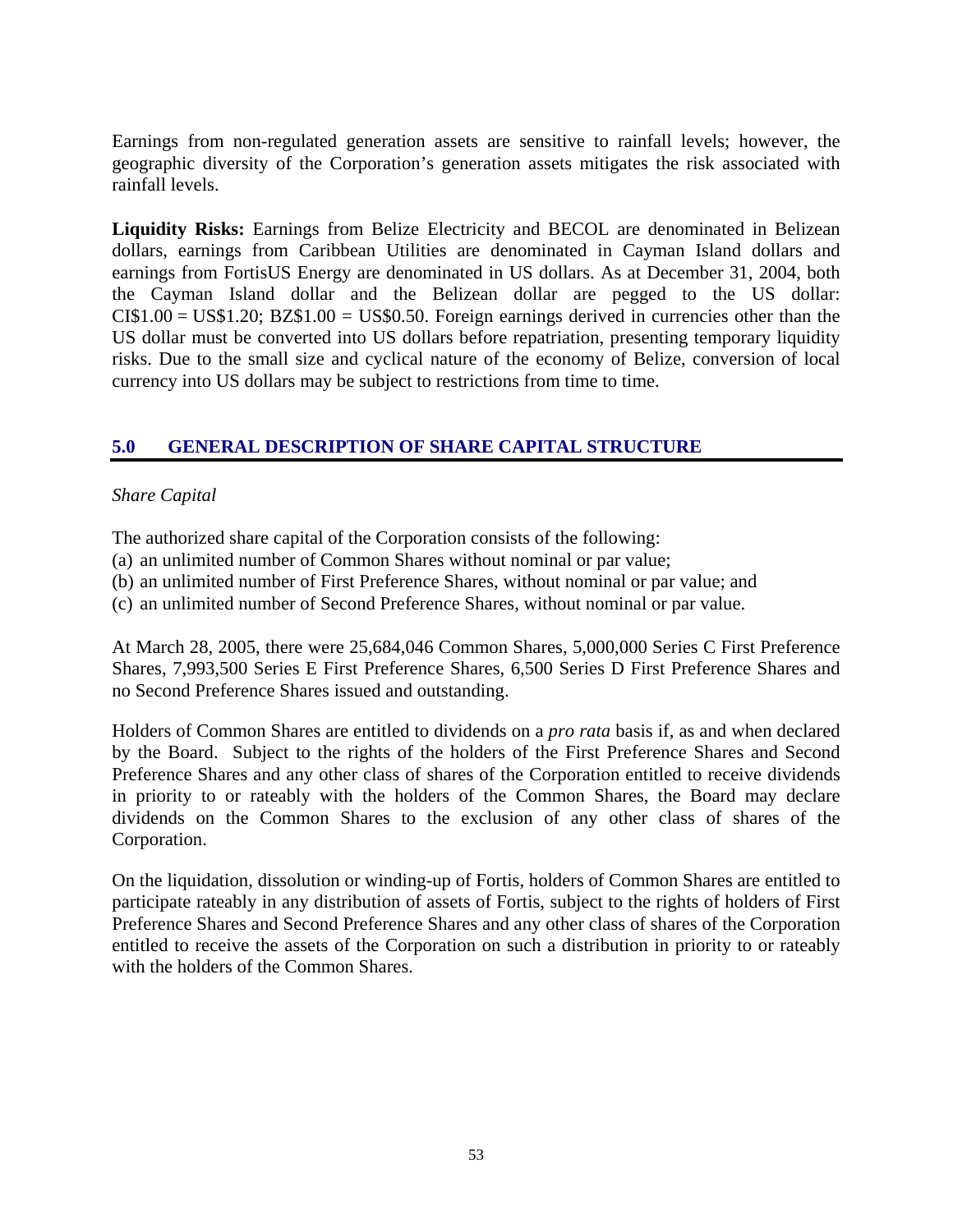Holders of the Common Shares are entitled to receive notice of and to attend all annual and special meetings of the shareholders of Fortis, other than separate meetings of holders of any other class or series of shares, and to 1 vote in respect of each Common Share held at such meetings.

The 5,000,000 Series C First Preference Shares are entitled to fixed cumulative preferential cash dividends at a rate of \$1.3625 per share per annum. On or after June 10, 2010, Fortis may, at its option, redeem for cash the Series C Preference Shares, in whole at any time or in part from time to time, at \$25.75 per share if redeemed before June 1, 2011, at \$25.50 per share if redeemed on or after June 1, 2011 but before June 1, 2012, at \$25.25 per share if redeemed on or after June 1, 2013 plus, in each case, all accrued and unpaid dividends up to but excluding the date fixed for redemption. On or after June 1, 2010, the Corporation may, at its option, convert all, or from time to time any part of the outstanding Series C First Preference Shares into fully-paid and freely-tradable common shares of the Corporation. On or after September 1, 2013, each Series C First Preference Share will be convertible at the option of the holder on the third day of September, December, March and June of each year into that number of freely tradable common shares determined by dividing \$25.00, together with all accrued and unpaid dividends up to but excluding the date fixed for conversion, by the greater of \$1.00 and 95 per cent of the then current market price of the common shares.

The 7,993,500 Series E First Preference Shares are entitled to fixed cumulative preferential cash dividends at a rate of \$1.225 per share per annum. On or after June 1, 2013, Fortis may, at its option, redeem all, or from time to time any part of, the outstanding Series E First Preference Shares by payment in cash of a sum per redeemed share equal to \$25.75 if redeemed before June 1, 2014, at \$25.50 if redeemed on or after June 1, 2014 but before June 1, 2015, at \$25.25 if redeemed on or after June 1, 2015 but before June 1, 2016, and at \$25.00 if redeemed on or after June 1, 2016 plus, in each case, all accrued and unpaid dividends up to but excluding the date fixed for redemption. On and after June 1, 2013, the Corporation may, at its option, convert all, or from time to time any part of the outstanding Series E First Preference Shares into that number of fully-paid and freely-tradable common shares of the Corporation. On or after September 1, 2016, each Series E First Preference Share will be convertible at the option of the holder on the first business day of September, December, March and June of each year, into that number of fully-paid and freely tradable common shares determined by dividing \$25.00, together with all accrued and unpaid dividends up to but excluding the date fixed for conversion, by the greater of \$1.00 and 95 per cent of the then current market price of the common shares.

The 6,500 Series D First Preference Shares will yield quarterly cash dividends payable of \$0.01 per share, being equivalent to 0.64 per cent per annum per Series D First Preference Share. On or after June 1, 2013, the Corporation may at its options, redeem all, or from time to time any part of the outstanding Series D First Preference Shares by payment in cash of a sum per redeemed share equal to \$6.4375 if redeemed on or after June 1, 2014 but before June 1, 2015, \$6.3125 if redeemed on or after June 1, 2015 but before June 1, 2016, and \$6.25 if redeemed on or after June 1, 2016 plus, in each case, all accrued and unpaid dividends up to but excluding the date fixed for redemption.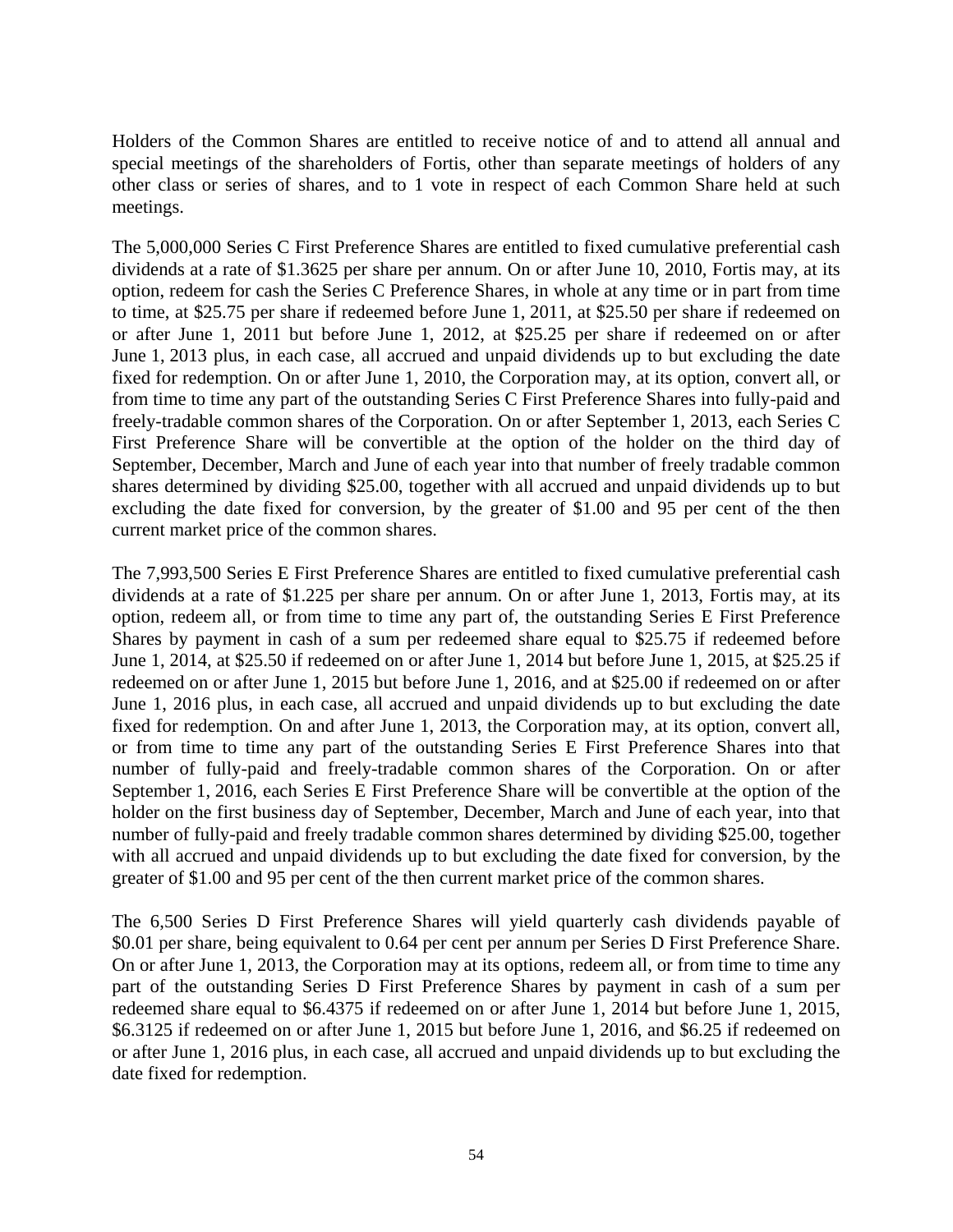#### *Convertible Debentures*

The 6.75% Unsecured Subordinated Convertible Debentures are redeemable by the Corporation at par at any time on or after March 12, 2007, and are convertible, at the option of the holder, into the Corporation's Common Shares at US\$36.74 per share. The Debentures are subordinated to all other indebtedness of the Corporation, other than subordinated indebtedness ranking equally to the Debentures. There is no provision to restrict payment of dividends associated with these Debentures.

The 5.50% Unsecured Subordinated Convertible Debentures are redeemable by the Corporation at par at any time on or after May 20, 2008, and are convertible, at the option of the holder, into the Corporation's Common Shares at US\$47.86 per share. The debentures are subordinated to all other indebtedness of the Corporation, other than subordinated indebtedness ranking equally to the Debentures. There is no provision to restrict payment of dividends associated with these Debentures.

### *Debt Covenant Restrictions on Dividend Distributions*

In October 2000, Fortis issued \$100 million of 7.4 per cent Senior Unsecured Debentures due October 2010. The trust deed pertaining to the issue of such debentures contains a covenant which provides that Fortis shall not declare or pay any dividends (other than stock dividends or cumulative preferred dividends on preferred shares not issued as stock dividends) or make any other distribution on its shares if, immediately thereafter, its consolidated funded obligations would be in excess of 75 per cent of its total consolidated capitalization.

In May 2004, Fortis entered into a Revolving Credit Agreement with Scotiabank, as lead underwriter, and several lenders. This unsecured revolving term facility provides for a revolving credit line of up to \$145 million. The credit agreement contains a covenant which provides that Fortis shall not declare or pay any dividends or make any other restricted payments if, immediately thereafter, consolidated debt to consolidated capitalization ratio would exceed 75 per cent, within the first year, and 70 per cent at any time thereafter.

In January 2005, Fortis entered into a Credit Agreement with Scotiabank. This revolving/ non-revolving term credit facility provides for a committed operating/acquisition line of credit of up to \$50 million. The credit agreement contains a covenant which provides that Fortis shall not declare or pay any dividends or make any other restricted payments if, immediately thereafter, consolidated debt to consolidated capitalization ratio would exceed 70 per cent at any time.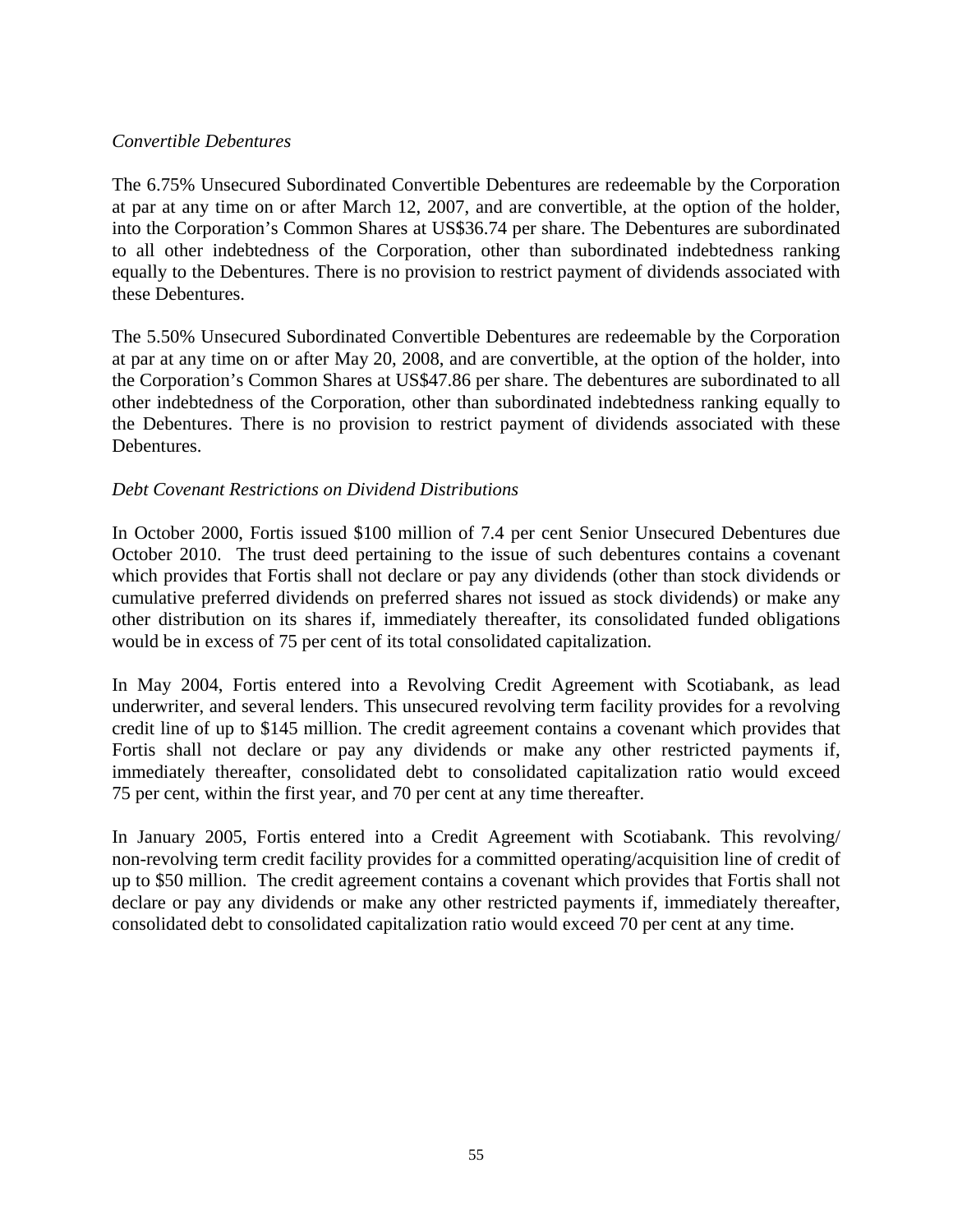# **6.0 DIVIDEND POLICY**

Dividends on Common Shares of Fortis are declared at the discretion of the Board. Fortis paid cash dividends on its Common Shares of \$2.16 in 2004, \$2.08 in 2003 and \$1.94 in 2002. On December 1, 2004 the Board increased the regular quarterly dividend to \$0.57 per Common Share, which was paid on March 1, 2005 to holders of record on February 4, 2005.

Regular quarterly dividends at the prescribed annual rate of 5.45 per cent, or \$0.34 per share, 0.64 per cent, or \$0.01 per share, and 4.9 per cent, or \$0.31 per share, have been paid on all of the Series C First Preference Shares, Series D First Preference Shares and Series E First Preference Shares, respectively. On December 1, 2004, the Board also declared a first quarter dividend on each such series of First Preference Shares in accordance with the applicable prescribed annual rate, in each case which was paid on March 1, 2005 to holders of record on February 4, 2005.

# **7.0 CREDIT RATINGS**

Securities issued by Fortis and its subsidiaries are rated by Dominion Bond Rating Service ("DBRS"), Standard & Poors ("S&P") and Moody's Investors Service ("Moody's"). The ratings assigned to securities issued by Fortis are reviewed by these agencies on an ongoing basis. Credit ratings are intended to provide investors with an independent measure of credit quality of an issue of securities. At December 31, 2004, the Corporation's credit ratings were as follows:

| <b>Fortis</b><br><b>Credit Ratings</b> |                                                  |                                             |                                             |  |
|----------------------------------------|--------------------------------------------------|---------------------------------------------|---------------------------------------------|--|
| Company                                | <b>DBRS</b>                                      | $S\&P$                                      | Moody's                                     |  |
| Fortis                                 | BBB (high), stable<br>(unsecured debt)           | $BBB+$ , negative<br>(issuer credit rating) | N/A                                         |  |
| Newfoundland Power                     | A, stable<br>(first mortgage bonds)              | $BBB+$ , negative<br>(issuer credit rating) | N/A                                         |  |
| Maritime Electric                      | N/A                                              | $BBB+$ , negative<br>(issuer credit rating) | N/A                                         |  |
| FortisAlberta                          | A (low), stable<br>(senior unsecured debt)       | N/A                                         | Baa 1, stable<br>(senior unsecured debt)    |  |
| FortisBC                               | BBB (high), stable<br>(secured & unsecured debt) | N/A                                         | Baa 3, stable<br>(secured & unsecured debt) |  |

DBRS rates debt instruments by rating categories ranging from AAA to D, which represents the range from highest to lowest quality of such securities. The assignment of a "(high)" or "(low)" modified within each rating category indicates relative standing within such category. In January 2005, DBRS confirmed the rating on the Corporation's unsecured debentures at BBB (high). DBRS ratings for the Corporation and its subsidiaries remain stable.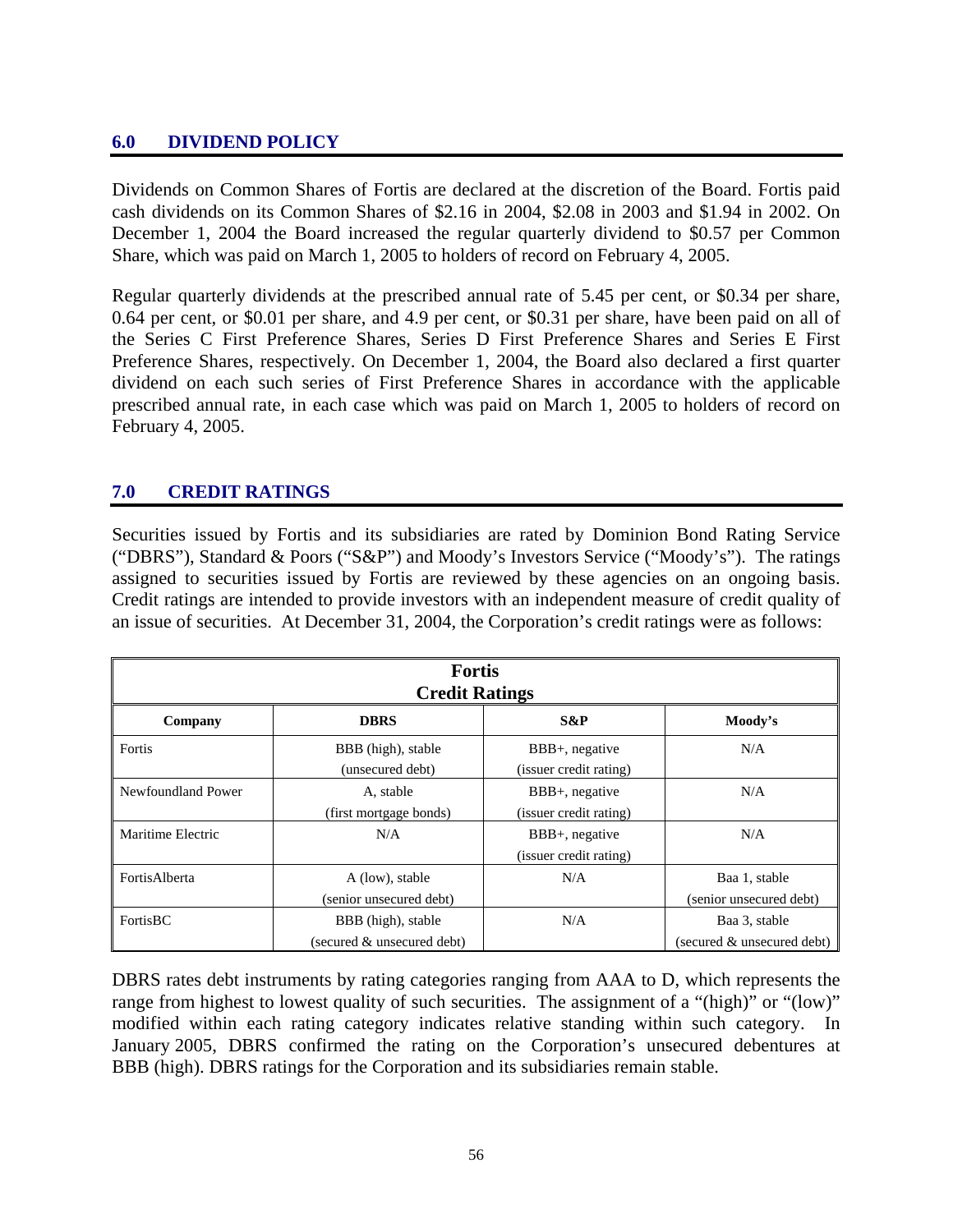S&P long-term debt ratings are on a scale that ranges from AAA to C, which represents the range from highest to lowest quality of such securities. S&P uses "+" or "-" designations to indicate the relative standing of securities within a particular rating category. In December 2004, S&P confirmed its corporate credit rating on the Corporation at BBB (+). S&P is maintaining a negative outlook on Fortis reflecting the Corporation's financial profile combined with execution risks associated with a large capital expenditure program.

Moody's long-term debt ratings are on a rating scale that ranges from Aaa to C, which represents the range from highest to lowest quality of such securities. In addition, Moody's applies numerical modifiers 1, 2 and 3 in each generic rating classification from Aa to Caa to indicate relative standing within such classification. The modifier 1 indicates that the security ranks in the higher end of its generic rating category, the modifier 2 indicates a mid-range ranking and the modifier 3 indicates that the security ranks in the lower end of its generic rating category. According to Moody's, a rating of Baa is the fourth highest of 9 major categories. Such a debt rating is assigned to debt instruments considered to be medium grade. Debt instruments rated Baa are subject to moderate credit risk and may possess certain speculative characteristics.

# **8.0 MANAGEMENT DISCUSSION AND ANALYSIS**

Reference is made to the MD&A on pages 29 through 64 of the 2004 Annual Report to Shareholders, which pages are incorporated herein by reference. The Corporation's MD&A can be found on SEDAR at www.sedar.com.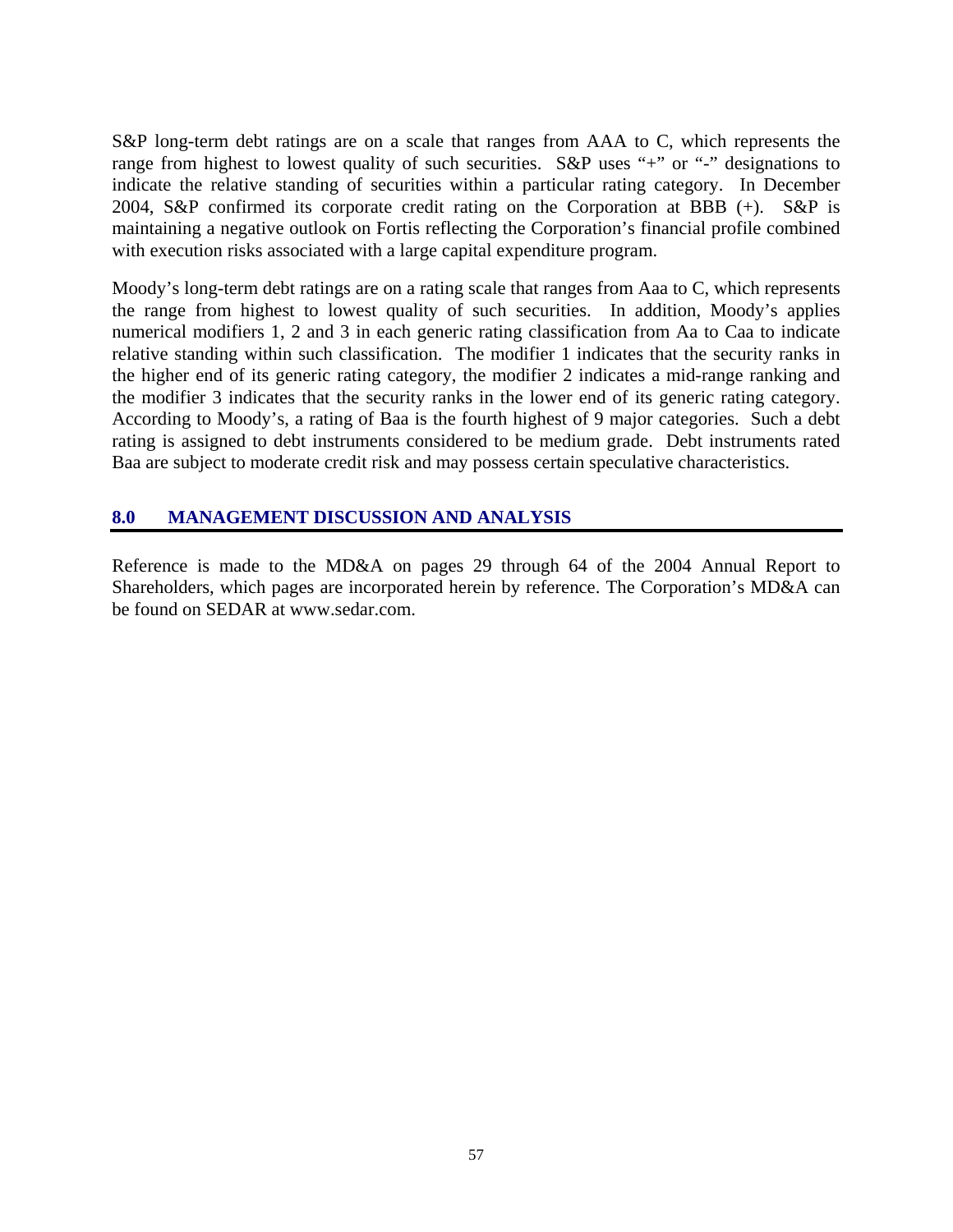# **9.0 MARKET FOR SECURITIES**

The Common Shares, Series C First Preference Shares and Series E First Preference Shares of Fortis are listed on the Toronto Stock Exchange under the symbols FTS, FTS.PR.C and FTS.PR.E, respectively. The following table sets forth the reported high and low trading prices and trading volumes for the Common Shares, Series C First Preference Shares and Series E First Preference Shares on a monthly basis for the year ended December 31, 2004.

| <b>Fortis</b><br><b>2004 Trading Prices and Volumes</b>                                                                                                              |                                                                          |                      |                   |             |                                         |         |                          |                                                 |                          |
|----------------------------------------------------------------------------------------------------------------------------------------------------------------------|--------------------------------------------------------------------------|----------------------|-------------------|-------------|-----------------------------------------|---------|--------------------------|-------------------------------------------------|--------------------------|
|                                                                                                                                                                      |                                                                          | <b>Common Shares</b> |                   |             | <b>Series C First Preference Shares</b> |         |                          | Series E First Preference Shares <sup>(1)</sup> |                          |
| Month                                                                                                                                                                | $High (\$)$                                                              | Low $(\$)$           | <b>Volume</b>     | $High (\$)$ | Low $(\$)$                              | Volume  | $High (\$)$              | Low(\$)                                         | <b>Volume</b>            |
| Jan                                                                                                                                                                  | 62.50                                                                    | 58.00                | 835.394           | 27.45       | 26.80                                   | 92,440  |                          |                                                 |                          |
| Feb                                                                                                                                                                  | 63.00                                                                    | 60.50                | 534,092           | 27.75       | 26.87                                   | 88,237  |                          |                                                 |                          |
| Mar                                                                                                                                                                  | 64.91                                                                    | 60.05                | 694.457           | 29.80       | 27.05                                   | 195,818 |                          |                                                 |                          |
| Apr                                                                                                                                                                  | 64.73                                                                    | 61.00                | 487.865           | 28.85       | 26.70                                   | 113,371 |                          |                                                 |                          |
| May                                                                                                                                                                  | 63.90                                                                    | 58.00                | 498,433           | 27.25       | 26.00                                   | 36,489  | $\overline{\phantom{a}}$ |                                                 |                          |
| Jun                                                                                                                                                                  | 61.35                                                                    | 58.05                | $1,251,866^{(2)}$ | 27.15       | 26.60                                   | 302,241 |                          |                                                 | $\overline{\phantom{a}}$ |
| Jul                                                                                                                                                                  | 59.53                                                                    | 56.90                | 477,054           | 27.20       | 26.70                                   | 67,253  | 25.34                    | 25.10                                           | 1,511,875                |
| Aug                                                                                                                                                                  | 60.90                                                                    | 59.00                | 413,718           | 27.20       | 26.52                                   | 56,404  | 26.49                    | 25.26                                           | 806,550                  |
| Sep                                                                                                                                                                  | 61.50                                                                    | 59.60                | 595,577           | 28.00       | 26.83                                   | 61,346  | 27.50                    | 26.08                                           | 968,825                  |
| Oct                                                                                                                                                                  | 64.99                                                                    | 61.00                | 503,552           | 28.48       | 27.36                                   | 51,597  | 26.90                    | 26.25                                           | 109,250                  |
| <b>Nov</b>                                                                                                                                                           | 67.95                                                                    | 63.60                | 565,488           | 29.00       | 27.25                                   | 33,979  | 27.25                    | 26.51                                           | 715,605                  |
| Dec                                                                                                                                                                  | 70.99                                                                    | 65.05                | 455,921           | 28.85       | 27.46                                   | 20,226  | 28.00                    | 26.71                                           | 317,420                  |
| (1)                                                                                                                                                                  | The Series E First Preference Shares commenced trading on July 16, 2004. |                      |                   |             |                                         |         |                          |                                                 |                          |
| Increased trading volume in June 2004 relates to the conversion of Subscription Receipts to Common Shares of the Corporation as a result of the<br>$\left( 2\right)$ |                                                                          |                      |                   |             |                                         |         |                          |                                                 |                          |

closing of the acquisition of FortisAlberta and FortisBC.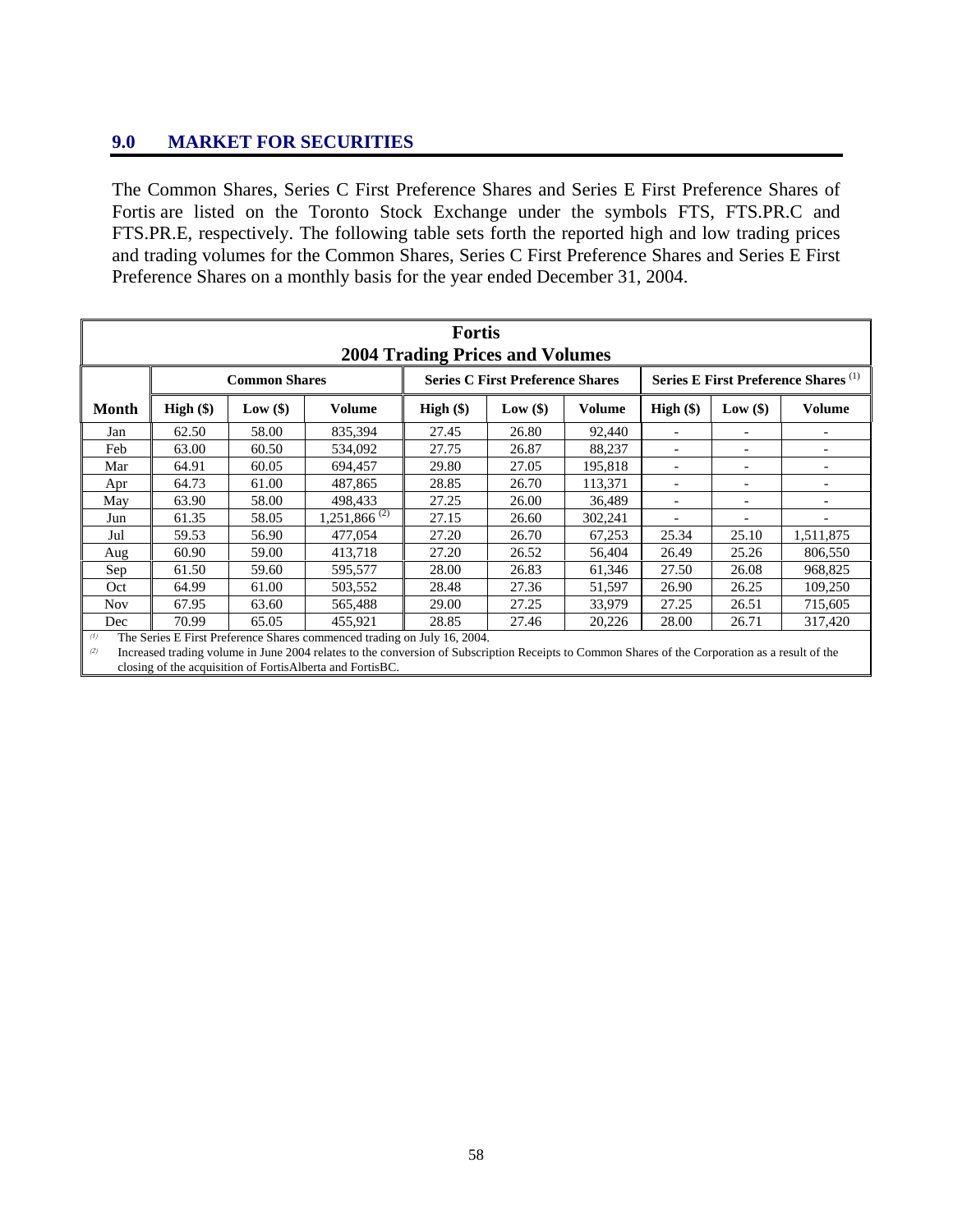### **10.0 DIRECTORS AND OFFICERS**

All Directors are elected annually. In 1998, the Board adopted as a policy that Directors would normally retire after a term of 10 years or the year following their  $70<sup>th</sup>$  birthday. The following chart sets out the name and municipality of residence of each of the Directors of Fortis and indicates their principal occupations within 5 preceding years.

| <b>Fortis</b>                                                                                  |                                                                                                                                                                                                                                                                                               |                                 |  |  |
|------------------------------------------------------------------------------------------------|-----------------------------------------------------------------------------------------------------------------------------------------------------------------------------------------------------------------------------------------------------------------------------------------------|---------------------------------|--|--|
|                                                                                                | <b>Directors</b>                                                                                                                                                                                                                                                                              |                                 |  |  |
| <b>Name</b>                                                                                    | <b>Principal Occupations</b><br><b>Within 5 Preceding Years</b>                                                                                                                                                                                                                               | <b>Director</b><br><b>Since</b> |  |  |
| ANGUS A. BRUNEAU <sup>(1)(2)</sup><br>St. John's, Newfoundland and Labrador                    | Chair of the Corporation                                                                                                                                                                                                                                                                      | 1987                            |  |  |
| C. BRUCE CHAFE <sup>(1)</sup><br>St. John's, Newfoundland and Labrador                         | Corporate Director<br>Mr. Chafe is a retired senior partner of Deloitte & Touche, LLP. He<br>retired from this position in 1997.                                                                                                                                                              | 1997                            |  |  |
| <b>GEOFFREY F. HYLAND</b> <sup>(2)</sup><br>Alton, Ontario                                     | Mr. Hyland is the President and Chief Executive Officer of<br>ShawCor Ltd. (formerly Shaw Industries Ltd.) and has held this<br>position since 1995.                                                                                                                                          | 2001                            |  |  |
| LINDA L. INKPEN <sup>(2)</sup><br>St. Phillip's, Newfoundland and<br>Labrador                  | <b>Medical Practitioner</b>                                                                                                                                                                                                                                                                   | 1994                            |  |  |
| H. STANLEY MARSHALL<br>Paradise, Newfoundland and Labrador                                     | President and Chief Executive Officer of the Corporation                                                                                                                                                                                                                                      | 1995                            |  |  |
| JOHN S. McCALLUM <sup>(1)</sup><br>Winnipeg, Manitoba                                          | Dr. McCallum is a Professor of Finance in the Faculty of<br>Management of the University of Manitoba and has held this position<br>since 1973.                                                                                                                                                | 2001                            |  |  |
| MICHAEL A. PAVEY <sup>(1)</sup><br>Moncton, New Brunswick                                      | Mr. Pavey is Chief Financial Officer of Major Drilling Group<br>International Inc. and has held this position since 1999.                                                                                                                                                                     | 2004                            |  |  |
| ROY P. RIDEOUT <sup>(2)</sup><br>Halifax, Nova Scotia<br>Serves on the Audit Committee.<br>(1) | Corporate Director<br>Mr. Rideout retired as Chairman and Chief Executive Officer of<br>Clarke Inc. in October 2002. From 1993 until his appointment at<br>Clarke Inc., he was President and Chief Operating Officer of<br>Newfoundland Capital Corporation, the former parent of Clarke Inc. | 2001                            |  |  |
| Serves on the Governance and Human Resources Committee.<br>(2)                                 |                                                                                                                                                                                                                                                                                               |                                 |  |  |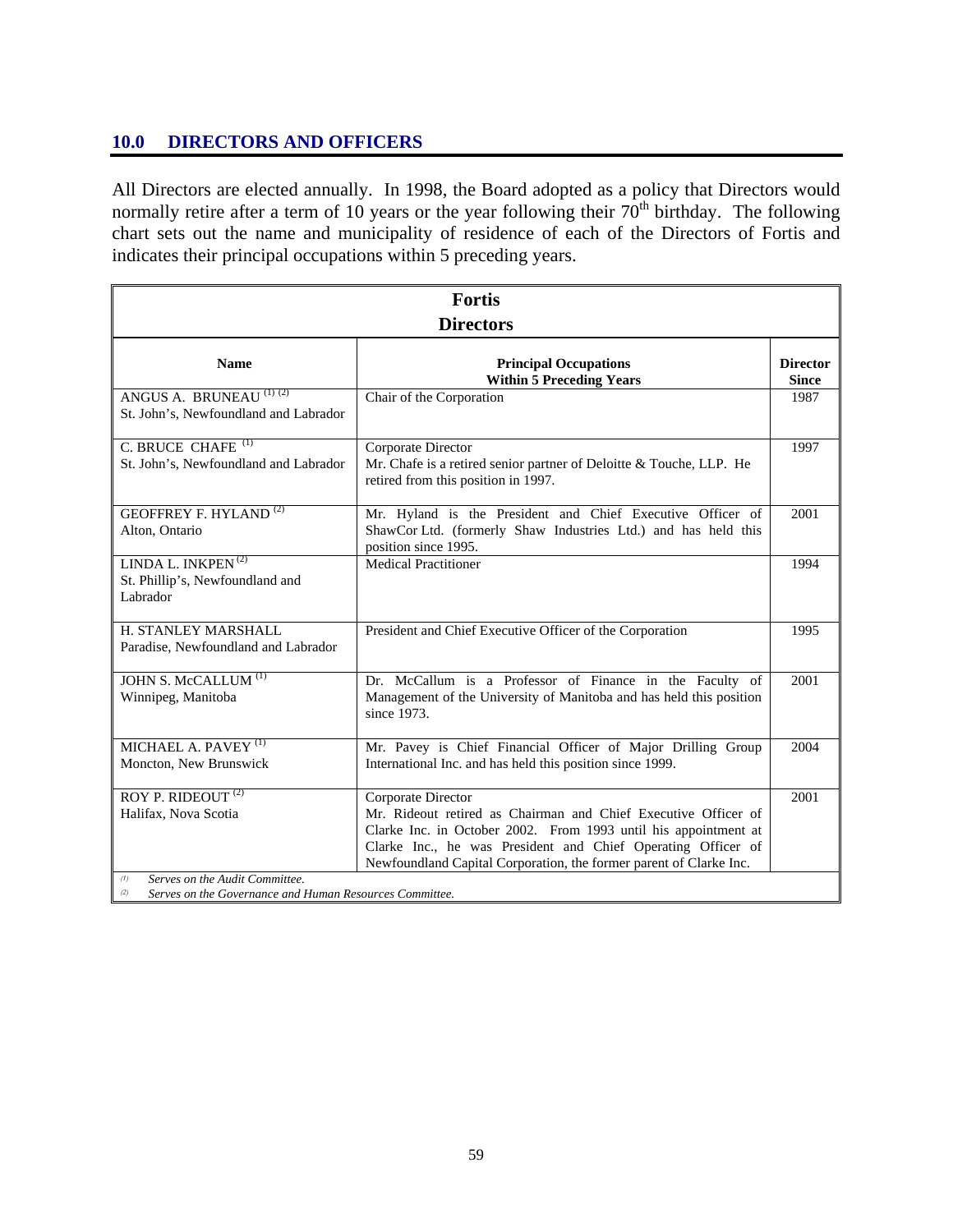The following chart sets out the name and municipality of residence of each of the officers of Fortis and indicates the office held:

| <b>Fortis</b><br><b>Officers</b>                                                                                                                                                                                                                                                                                                                                                                                                                                                                                 |                                                                    |  |  |  |
|------------------------------------------------------------------------------------------------------------------------------------------------------------------------------------------------------------------------------------------------------------------------------------------------------------------------------------------------------------------------------------------------------------------------------------------------------------------------------------------------------------------|--------------------------------------------------------------------|--|--|--|
| <b>Name and Municipality of Residence</b>                                                                                                                                                                                                                                                                                                                                                                                                                                                                        | <b>Office</b>                                                      |  |  |  |
| H. Stanley Marshall<br>Paradise, Newfoundland and Labrador                                                                                                                                                                                                                                                                                                                                                                                                                                                       | President and Chief Executive Officer <sup>(1)</sup>               |  |  |  |
| Barry V. Perry<br>Mount Pearl, Newfoundland and Labrador                                                                                                                                                                                                                                                                                                                                                                                                                                                         | Vice President, Finance and Chief Financial Officer <sup>(2)</sup> |  |  |  |
| Ronald W. McCabe<br>St. John's, Newfoundland and Labrador                                                                                                                                                                                                                                                                                                                                                                                                                                                        | General Counsel and Corporate Secretary <sup>(3)</sup>             |  |  |  |
| Donna G. Hynes<br>St. John's, Newfoundland and Labrador                                                                                                                                                                                                                                                                                                                                                                                                                                                          | Assistant Secretary <sup>(4)</sup>                                 |  |  |  |
| (1)<br>Mr. Marshall was appointed President and Chief Operating Officer effective October 1, 1995. Effective May 1, 1996, Mr. Marshall<br>became Chief Executive Officer.<br>Mr. Perry was appointed Vice President, Finance and Chief Financial Officer effective January 1, 2004. Prior to that time, Mr. Perry<br>(2)<br>was Vice President, Finance and Chief Financial Officer of Newfoundland Power.<br>Mr. McCabe was appointed General Counsel and Corporate Secretary effective January 1, 1997.<br>(3) |                                                                    |  |  |  |

*(4) Ms. Hynes was appointed Assistant Secretary effective December 8, 1999. She joined Fortis as Manager, Investor and Public Relations in October 1999 and prior to that time was employed by Newfoundland Power.* 

The directors and officers of Fortis, as a group, beneficially own, directly or indirectly, or exercise control or direction over 128,989 common shares, representing 0.50 per cent of the issued and outstanding Common Shares of Fortis. The Common Shares are the only voting securities of the Corporation.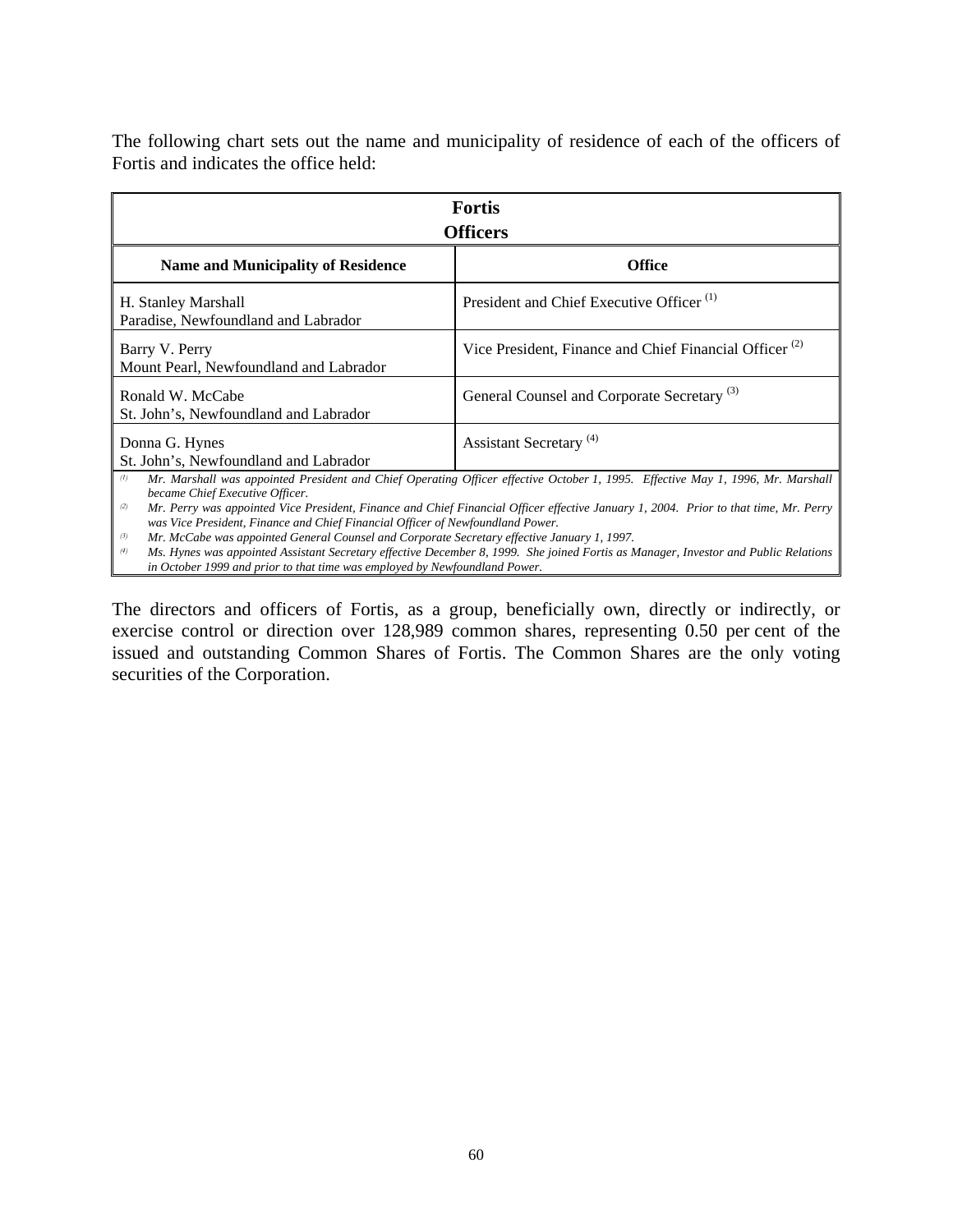# **11.0 AUDIT COMMITTEE**

### **11.1 Education and Experience**

The education and experience of each Audit Committee Member that is relevant to such Member's responsibilities as a Member of the Audit Committee are set out below. As at December 31, 2004, the Audit Committee was composed of the following persons.

| <b>Fortis</b>                         |                                                                               |  |  |
|---------------------------------------|-------------------------------------------------------------------------------|--|--|
|                                       | <b>Audit Committee</b>                                                        |  |  |
| <b>Name</b>                           | <b>Relevant Education and Experience</b>                                      |  |  |
| ANGUS A. BRUNEAU                      | Dr. Bruneau is a retired executive, former President & CEO of Fortis and Past |  |  |
| St. John's, Newfoundland and Labrador | Chairman of Newfoundland Power. Dr. Bruneau is also currently a director      |  |  |
|                                       | of the SNC-Lavalin Group Inc., Petro-Canada, Inco Limited, The Canadian       |  |  |
|                                       | Institute of Child Health and Sustainable Development Technology Canada.      |  |  |
| C. BRUCE CHAFE (Chair)                | Mr. Chafe is a Chartered Accountant. He is a retired senior partner of        |  |  |
| St. John's, Newfoundland and Labrador | Deloitte & Touche LLP.                                                        |  |  |
| <b>JOHN S. McCALLUM</b>               | Dr. McCallum is a Professor of Finance in the Faculty of Management of the    |  |  |
| Winnipeg, Manitoba                    | University of Manitoba. Dr. McCallum obtained his Bachelor of Arts            |  |  |
|                                       | (Economics) and Bachelor of Science (Mathematics) from the University of      |  |  |
|                                       | Montreal in 1968 and 1965, respectively. In 1968, Dr. McCallum obtained       |  |  |
|                                       | his Master of Business Administration from Queen's University and in 1973     |  |  |
|                                       | he obtained his Ph.D. (Finance) from the University of Toronto.               |  |  |
| MICHAEL A. PAVEY                      | Mr. Pavey is Chief Financial Officer of Major Drilling Group International    |  |  |
| Moncton, New Brunswick                | Inc. Prior to his current position, he held senior executive positions with   |  |  |
|                                       | Mr. Pavey holds a Master of Business<br>TransAlta Corporation.                |  |  |
|                                       | Administration from McGill University and a Bachelor of Science               |  |  |
|                                       | (Mechanical Engineering) from the University of Waterloo.                     |  |  |

The Board has determined that each of the Audit Committee Members is independent and financially literate. Independent means free from any direct or indirect material relationship with the Corporation which could, in the view of the Board, reasonably interfere with the exercise of a Member's independent judgment as more particularly described in National Instrument 52-110 – Audit Committees. Financially literate means having the ability to read and understand a set of financial statements that present a breadth and level of complexity of accounting issues that are generally comparable to the breath and complexity of the issues that can reasonably be expected to be raised by the Corporation's financial statements.

### **11.2 Audit Committee Charter**

#### *Objective*

The Committee shall provide assistance to the Board by overseeing the external audit of the Corporation's annual financial statements and the accounting and financial reporting and disclosure processes and policies of the Corporation.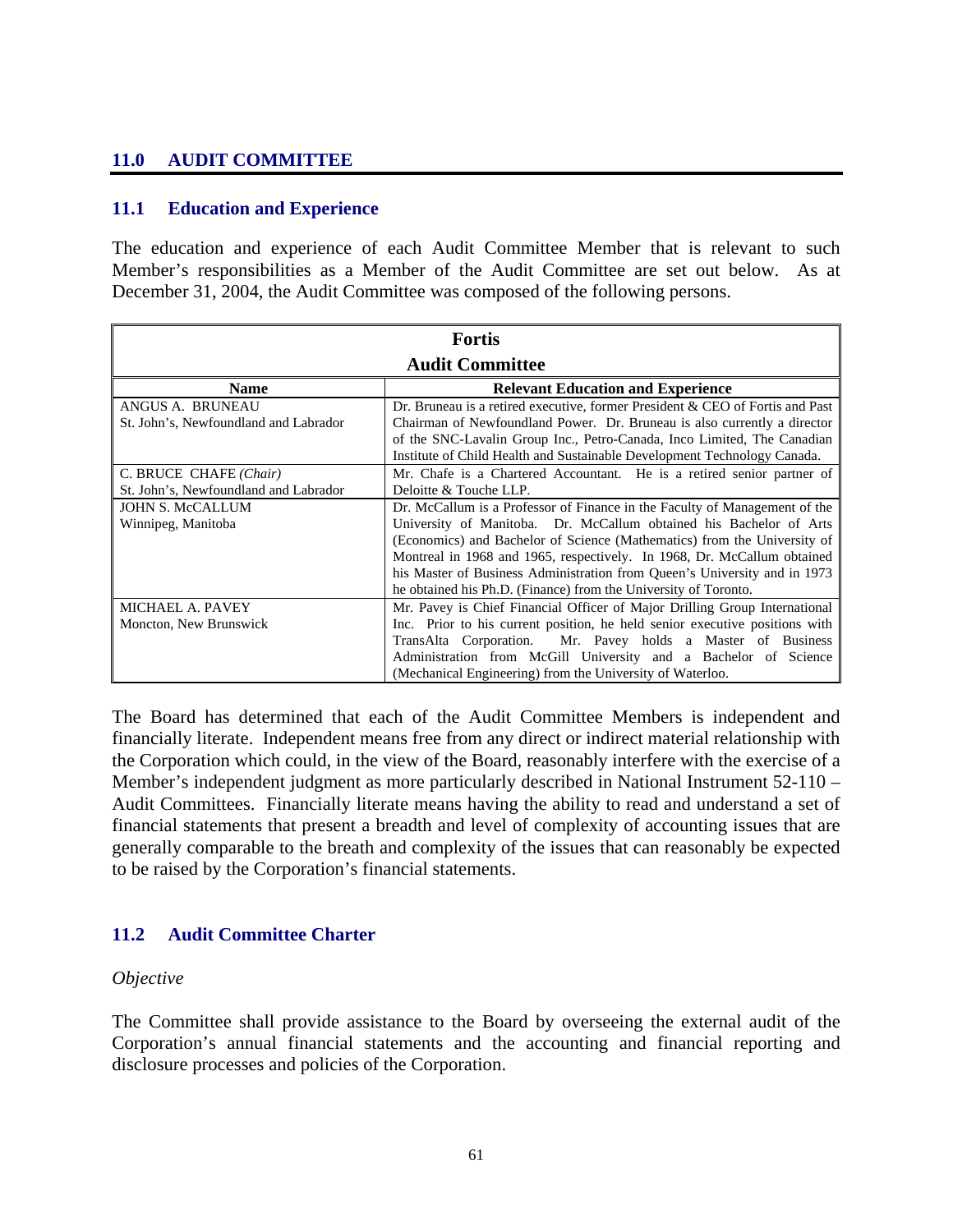#### *Composition and Meetings*

- 1. The Committee shall be appointed annually by the Board and shall be comprised of three (3) or more Directors; all of whom are Independent and Financially Literate and none of whom is a member of Management or an employee of the Corporation or of any affiliate of the Corporation.
- 2. The Board shall appoint a Chair of the Committee on the recommendation of the Corporation's Governance and Human Resources Committee.
- 3. The Committee shall meet at least four times each year and shall meet at such other times during the year as it deems appropriate. Meetings of the Committee shall be held at the call (i) of the Chair of the Committee, or (ii) of any two (2) Members, or (iii) of the External Auditor.
- 4. The President and Chief Executive Officer, the Vice President, Finance and Chief Financial Officer, the External Auditor and the Internal Auditor, shall receive notice of, and (unless otherwise determined by the Chair of the Committee) shall attend all meetings of the Committee.
- 5. At any meeting of the Committee, a quorum shall be a simple majority of the Members.
- 6. The Chair of the Committee shall act as chair of all meetings of the Committee at which the Chair is present. In the absence of the Chair from any meeting of the Committee, the Members present at the meeting shall appoint one of their Members to act as Chair of the meeting.
- 7. Unless otherwise determined by the Chair of the Committee, the Secretary of the Corporation shall act as secretary of all meetings of the Committee.

### *Oversight of the External Audit and the Accounting and Financial Reporting and Disclosure Processes and Policies*

The primary purpose of the Committee is oversight of the Corporation's external audit and the accounting and financial reporting and disclosure processes and policies on behalf of the Board. Management of the Corporation is responsible for maintaining appropriate accounting and financial reporting principles, policies, internal controls and procedures that provide for compliance with accounting standards and applicable laws and regulations. Management is responsible for the preparation and integrity of the financial statements of the Corporation.

### **1. Oversight of the External Audit**

The oversight of the external audit pertains to the audit of the Corporation's annual financial statements.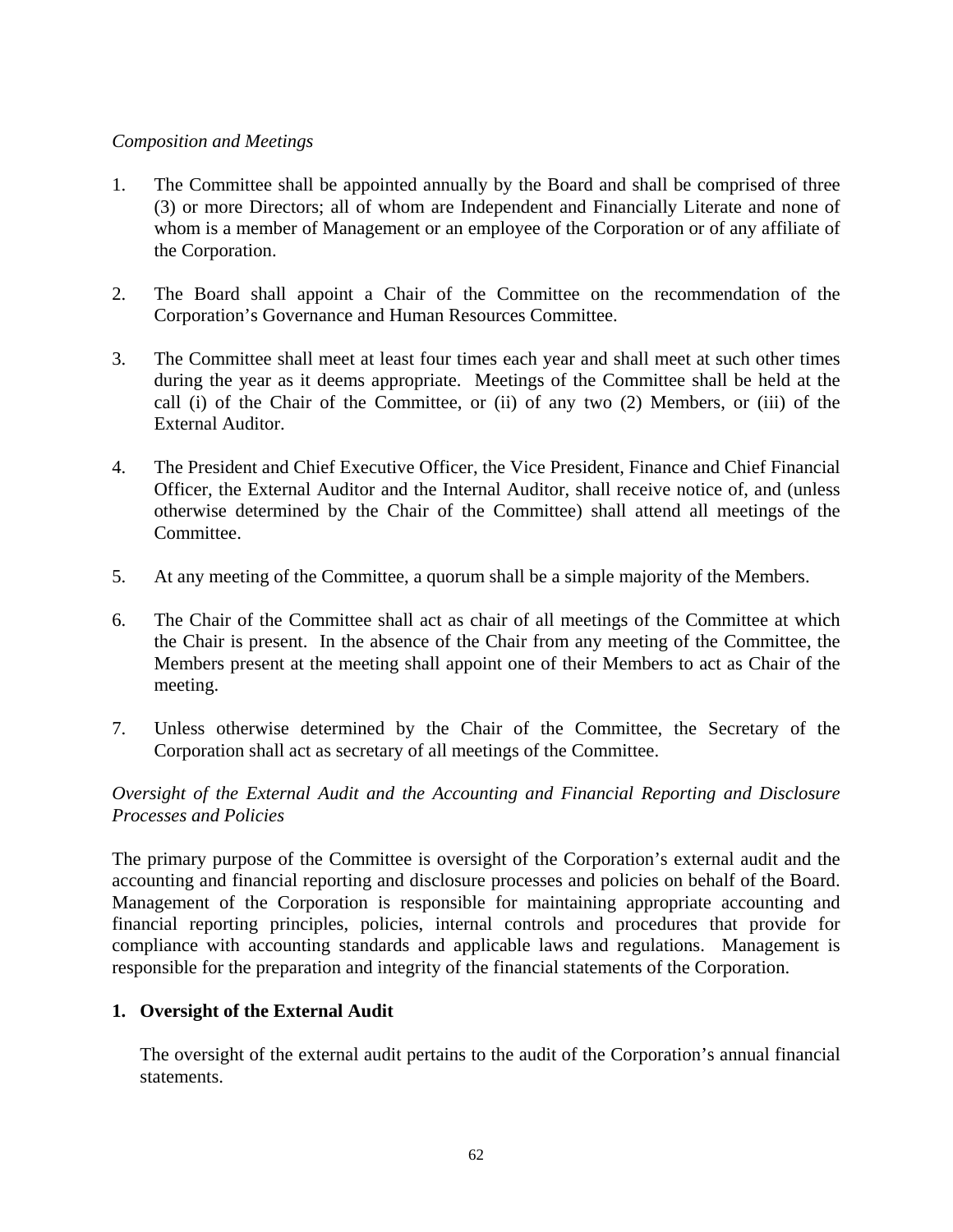- 1.1. The Committee is responsible for the evaluation and recommendation of the External Auditor to be proposed by the Board of Directors for appointment by the shareholders.
- 1.2. In advance of each audit, the Committee shall review the terms of the External Auditor's engagement letter.
- 1.3. In advance of each audit, the Committee shall review the External Auditor's audit plan including the general approach, scope and areas subject to risk of material misstatement. The Committee has the direct responsibility for approving the External Auditor's fee.
- 1.4. The Committee shall review and discuss the Corporation's annual audited financial statements, together with the External Auditor's report thereon, and MD&A with Management and the External Auditor to gain reasonable assurance as to the accuracy, consistency and completeness thereof. The Committee shall meet privately with the External Auditor to discuss items of concern to the Committee or the External Auditor, including fraud, quality and acceptability of the accounting principles applied, the reasonableness of Management's judgments and estimates that could have a significant effect upon the financial statements and the clarity of the disclosures in the annual audited financial statements. The Committee shall oversee the work of the External Auditor and resolve any disagreements between Management and the External Auditor.
- 1.5. The Committee shall, at least annually and before the External Auditor issues its report on the annual audited financial statements, use reasonable efforts, including discussion with the External Auditor, to satisfy itself as to the External Auditor's independence as defined in the CICA Assurance Handbook Section 5751.
- 1.6. The Committee shall be responsible for the oversight of the Internal Auditor.

#### **2. Oversight of the Accounting and Financial Reporting and Disclosure Processes**

- 2.1. The Committee shall recommend the annual audited financial statements together with the MD&A for approval by the Board.
- 2.2. The Committee shall review the interim unaudited financial statements with the External Auditor and Management, together with the External Auditor's review engagement report thereon, to gain reasonable assurance as to the accuracy, consistency and completeness thereof.
- 2.3. The Committee shall approve the interim unaudited financial statements together with the interim MD&A and earnings press release on behalf of the Board and shall review and recommend approval by the Board the Corporation's Renewal Annual Information Form, Management Information Circular, any prospectus and other financial information or disclosure documents to be issued by the Corporation prior to their public release.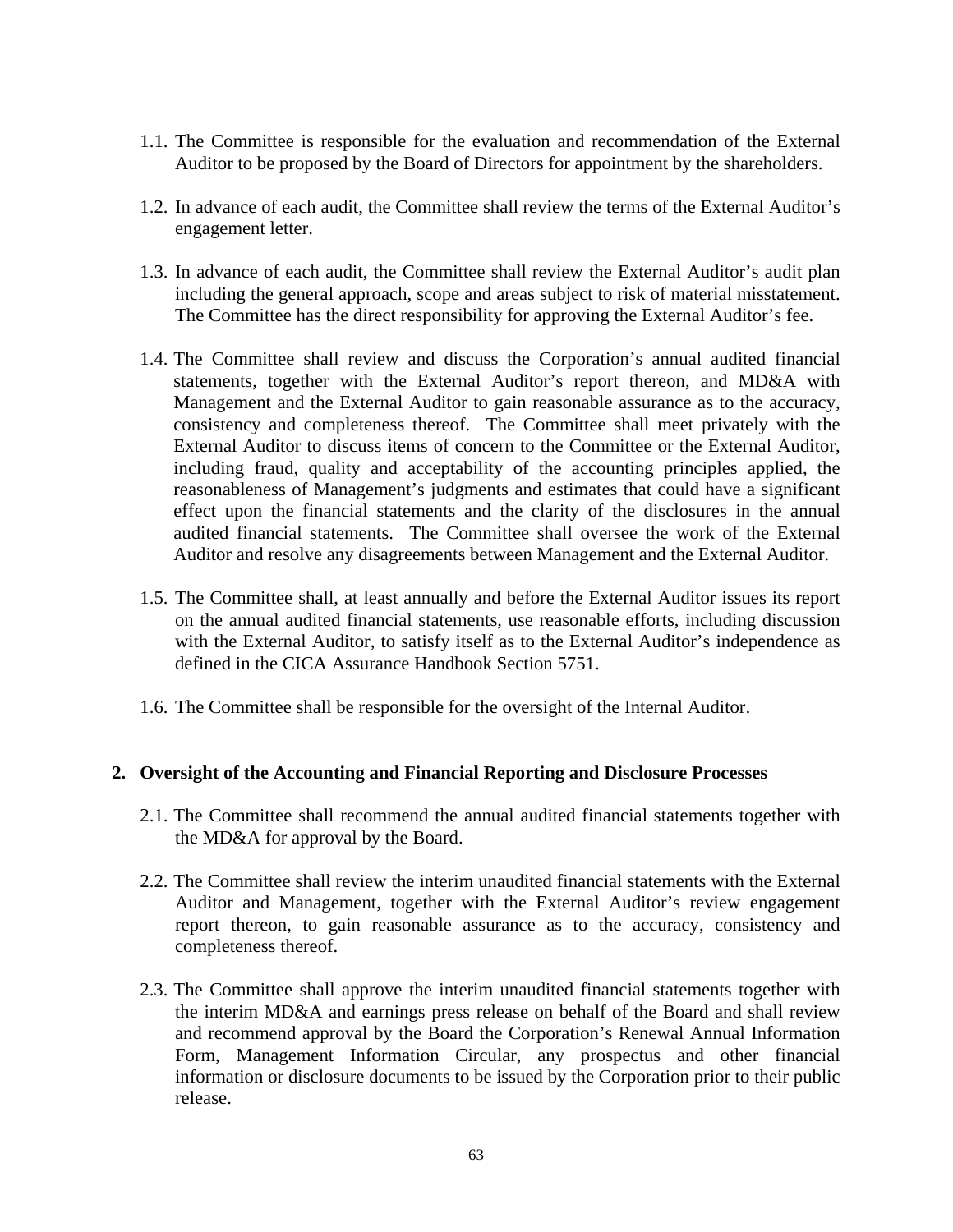- 2.4. In discharging its oversight role, the Committee shall investigate any matter brought to its attention. The Committee will have access to all books, records, facilities and personnel of the Corporation and will have full power and authority to retain outside consultants for the purposes of assisting its investigations.
- 2.5. The Committee shall use reasonable efforts to satisfy itself as to the integrity of the Corporation's External Auditor and financial information systems and as to the competence of the Corporation's accounting personnel and senior financial management responsible for accounting and financial reporting.

#### **3. Oversight of Policies**

The Committee shall review and report to the Board on policies relating to the accounting and financial reporting and disclosure processes and the oversight of the external audit of the Corporation's financial statements. In particular, the Committee shall review and report on policies dealing with the:

- 3.1. establishment and implementation of procedures for the receipt, retention and treatment of complaints received regarding accounting, internal control or auditing matters and the confidential and anonymous submission of concerns regarding questionable accounting or auditing matters;
- 3.2. delegation of authority to the Committee regarding the use of financial derivative instruments and designation of hedging relationships;
- 3.3. Corporation's pre-approval of audit and non-audit services provided by the External Auditor; and
- 3.4. review, approval and monitoring of hiring personnel from the External Auditor.

#### *Other*

The Committee shall review and assess the adequacy of this mandate annually and recommend any proposed changes to the Governance and Human Resources Committee.

The Committee shall perform such other functions as may from time to time be assigned to the Committee by the Board.

#### *Reporting*

The Chair of the Committee, or another designated Member, shall report to the Board at each regular meeting on those matters which were dealt with by the Committee since the last regular meeting of the Board.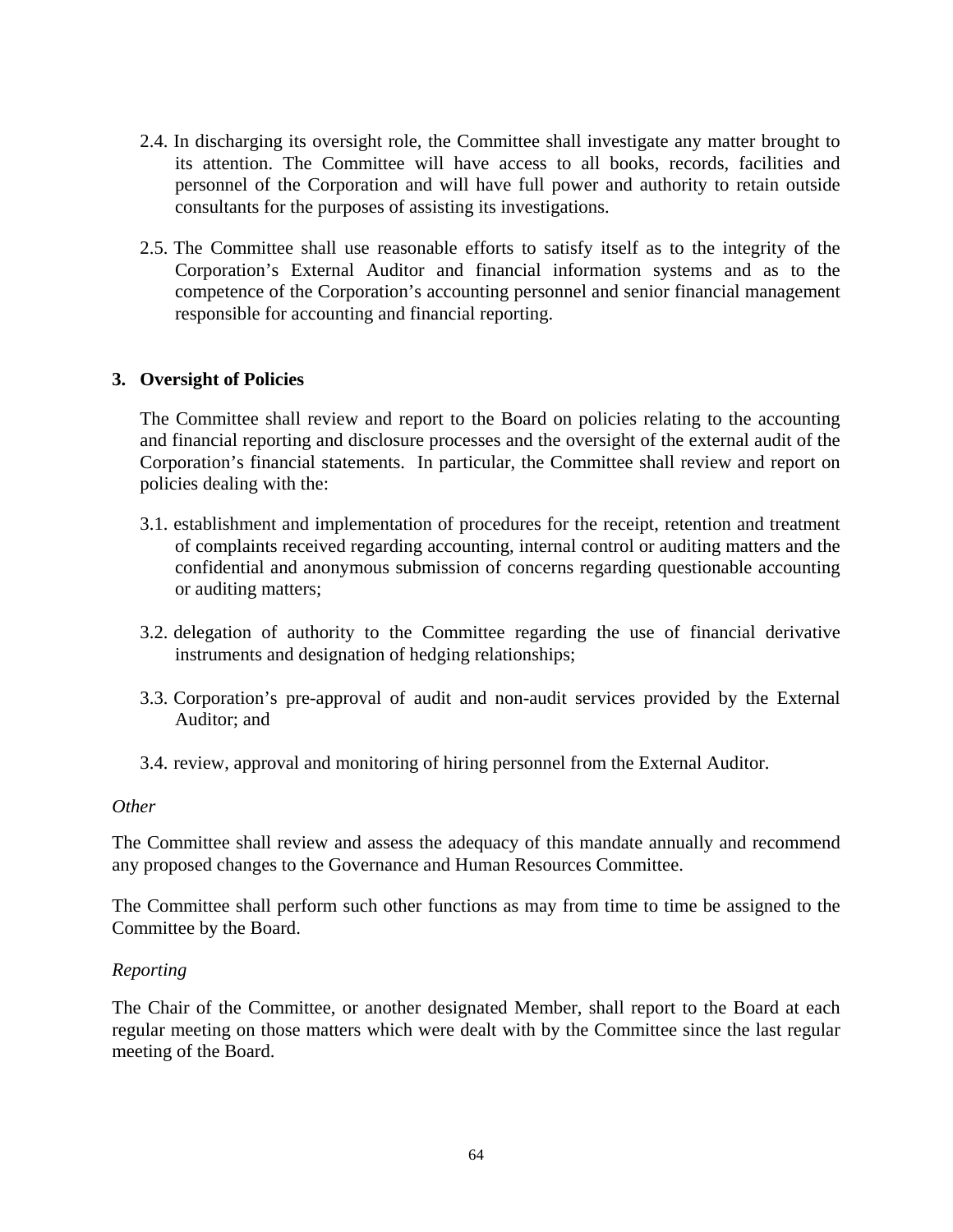### **11.3 Pre-approval Policies and Procedures**

The Audit Committee has established a policy which requires pre-approval of all audit and nonaudit services provided to the Corporation and its subsidiaries by the Corporation's external auditor. The Pre-approval of Audit and Non-Audit Services Policy describes the services which may be contracted from the external auditor and the limitations and authorization procedures related thereto. This policy defines services such as bookkeeping, valuations, internal audit and management functions which may not be contracted from the external auditor and establishes an annual limit for permissible non-audit services not greater than the total fee for audit services. Audit Committee pre-approval is required for all audit and non-audit services.

#### **11.4 External Auditor Service Fees**

The fees paid by the Corporation to Ernst & Young LLP, the Corporation's External Auditors, during each of the last 2 fiscal years for audit, audit-related, tax and non-audit services were as follows:

| <b>Fortis</b><br><b>External Auditor Service Fees</b> |                          |           |  |  |
|-------------------------------------------------------|--------------------------|-----------|--|--|
| <b>Ernst &amp; Young LLP</b>                          | 2004                     | 2003      |  |  |
| <b>Audit Fees</b>                                     | \$595,419                | \$612,400 |  |  |
| <b>Audit-related Fees</b>                             | 111,780                  | 283,110   |  |  |
| Tax Fees                                              | 49,116                   | 100,470   |  |  |
| Non-audit Fees                                        | $\overline{\phantom{a}}$ |           |  |  |
| <b>Total</b>                                          | \$756,315                | \$995,980 |  |  |

### **12.0 TRANSFER AGENT AND REGISTRAR**

The transfer agent and registrar for the Common Shares of Fortis is Computershare Trust Company of Canada in Montréal and Toronto.

#### **13.0 AUDITORS**

Ernst & Young LLP, The Fortis Building, 7th Floor, 139 Water Street, St. John's, Newfoundland and Labrador, are the External Auditors of the Corporation.